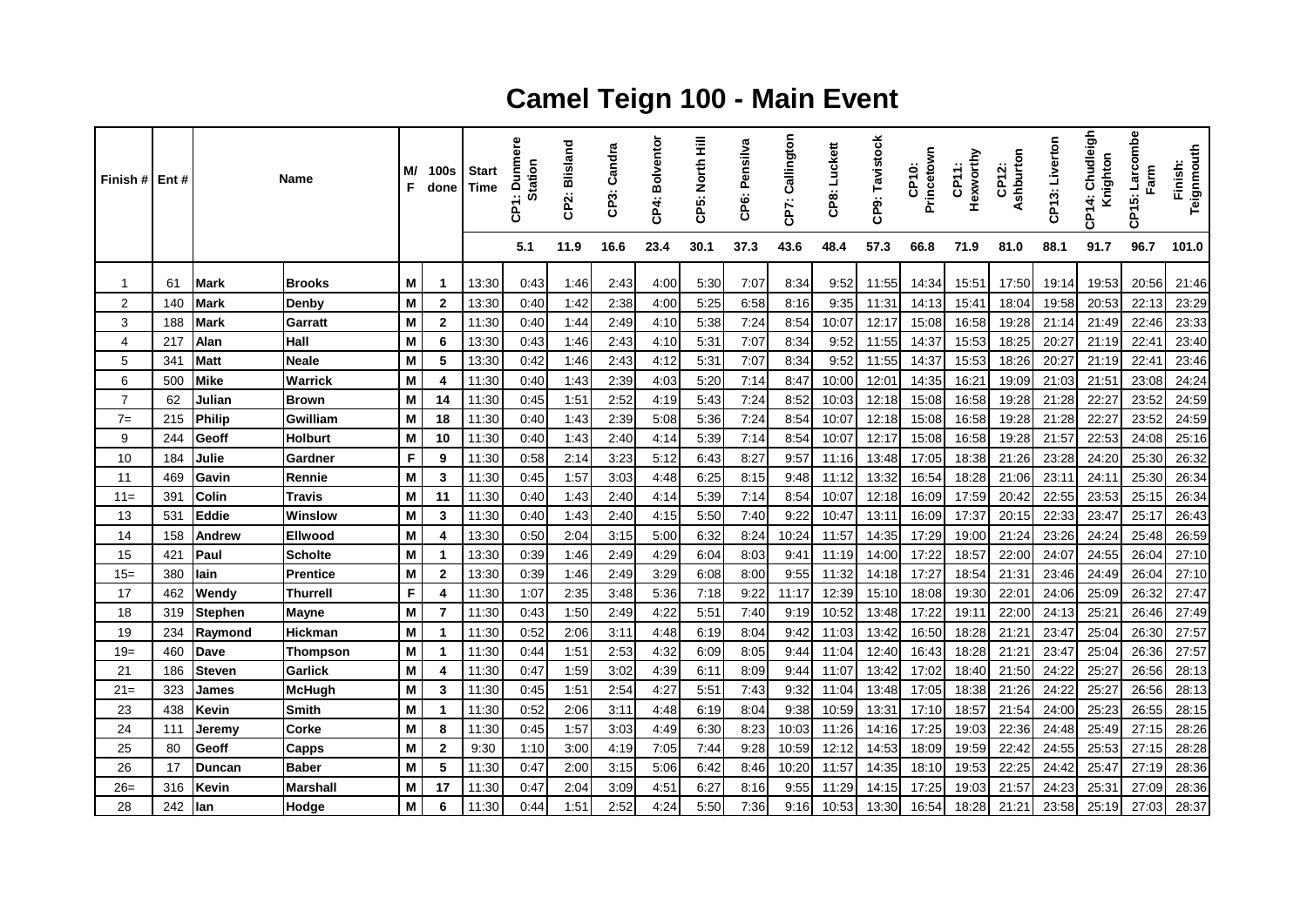| Finish #   Ent # |     |                    | <b>Name</b>         | M/<br>F | 100s<br>done   | <b>Start</b><br>Time | <b>Dunmere</b><br>Station<br>င်္င | CP2: Blisland | CP3: Candra | CP4: Bolventor | CP5: North Hill | CP6: Pensilva | CP7: Callington | CP8: Luckett | CP9: Tavistock | Princetown<br>CP10: | CP11: Hexworthy | CP12: Ashburton | CP13: Liverton | Chudleigh<br>Knighton<br>4<br>င်္င | Larcombe<br>Farm<br>CP15: | Teignmouth<br>Finish: |
|------------------|-----|--------------------|---------------------|---------|----------------|----------------------|-----------------------------------|---------------|-------------|----------------|-----------------|---------------|-----------------|--------------|----------------|---------------------|-----------------|-----------------|----------------|------------------------------------|---------------------------|-----------------------|
| 29               | 64  | Pam                | <b>Brown</b>        | F       | $\overline{7}$ | 11:30                | 0:45                              | 1:00          | 3:05        | 4:49           | 6:24            | 8:13          | 9:53            | 11:15        | 13:45          | 16:58               | 18:31           | 21:38           | 24:22          | 25:38                              | 27:28                     | 28:57                 |
| $29=$            | 96  | <b>Matt</b>        | Clayton             | M       | $\mathbf{2}$   | 11:30                | 0:45                              | 1:58          | 3:05        | 4:49           | 6:24            | 8:13          | 9:53            | 11:22        | 14:15          | 16:58               | 18:31           | 21:38           | 24:22          | 25:38                              | 27:28                     | 28:57                 |
| 31               | 77  | <b>Robert</b>      | <b>Cameron-Wood</b> | M       | 10             | 11:30                | 0:45                              | 2:05          | 3:12        | 4:52           | 6:32            | 8:27          | 10:03           | 11:26        | 13:58          | 17:20               | 19:04           | 21:59           | 24:37          | 25:51                              | 27:37                     | 29:11                 |
| 32               | 296 | <b>Fabrice</b>     | Leistner            | M       | 5              | 11:30                | 1:07                              | 2:35          | 3:48        | 5:37           | 7:18            | 9:22          | 11:17           | 12:39        | 15:20          | 19:35               | 21:00           | 23:40           | 25:50          | 26:53                              | 28:25                     | 29:22                 |
| $32=$            | 522 | Tara               | <b>Williams</b>     | F       | 5              | 11:30                | 1:07                              | 2:35          | 3.48        | 5:36           | 7:18            | 9:22          | 11:17           | 12:39        | 15:22          | 18:45               | 20:22           | 23:09           | 25:23          | 26:30                              | 28:02                     | 29:22                 |
| $32=$            | 48  | Andrew             | <b>Boulden</b>      | M       | 21             | 11:30                | 1:02                              | 2:36          | 3:48        | 5:36           | 7:19            | 9:25          | 11:14           | 12:41        | 15:56          | 18:42               | 20:22           | 23:06           | 25:23          | 27:30                              | 28:02                     | 29:22                 |
| 35               | 113 | Ivan               | Cotterill           | M       | 18             | 11:30                | 1:02                              | 2:23          | 3:29        | 5:18           | 6:57            | 8:44          | 10:20           | 11:40        | 14:13          | 17:31               | 19:15           | 22:19           | 25:03          | 26:08                              | 27:53                     | 29:35                 |
| 36               | 154 | <b>Stephen</b>     | <b>Edwards</b>      | M       | 6              | 9:30                 | 1:00                              | 3:00          | 4:15        | 6:00           | 7:35            | 9:32          | 11:19           | 12:53        | 15:48          | 19:20               | 21:04           | 23:54           | 25:59          | 27:04                              | 28:26                     | 29:40                 |
| 37               | 453 | <b>Tom</b>         | <b>Swadling</b>     | M       | $\mathbf 1$    | 11:30                | 1:13                              | 2:40          | 4:05        | 5:56           | 7:42            | 9:55          | 11:55           | 13:28        | 16:08          | 19:13               | 20:44           | 23:24           | 25:42          | 26:53                              | 28:20                     | 29:45                 |
| $37=$            | 51  | lan                | <b>Bowles</b>       | M       | $\mathbf 1$    | 11:30                | 0:50                              | 2:10          | 3:21        | 5:12           | 6:55            | 9:04          | 11:18           | 13:30        | 16:45          | 20:00               | 21:28           | 24:09           | 26:04          | 26:58                              | 28:25                     | 29:45                 |
| 39               | 56  | <b>Alison</b>      | <b>Brind</b>        | F       | 13             | 11:30                | 0:45                              | 1:58          | 3:03        | 4:48           | 6:24            | 8:20          | 10:03           | 11:50        | 14:40          | 18:17               | 20:05           | 23:06           | 25:32          | 26:48                              | 28:29                     | 29:51                 |
| 40               | 89  | John               | Chesher             | M       | 4              | 11:30                | 0:50                              | 2:13          | 3:29        | 5:21           | 6:47            | 8:47          | 10:39           | 12:25        | 15:03          | 18:08               | 19:52           | 23:03           | 25:35          | 26:49                              | 28:35                     | 29:55                 |
| 41               | 157 | Graham             | <b>Ellis</b>        | M       | $\overline{7}$ | 11:30                | 0:56                              | 2:04          | 3:13        | 5:07           | 6:43            | 8:39          | 10:24           | 11:56        | 14:55          | 18:13               | 19:59           | 23:10           | 25:45          | 26:52                              | 28:43                     | 29:59                 |
| 42               | 408 | <b>Richard</b>     | <b>Rosser</b>       | M       | 21             | 9:30                 | 1:20                              | 3:00          | 4:25        | 6:22           | 8:13            | 10:19         | 12:08           | 13:50        | 16:36          | 20:00               | 21:38           | 24:20           | 26:30          | 27:30                              | 28:55                     | 30:08                 |
| 43               | 398 | Tonv               | <b>Roberts</b>      | M       | 19             | 9:30                 | 1:10                              | 3:00          | 4:17        | 6:09           | 7:51            | 9:5'          | 11:39           | 13:04        | 15:53          | 19:15               | 21:04           | 24:02           | 24:51          | 27:31                              | 28:59                     | 30:15                 |
| $43=$            | 210 | Tom                | Griffin             | M       | 6              | 9:30                 | 1:00                              | 3:00          | 4:20        | 6:05           | 7:43            | 9:43          | 11:32           | 12:59        | 15:30          | 19:10               | 20:57           | 23:54           | 26:13          | 27:23                              | 28:55                     | 30:15                 |
| $43=$            | 311 | John               | <b>Manning</b>      | M       | 3              | 9:30                 | 1:00                              | 3:00          | 4:20        | 6:06           | 7:45            | 9:43          | 11:32           | 13:00        | 15:42          | 19:10               | 20:57           | 23:55           | 26:13          | 27:23                              | 28:55                     | 30:15                 |
| 46               | 394 | Andy               | <b>Reynolds</b>     | M       | 5              | 11:30                | 0:45                              | 2:00          | 3:12        | 5:09           | 6:52            | 9:01          | 10:50           | 12:23        | 15:10          | 18:40               | 20:22           | 23:31           | 26:05          | 27:13                              | 28:55                     | 30:20                 |
| 47               | 156 | Paul               | <b>Elliott</b>      | M       | $\overline{2}$ | 11:30                | 0:56                              | 2:19          | 3:34        | 5:34           | 7:19            | 9:18          | 11:09           | 12:39        | 15:24          | 18:53               | 20:32           | 23:33           | 26:21          | 27:33                              | 29:07                     | 30:23                 |
| 48               | 507 | Ed                 | Wheelhouse          | M       | $\mathbf 1$    | 11:30                | 0:47                              | 1:58          | 3:02        | 4:48           | 6:17            | 7:55          | 10:16           | 12:16        | 15:10          | 19:15               | 20:45           | 23:31           | 25:54          | 27:07                              | 28:45                     | 30:30                 |
| 49               | 415 | Glyn               | Sawford             | M       | 13             | 9:30                 | 1:00                              | 3:00          | 4:16        | 6:06           | 7:58            | 10:05         | 11:58           | 13:25        | 16:05          | 19:26               | 21:15           | 24:16           | 26:35          | 27:46                              | 29:16                     | 30:32                 |
| 50               | 23  | Jonathan           | <b>Bateman</b>      | M       | 15             | 9:30                 | 0:52                              | 3:00          | 4:15        | 6:00           | 7:36            | 9:32          | 11:17           | 12:52        | 15:42          | 19:22               | 21:11           | 24:00           | 26:13          | 27:22                              | 28:54                     | 30:33                 |
| 51               | 262 | lan                | Hull                | M       | $\mathbf{2}$   | 9:30                 | 1:10                              | 3:00          | 4:20        | 6:13           | 8:02            | 10:07         | 11:58           | 13:34        | 16:25          | 20:02               | 21:38           | 24:29           | 26:47          | 27:54                              | 29:28                     | 30:41                 |
| 52               | 32  | <b>Christine M</b> | <b>Benson</b>       | F       | 8              | 9:30                 | 1:00                              | 3:00          | 5:37        | 6:06           | 7:50            | 9:52          | 11:39           | 13:07        | 15:53          | 19:05               | 20:51           | 23:03           | 26:30          | 27:43                              | 29:20                     | 30:47                 |
| $52=$            | 254 | <b>Marla</b>       | <b>Howard-Cutts</b> | F       | 10             | 9:30                 | 1:00                              | 3:00          | 4:16        | 6:06           | 7:50            | 9:52          | 11:39           | 13:07        | 15:53          | 19:05               | 20:51           | 24:03           | 26:30          | 27:43                              | 29:20                     | 30:47                 |
| 54               | 504 | Jane               | Webb                | F       | 4              | 9:30                 | 1:10                              | 3:00          | 4:19        | 6:12           | 7:59            | 10:02         | 11:53           | 13:24        | 16:00          | 19:33               | 21:18           | 24:40           | 26:56          | 28:01                              | 29:35                     | 30:52                 |
| 55               | 286 | Kingsley           | Lambert             | M       | $\overline{2}$ | 9:30                 | 1:15                              | 3:00          | 4:23        | 6:12           | 7:54            | 10:05         | 11:56           | 13:24        | 16:00          | 19:33               | 21:19           | 24:40           | 27:11          | 28:14                              | 29:44                     | 30:57                 |
| 56               | 320 | Sean               | <b>McCartney</b>    | M       | 9              | 9:30                 | 1:10                              | 3:00          | 4:19        | 6:08           | 7:44            | 9:32          | 11:15           | 12:53        | 19:29          | 19:58               | 21:38           | 24:46           | 27:16          | 28:20                              | 29:50                     | 31:04                 |
| $56=$            | 132 | Carmine            | De Grandis          | M       | $\mathbf 1$    | 11:30                | 0:47                              | 2:04          | 3:08        | 4:44           | 6:17            | 8:06          | 9:44            | 11:29        | 14:13          | 18:08               | 19:47           | 22:37           | 25:44          | 27:57                              | 28:55                     | 31:04                 |
| 58               | 388 | Richard            | Randle              | M       | $\mathbf 1$    | 11:30                | 1:13                              | 2:27          | 3:43        | 5:27           | 7:11            | 9:12          | 11:07           | 12:35        | 15:10          | 18:51               | 20:27           | 23:32           | 26:10          | 26:33                              | 29:18                     | 31:09                 |
| 59               | 401 | <b>Clive</b>       | Robinson            | M       | $\mathbf{2}$   | 11:30                | 0:50                              | 2:16          | 3:15        | 5:03           | 6:39            | 8:52          | 10:42           | 12:23        | 15:25          | 19:22               | 20:57           | 24:05           | 26:35          | 28:08                              | 29:46                     | 31:10                 |
| $59=$            | 427 | Andrew             | Shakeshaft          | M       | 6              | 11:30                | 0:50                              | 2:06          | 3:15        | 5:03           | 6:39            | 8:52          | 10:42           | 12:23        | 15:25          | 19:22               | 20:57           | 24:00           | 26:35          | 28:30                              | 29:46                     | 31:10                 |
| 61               | 517 | Sarah              | Wilde               | F       | $\mathbf 1$    | 9:30                 | 0:52                              | 3:00          | 4:15        | 6:09           | 7:52            | 10:00         | 11:43           | 13:16        | 16:16          | 19:56               | 21:31           | 24:36           | 27:04          | 28:15                              | 29:56                     | 31:25                 |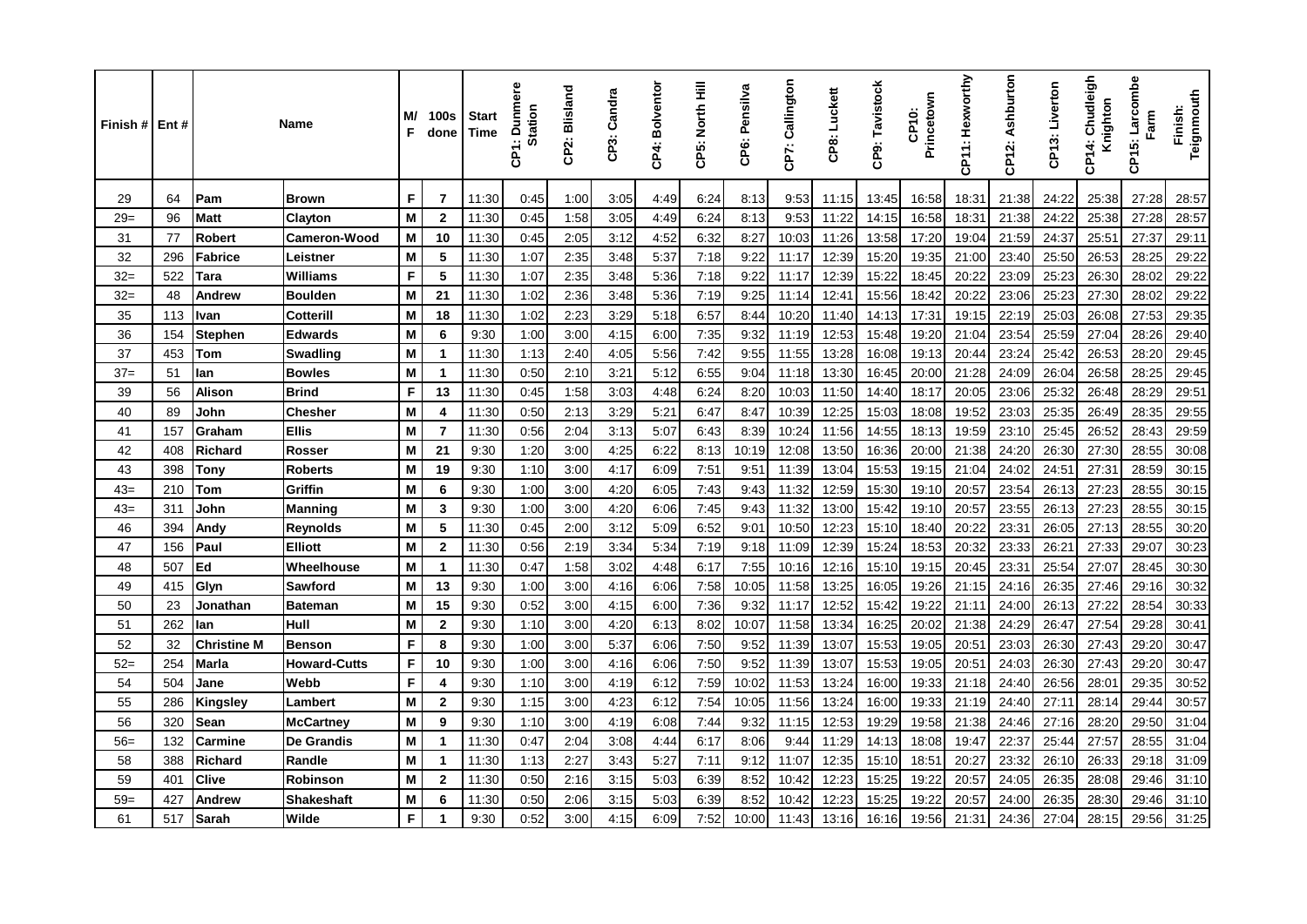| Finish # | Ent# |                    | Name             | M/<br>F | <b>100s</b><br>done | <b>Start</b><br>Time | <b>Dunmere</b><br><b>Station</b><br>န္ | CP2: Blisland | CP3: Candra | CP4: Bolventor | CP5: North Hill | CP6: Pensilva | CP7: Callington | CP8: Luckett | CP9: Tavistock | Princetown<br>CP10: | CP11: Hexworthy | CP12: Ashburton | CP13: Liverton | Chudleigh<br>Knighton<br>4<br>ξ | Larcombe<br>Farm<br>CP15: | Teignmouth<br>Finish: |
|----------|------|--------------------|------------------|---------|---------------------|----------------------|----------------------------------------|---------------|-------------|----------------|-----------------|---------------|-----------------|--------------|----------------|---------------------|-----------------|-----------------|----------------|---------------------------------|---------------------------|-----------------------|
| 62       | 327  | Roger              | <b>Michell</b>   | M       | 22                  | 9:30                 | 1:10                                   | 3:00          | 4:20        | 6:13           | 7:59            | 10:15         | 12:07           | 13:51        | 16:40          | 20:02               | 21:40           | 24:51           | 27:28          | 28:39                           | 30:15                     | 31:43                 |
| 63       | 333  | David              | <b>Morgan</b>    | M       | 12                  | 9:30                 | 1:20                                   | 3:00          | 4:40        | 6:44           | 8:43            | 10:59         | 13:02           | 14:49        | 17:38          | 21:00               | 22:42           | 25:32           | 27:54          | 29:05                           | 30:25                     | 31:45                 |
| 64       | 124  | John               | <b>Cunnane</b>   | M       | 14                  | 9:30                 | 1:10                                   | 3:00          | 4:25        | 6:22           | 8:13            | 10:23         | 12:07           | 13:50        | 16:40          | 20:17               | 22:05           | 25:06           | 27:32          | 28:48                           | 30:29                     | 31:50                 |
| 65       | 93   | <b>Steve</b>       | <b>Clark</b>     | M       | 26                  | 9:30                 | 1:10                                   | 3:00          | 4:23        | 6:18           | 8:05            | 10:08         | 12:00           | 13:42        | 16:39          | 19:47               | 21:39           | 24:55           | 27:44          | 28:56                           | 30:43                     | 32:04                 |
| 66       | 189  | Sandy              | Gee              | M       | $\overline{2}$      | 9:30                 | 1:10                                   | 3:00          | 4:25        | 6:23           | 8:21            | 10:26         | 12:31           | 14:09        | 17:03          | 20:42               | 22:29           | 25:31           | 28:05          | 29:12                           | 30:43                     | 32:07                 |
| 67       | 449  | Lindsev            | <b>Stewart</b>   | F       | $\overline{7}$      | 9:30                 | 1:10                                   | 3:00          | 4:15        | 6:08           | 7:51            | 9:52          | 11:40           | 13:16        | 15:58          | 19:30               | 21:18           | 24:40           | 27:42          | 28:57                           | 30:39                     | 32:08                 |
| 68       | 278  | <b>Piers</b>       | Keenleyside      | M       | $\mathbf{1}$        | 9:30                 | 0:52                                   | 3:00          | 4:15        | 5:53           | 7:26            | 9:24          | 10:59           | 13:03        | 15:52          | 19:55               | 21:30           | 25:03           | 28:15          | 29:27                           | 31:00                     | 32:11                 |
| 69       | 292  | <b>Brian</b>       | Layton           | M       | 14                  | 9:30                 | 1:10                                   | 3:00          | 4:19        | 6:11           | 8:01            | 9:59          | 11:37           | 13:03        | 15:44          | 19:58               | 21:38           | 24:50           | 27:44          | 30:21                           | 30:53                     | 32:16                 |
| 70       | 338  | <b>Philip</b>      | <b>Musson</b>    | M       | 14                  | 9:30                 | 0:52                                   | 3:00          | 4:15        | 6:03           | 7:51            | 9:33          | 11:43           | 13:46        | 16:27          | 20:08               | 21:55           | 25:38           | 28:13          | 29:31                           | 31:07                     | 32:18                 |
| $70=$    | 444  | Graham             | <b>Stainsby</b>  | M       | 12                  | 9:30                 | 1:10                                   | 3:00          | 4:16        | 6:09           | 7:51            | 9:53          | 11:43           | 13:46        | 16:27          | 20:08               | 21:55           | 25:37           | 28:13          | 29:31                           | 31:07                     | 32:18                 |
| 72       | 84   | Alan               | Champion         | M       | $\overline{2}$      | 9:30                 | 1:10                                   | 3:00          | 4:19        | 5:42           | 7:59            | 10:15         | 12:14           | 13:52        | 16:36          | 20:02               | 21:38           | 25:03           | 27:54          | 29:12                           | 30:55                     | 32:20                 |
| 73       | 274  | Clare              | Jones            | F       | 9                   | 11:30                | 0:52                                   | 2:06          | 3:22        | 5:18           | 6:57            | 9:03          | 10:56           | 12:36        | 15:22          | 19:06               | 21:08           | 24:50           | 27:36          | 29:01                           | 30:54                     | 32:22                 |
| 74       | 383  | <b>David</b>       | Purdy            | M       | 12                  | 9:30                 | 1:00                                   | 3:00          | 4:17        | 6:07           | 7:58            | 10:02         | 12:00           | 13:42        | 16:39          | 20:17               | 22:05           | 25:34           | 28:26          | 29:44                           | 31:14                     | 32:28                 |
| $74=$    | 510  | John               | White            | M       | 19                  | 9:30                 | 1:10                                   | 3:00          | 4.25        | 6:23           | 8:20            | 10:21         | 12:15           | 13:52        | 16:40          | 20:25               | 22:20           | 25:32           | 28:09          | 29:22                           | 31:02                     | 32:28                 |
| $74 =$   | 75   | <b>Martin</b>      | <b>Callow</b>    | M       | $\overline{7}$      | 9:30                 | 1:10                                   | 3:00          | 4:20        | 6:16           | 8:06            | 10:15         | 12:09           | 13:49        | 16:37          | 19:59               | 21:38           | 25:36           | 28:00          | 29:19                           | 30:58                     | 32:28                 |
| 77       | 114  | John               | Cowburn          | M       | 18                  | 9:30                 | 1:00                                   | 3:00          | 4:17        | 6:08           | 7:58            | 10:02         | 12:00           | 13:42        | 16:40          | 20:17               | 22:06           | 25:36           | 28:26          | 29:44                           | 31:14                     | 32:30                 |
| $77=$    | 508  | <b>Derick</b>      | Wheelhouse       | M       | $\mathbf{2}$        | 9:30                 | 0:52                                   | 3:00          | 4:15        | 5:54           | 7:35            | 9:32          | 11:20           | 12:52        | 15:40          | 19:45               | 21:32           | 24:38           | 27:05          | 28:18                           | 30:24                     | 32:30                 |
| 79       | 54   | David              | <b>Bradley</b>   | M       | $\mathbf{2}$        | 11:30                | 0:45                                   | 1:52          | 2:58        | 4.41           | 6:17            | 8:15          | 10:00           | 11:34        | 14:40          | 18:17               | 20:05           | 23:12           | 26:08          | 27:55                           | 30:02                     | 32:38                 |
| $79 =$   | 67   | Phil               | <b>Bryant</b>    | M       | 5                   | 9:30                 | 1:00                                   | 3:00          | 4:23        | 6:23           | 8:13            | 10:23         | 12:16           | 13:52        | 16:50          | 20:33               | 22:29           | 25:42           | 28:17          | 29:32                           | 31:15                     | 32:38                 |
| 81       | 407  | <b>Christopher</b> | <b>Ross</b>      | M       | 9                   | 9:30                 | 1:15                                   | 3:00          | 4:29        | 6:34           | 8:26            | 10:33         | 12:33           | 14:16        | 17:10          | 20:40               | 22:32           | 25:42           | 28:16          | 29:43                           | 31:18                     | 32:40                 |
| 82       | 130  | Andrew             | <b>Davies</b>    | M       | 5                   | 9:30                 | 1:10                                   | 3:00          | 4:30        | 6:38           | 8:36            | 10:55         | 12:50           | 14:27        | 17:24          | 20:49               | 22:43           | 25:46           | 28:20          | 29:37                           | 31:18                     | 32:44                 |
| 83       | 482  | <b>Richard</b>     | Vaughan          | M       | $\mathbf{1}$        | 9:30                 | 1:10                                   | 3:00          | 4:20        | 6:21           | 8:09            | 10:20         | 12:15           | 14:05        | 16:55          | 20:21               | 22:08           | 25:28           | 28:07          | 29:20                           | 31:08                     | 32:46                 |
| $83=$    | 487  | lan                | Waites           | M       | 26                  | 9:30                 | 1:10                                   | 3:00          | 4:20        | 6:20           | 8:09            | 10:20         | 12:16           | 14:05        | 16:55          | 20:21               | 22:08           | 25:28           | 28:07          | 29:20                           | 31:08                     | 32:46                 |
| $83=$    | 240  | Alan               | <b>Hindmarsh</b> | M       | 19                  | 9:30                 | 1:00                                   | 3:00          | 4:19        | 6:16           | 8:03            | 10:07         | 12:00           | 13:42        | 16:40          | 20:17               | 22:15           | 25:35           | 28:26          | 29:44                           | 31:24                     | 32:46                 |
| $83=$    | 273  | <b>Norman</b>      | Johnson          | M       | 5                   | 9:30                 | 1:10                                   | 3:00          | 4:19        | 6:11           | 7:58            | 10:06         | 12:00           | 13:41        | 16:39          | 19:47               | 21:39           | 24:55           | 27:54          | 29:07                           | 31:05                     | 32:46                 |
| $83=$    | 290  | Rebecca            | Lawrence         | F       | 9                   | 9:30                 | 1:00                                   | 3:00          | 4:20        | 6:25           | 8:27            | 10:3'         | 12:22           | 14:17        | 17:10          | 21:12               | 22:54           | 26:08           | 28:34          | 29:44                           | 31:25                     | 32:46                 |
| $83=$    | 406  | Jillian            | <b>Ross</b>      | F       | 9                   | 9:30                 | 1:15                                   | 3:00          | 4:29        | 6:34           | 8:26            | 10:38         | 12:33           | 14:16        | 17:10          | 20:40               | 22:32           | 25:42           | 28:16          | 29:44                           | 31:18                     | 32:46                 |
| $83=$    | 509  | <b>Michael</b>     | White            | M       | 23                  | 9:30                 | 1:10                                   | 3:00          | 4:20        | 6:21           | 8:09            | 10:20         | 12:16           | 13:55        | 16:55          | 20:21               | 22:08           | 25:28           | 28:07          | 29:19                           | 31:07                     | 32:46                 |
| 90       | 536  | Peter              | Wootton          | M       | 15                  | 9:30                 | 1:10                                   | 3:00          | 4:20        | 6:21           | 8:09            | 10:20         | 12:16           | 14:05        | 16:55          | 20:21               | 22:08           | 25:28           | 28:07          | 29:20                           | 31:08                     | 32:47                 |
| $90 =$   | 238  | Jonathan           | Little           | M       | $\mathbf{1}$        | 9:30                 | 1:10                                   | 3:00          | 4:25        | 6:25           | 8:21            | 10:32         | 12:33           | 14:17        | 17:10          | 21:15               | 22:58           | 26:01           | 28:34          | 29:44                           | 31:25                     | 32:47                 |
| $90=$    | 367  | Alec               | White            | M       | 4                   | 9:30                 | 1:10                                   | 3:00          | 4:20        | 6:25           | 8:23            | 10:43         | 13:01           | 14:39        | 17:25          | 21:10               | 22:51           | 26:08           | 28:34          | 29:47                           | 31:25                     | 32:47                 |
| 93       | 59   | Jeff               | Campbell         | M       | 24                  | 11:30                | 0:47                                   | 2:08          | 3:22        | 5:18           | 6.57            | 9:03          | 10:56           | 12:36        | 15:22          | 19:29               | 21:51           | 25:13           | 28:07          | 29:37                           | 31:17                     | 32:56                 |
| $93=$    | 529  | Tony               | Hill             | M       | 6                   | 9:30                 | 1:00                                   | 3:00          | 4.23        | 6:23           | 8:13            | 10:23         | 12:18           | 13:52        | 17:19          | 20:50               | 22:45           | 25:56           | 28:32          | 29:44                           | 31:28                     | 32:56                 |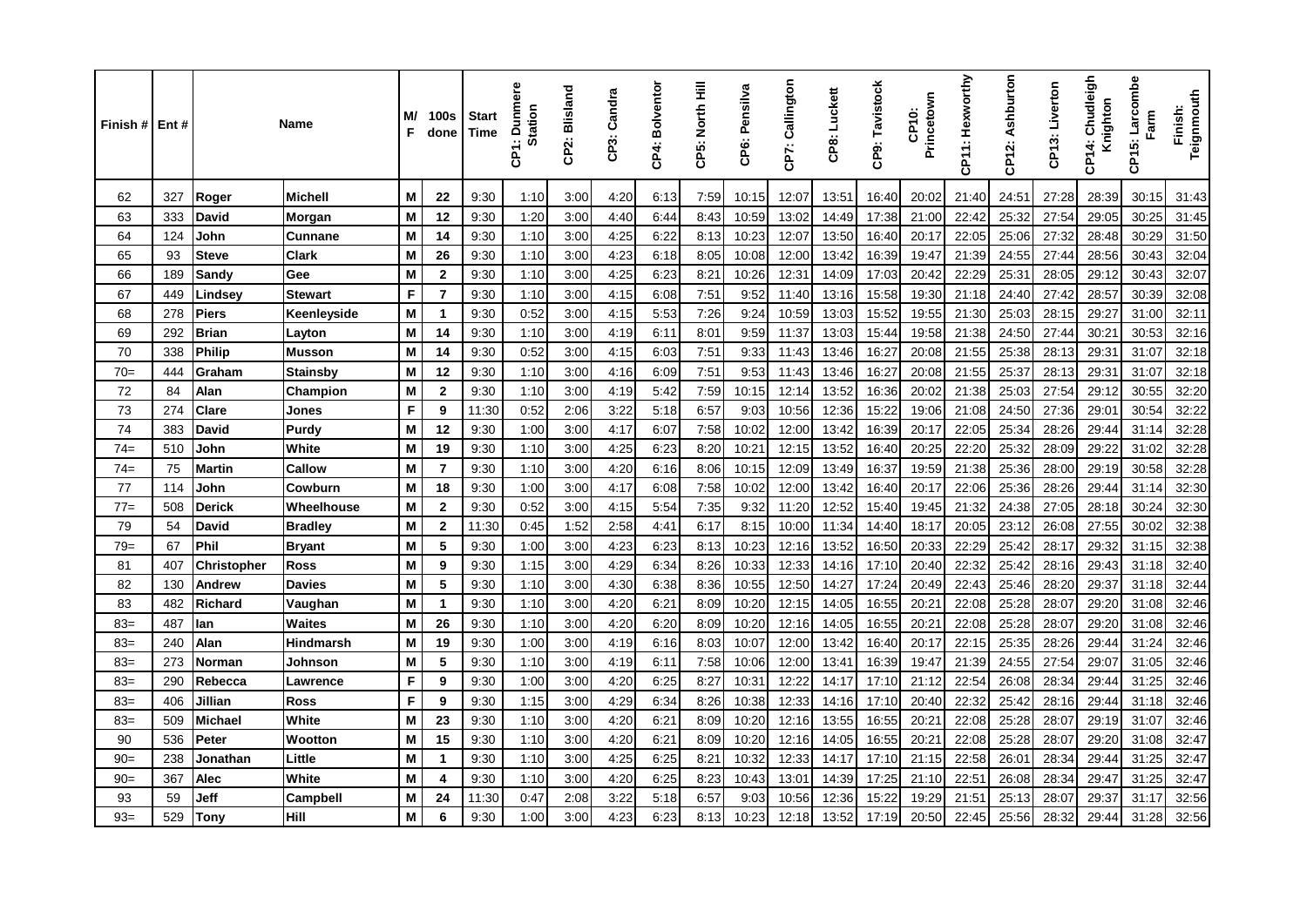| Finish# | Ent# |                  | Name            | M/<br>F | 100s<br>done   | <b>Start</b><br><b>Time</b> | <b>Dunmere</b><br><b>Station</b><br>ξ | CP2: Blisland | CP3: Candra | CP4: Bolventor | CP5: North Hill | CP6: Pensilva | CP7: Callington | CP8: Luckett | CP9: Tavistock | Princetown<br>CP10: | CP11: Hexworthy | CP12: Ashburton | CP13: Liverton | Chudleigh<br>Knighton<br>÷<br>င်္င | Larcombe<br>Farm<br>CP15: | Teignmouth<br>Finish: |
|---------|------|------------------|-----------------|---------|----------------|-----------------------------|---------------------------------------|---------------|-------------|----------------|-----------------|---------------|-----------------|--------------|----------------|---------------------|-----------------|-----------------|----------------|------------------------------------|---------------------------|-----------------------|
| $93 =$  | 389  | Kim              | Reed            | F       | $\mathbf 2$    | 9:30                        | 1:00                                  | 3:00          | 4:23        | 6:23           | 8:13            | 10:23         | 12:18           | 13:52        | 17:19          | 20:50               | 22:45           | 25:56           | 28:32          | 29:44                              | 31:28                     | 32:56                 |
| 96      | 24   | Ann              | <b>Bath</b>     | F       | 25             | 9:30                        | 1:00                                  | 3:00          | 4:15        | 6:21           | 8:13            | 10:25         | 12:22           | 14:09        | 17:01          | 20:38               | 22:40           | 26:05           | 28:58          | 30:02                              | 31:38                     | 32:59                 |
| $96=$   | 223  | Celia            | Hargrave        | F       | 25             | 9:30                        | 1:00                                  | 3:00          | 4:18        | 6:10           | 7:56            | 10:01         | 11:42           | 13:18        | 16:13          | 20:38               | 22:39           | 26:05           | 28:58          | 30:02                              | 31:38                     | 32:59                 |
| $96=$   | 330  | Jennifer         | Mills           | F       | 6              | 9:30                        | 1:00                                  | 3:00          | 4:15        | 6:21           | 8:13            | 10:25         | 12:20           | 14:09        | 17:11          | 20:38               | 22:40           | 26:05           | 28:58          | 30:02                              | 31:38                     | 32:59                 |
| 99      | 229  | Andrew           | <b>Heald</b>    | M       | $\mathbf{1}$   | 9:30                        | 1:00                                  | 3:00          | 4:16        | 6:00           | 7:37            | 9:46          | 11:41           | 13:17        | 16:05          | 19:26               | 21:15           | 24:50           | 27:33          | 28:58                              | 31:07                     | 33:05                 |
| 100     | 151  | <b>Malcolm</b>   | <b>Dyke</b>     | M       | $\mathbf 2$    | 9:30                        | 1:10                                  | 3:00          | 4:20        | 6:09           | 7:48            | 10:00         | 11:42           | 13:16        | 16:17          | 20:12               | 22:08           | 25:30           | 28:17          | 29:35                              | 31:21                     | 33:06                 |
| 101     | 502  | <b>Madeleine</b> | Watson          | F       | 5              | 11:30                       | 0:55                                  | 2:22          | 3:43        | 5:42           | 7:34            | 9:41          | 11:45           | 13:50        | 16:45          | 20:25               | 22:11           | 25:36           | 28:28          | 29:43                              | 31:38                     | 33:09                 |
| 102     | 298  | Tonv             | Lewington       | M       | 10             | 9:30                        | 1:00                                  | 3:00          | 4:20        | 6:06           | 7:45            | 9:43          | 11:32           | 13:00        | 15:44          | 19:58               | 21:48           | 25:10           | 28:05          | 29:27                              | 31:28                     | 33:14                 |
| $102=$  | 348  | Merv             | <b>Nutburn</b>  | M       | 14             | 9:30                        | 1:15                                  | 3:00          | 4:20        | 6:15           | 7:56            | 10:01         | 11:42           | 13:18        | 16:00          | 19:58               | 21:48           | 25:10           | 28:05          | 29:27                              | 31:28                     | 33:14                 |
| $102 =$ | 105  | Dawn             | <b>Comerie</b>  | F       | 6              | 9:30                        | 1:00                                  | 3:00          | 4:17        | 6:05           | 7:44            | 9:49          | 11:41           | 13:17        | 16:05          | 19:58               | 21:48           | 25:14           | 28:05          | 29:32                              | 31:28                     | 33:14                 |
| 105     | 121  | Alan             | <b>Cross</b>    | M       | 3              | 9:30                        | 1:00                                  | 3:00          | 4:17        | 6:20           | 8:14            | 10:28         | 12:42           | 14:26        | 17:24          | 20:49               | 22:43           | 25:46           | 28:20          | 29:37                              | 31:26                     | 33:15                 |
| 106     | 44   | David            | <b>Bond</b>     | M       | 6              | 9:30                        | 1:15                                  | 3:00          | 4:33        | 6:48           | 8:46            | 10:58         | 13:11           | 14:51        | 17:56          | 21:35               | 23:14           | 26:37           | 29:04          | 30:14                              | 31:49                     | 33:18                 |
| 107     | 399  | Dave             | <b>Roberts</b>  | M       | 8              | 9:30                        | 1:10                                  | 3:00          | 4:25        | 6:35           | 8:34            | 10:55         | 13:03           | 14:55        | 17:54          | 21:15               | 22:57           | 26:14           | 29:04          | 30:16                              | 32:00                     | 33:31                 |
| $107=$  | 532  | ∟esley           | <b>Wolsey</b>   | F       | 9              | 9:30                        | 1:10                                  | 3:00          | 4:25        | 6:34           | 8:34            | 10:55         | 13:03           | 14:55        | 17:54          | 21:15               | 22:57           | 26:14           | 29:04          | 30:16                              | 32:00                     | 33:31                 |
| 109     | 463  | Vince            | Thwaites        | M       | 14             | 9:30                        | 0:52                                  | 3:00          | 4:15        | 6:10           | 8:06            | 10:16         | 12:14           | 14:10        | 17:16          | 20:50               | 22:53           | 26:02           | 28:43          | 30:07                              | 31:58                     | 33:33                 |
| 110     | 117  | Alan             | Crispin         | M       | $\mathbf{1}$   | 9:30                        | 1:15                                  | 3:00          | 4:46        | 6:56           | 8:49            | 11:05         | 13:10           | 14:51        | 17:56          | 21:57               | 23:38           | 26:37           | 29:04          | 30:14                              | 31:49                     | 33:40                 |
| 111     | 512  | David            | Whitehead       | M       | 32             | 11:30                       | 0:55                                  | 2:23          | 3:43        | 5:45           | 7:39            | 9:54          | 12:12           | 14:15        | 17:50          | 21:51               | 23:39           | 26:39           | 29:14          | 30:34                              | 32:14                     | 33:43                 |
| 112     | 464  | Jim              | Tinnion         | M       | $\mathbf{1}$   | 11:30                       | 1:07                                  | 2:35          | 3.48        | 5:34           | 7:20            | 9:23          | 11:18           | 12:55        | 15:36          | 19:32               | 22:18           | 26:10           | 29:04          | 30:27                              | 32:21                     | 33:52                 |
| 113     | 119  | Jonathan         | Croome          | M       | $\mathbf{1}$   | 9:30                        | 1:15                                  | 3:00          | 4:29        | 6:15           | 8:11            | 10:17         | 12:04           | 14:21        | 17:11          | 20:53               | 23:01           | 26:08           | 29:05          | 30:35                              | 32:39                     | 34:16                 |
| $113=$  | 26   | Paul             | <b>Beasley</b>  | M       | 13             | 9:30                        | 0:52                                  | 3:00          | 4:27        | 6:25           | 8:11            | 10:34         | 12:31           | 14:55        | 18:57          | 22:33               | 24:15           | 27:37           | 30:04          | 31:10                              | 32:48                     | 34:16                 |
| 115     | 63   | Trevor           | <b>Brown</b>    | M       | $\mathbf{2}$   | 9:30                        | 1:10                                  | 3:00          | 4.25        | 6:22           | 8:15            | 10:30         | 12:23           | 14:25        | 17:25          | 21:23               | 23:28           | 26:52           | 29:57          | 31:10                              | 32:56                     | 34:17                 |
| 116     | 29   | John             | <b>Bell</b>     | M       | $\mathbf 2$    | 9:30                        | 1:15                                  | 3:00          | 4:29        | 6:39           | 8:52            | 11:14         | 13:24           | 15:12        | 18:00          | 22:00               | 23:52           | 27:13           | 29:57          | 31:15                              | 32:54                     | 34:18                 |
| $116=$  | 418  | John             | <b>Scannell</b> | M       | $\mathbf{1}$   | 9:30                        | 1:15                                  | 3:00          | 4:29        | 6:39           | 8:52            | 11:14         | 12:39           | 15:12        | 18:00          | 22:00               | 23:52           | 27:13           | 29:57          | 31:15                              | 32:54                     | 34:18                 |
| 118     | 270  | Anthony          | Jenner          | M       | 11             | 9:30                        | 1:10                                  | 3:00          | 4:25        | 6:23           | 8:26            | 10:46         | 12:59           | 14:47        | 17:54          | 21:55               | 23:49           | 26:58           | 29:57          | 31:15                              | 32:57                     | 34:22                 |
| $118=$  | 365  | <b>Chris</b>     | Pearson         | M       | $\mathbf{1}$   | 9:30                        | 1:10                                  | 3:00          | 4:16        | 6:00           | 7:40            | 9:49          | 11:41           | 13:13        | 16:16          | 19:55               | 22:17           | 25:43           | 28:49          | 30:16                              | 32:35                     | 34:22                 |
| 120     | 221  | Roger            | Hand            | M       | 9              | 9:30                        | 1:10                                  | 3:00          | 4:29        | 6:35           | 8:36            | 11:03         | 13:10           | 15:03        | 18:07          | 22:05               | 24:06           | 27:13           | 29:51          | 31:15                              | 33:03                     | 34:27                 |
| $120=$  | 491  | Kevin            | Walker          | M       | 10             | 9:30                        | 1:10                                  | 3:00          | 4.29        | 6:35           | 8:36            | 11:08         | 13:10           | 15:03        | 18:07          | 22:05               | 24:06           | 27:13           | 29:57          | 31:15                              | 33:03                     | 34:27                 |
| 122     | 477  | Kevin            | Uzzell          | M       | 15             | 9:30                        | 1:10                                  | 3:00          | 4.29        | 6:34           | 8:26            | 12:43         | 12:53           | 14:47        | 17:54          | 22:05               | 24:04           | 27:16           | 30:18          | 31:34                              | 33:11                     | 34:29                 |
| 123     | 393  | John             | Reynolds        | M       | 9              | 9:30                        | 1:10                                  | 3:00          | 4:21        | 6:23           | 8:18            | 10:34         | 12:39           | 14:27        | 17:30          | 21:39               | 23:25           | 26:49           | 29:36          | 31:01                              | 32:56                     | 34:35                 |
| $123=$  | 503  | Stephen          | Watson          | M       | $\mathbf{1}$   | 9:30                        | 1:15                                  | 3:00          | 4:32        | 6:43           | 8:42            | 10:59         | 13:12           | 14:55        | 17:56          | 21:17               | 23:09           | 26:52           | 29:36          | 31:01                              | 32:54                     | 34:35                 |
| 125     | 367  | John             | Pennifold       | M       | $\mathbf 1$    | 9:30                        | 1:10                                  | 3:00          | 4:33        | 6:44           | 8:43            | 10:59         | 13:02           | 14:49        | 17:38          | 21:35               | 23:34           | 26:59           | 30:06          | 31:25                              | 33:17                     | 34:42                 |
| 126     | 59   | <b>Neil</b>      | <b>Bromley</b>  | M       | $\overline{2}$ | 9:30                        | 1:10                                  | 3:00          | 4:23        | 6:17           | 8:10            | 10:2'         | 12:16           | 13:46        | 16:35          | 20:30               | 22:30           | 26:08           | 29:16          | 30:47                              | 33:00                     | 34:44                 |
| $126=$  | 529  | Grant            | Wilson          | M       | 1              | 9:30                        | 1:00                                  | 3:00          | 4:19        | 6:31           | 8:19            | 10:28         | 12:39           | 14:25        | 17:54          | 21:48               | 23:54           | 27:15           | 30:07          | 31:25                              | 33:17                     | 34:44                 |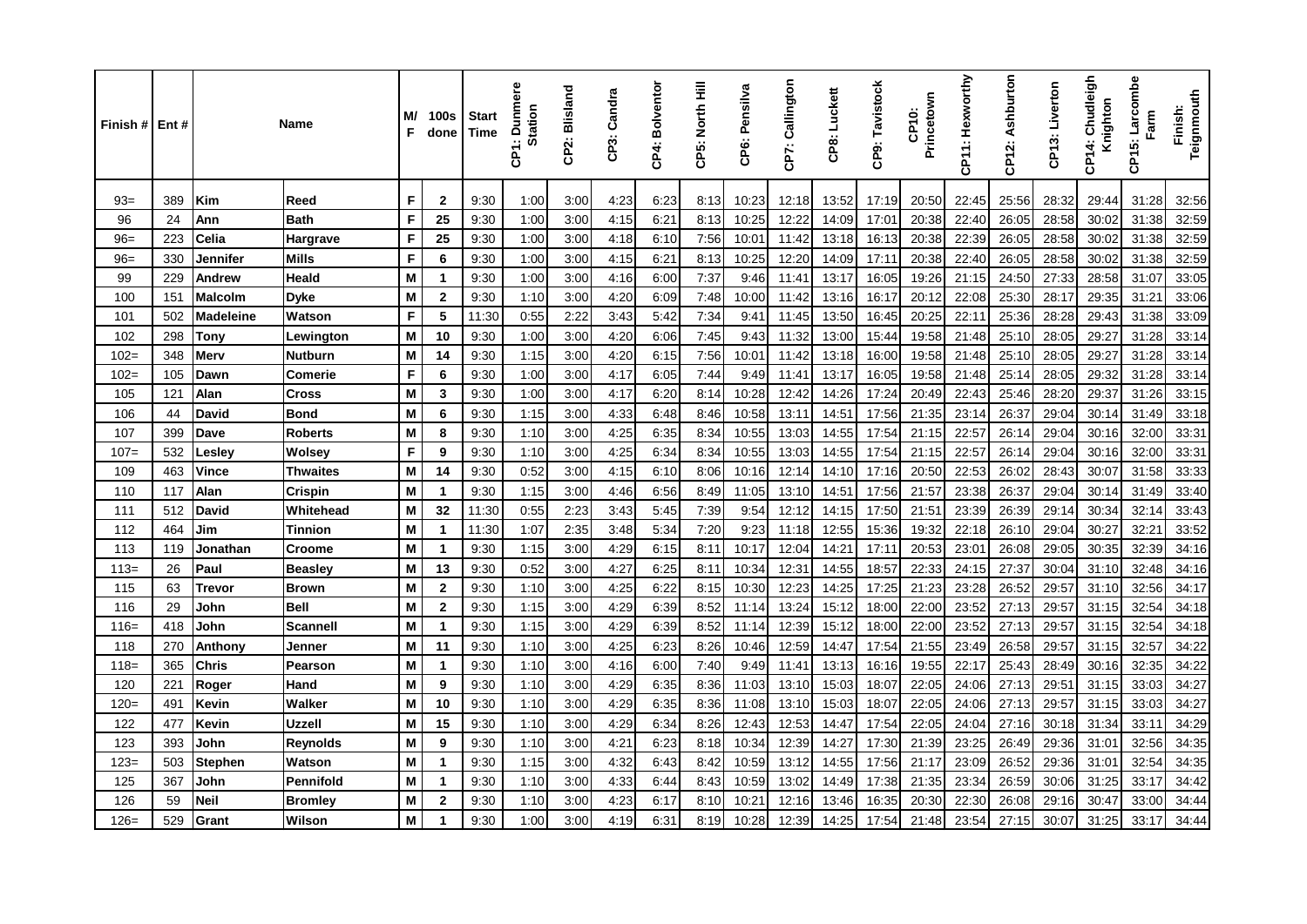| Finish# | Ent# |                   | Name                 | M/<br>F | 100s<br>done            | <b>Start</b><br>Time | <b>Dunmere</b><br><b>Station</b><br>έ | CP2: Blisland | CP3: Candra | CP4: Bolventor | CP5: North Hill | CP6: Pensilva | CP7: Callington | CP8: Luckett | CP9: Tavistock | Princetown<br>CP10: | CP11: Hexworthy | CP12: Ashburton | CP13: Liverton | Chudleigh<br>Knighton<br>CP <sub>14:</sub> | Larcombe<br>Farm<br>CP15: | Teignmouth<br>Finish: |
|---------|------|-------------------|----------------------|---------|-------------------------|----------------------|---------------------------------------|---------------|-------------|----------------|-----------------|---------------|-----------------|--------------|----------------|---------------------|-----------------|-----------------|----------------|--------------------------------------------|---------------------------|-----------------------|
| 128     | 155  | <b>Philip</b>     | <b>Elliot</b>        | Μ       | 5                       | 9:30                 | 1:00                                  | 3:00          | 4:18        | 6:09           | 7:58            | 10:06         | 11:57           | 13:50        | 16:55          | 21:00               | 22:51           | 26:40           | 29:57          | 31:15                                      | 32:58                     | 34:45                 |
| $128 =$ | 358  | David             | Oxley                | M       | 6                       | 9:30                 | 1:15                                  | 3:00          | 4:41        | 6:48           | 8:45            | 11:02         | 13:23           | 15:00        | 17:56          | 22:00               | 23:44           | 26:48           | 29:36          | 31:08                                      | 33:01                     | 34:45                 |
| $128 =$ | 9    | Jamal             | Ashley               | M       | 4                       | 9:30                 | 1:15                                  | 3:00          | 4:19        | 6:25           | 8:18            | 10:35         | 12:38           | 14:28        | 17:52          | 21:22               | 23:11           | 26:22           | 29:25          | 30:55                                      | 33:00                     | 34:45                 |
| $128=$  | 10   | Yassi             | Ashley               | F       | $\mathbf 1$             | 9:30                 | 1:15                                  | 3:00          | 4:19        | 6:24           | 8:18            | 10:35         | 12:38           | 14:28        | 17:52          | 21:22               | 23:11           | 26:22           | 29:29          | 30:55                                      | 33:01                     | 34:45                 |
| $128=$  | 430  | <b>David</b>      | <b>Shepherd</b>      | M       | 8                       | 9:30                 | 1:00                                  | 3:00          | 5:18        | 6:09           | 7:58            | 10:06         | 11:57           | 13:50        | 16:55          | 21:00               | 22:51           | 26:40           | 29:52          | 31:15                                      | 32:58                     | 34:45                 |
| $128 =$ | 455  | Mui Imm           | Tan                  | F       | $\mathbf{1}$            | 9:30                 | 1:10                                  | 3:00          | 4:41        | 6:48           | 8:45            | 11:02         | 13:23           | 15:00        | 17:56          | 22:00               | 23:44           | 26:49           | 29:39          | 31:01                                      | 33:02                     | 34:45                 |
| 134     | 363  | Jaqueline         | <b>Peaks</b>         | F       | 6                       | 9:30                 | 1:10                                  | 3:00          | 4:25        | 6:26           | 8:30            | 10:54         | 12:59           | 14:47        | 17:54          | 22:00               | 23:54           | 27:13           | 30:06          | 31:25                                      | 33:12                     | 34:49                 |
| $134=$  | 368  | Kath              | Percival             | F       | $\overline{7}$          | 9:30                 | 1:10                                  | 3:00          | 4:25        | 6:25           | 8:30            | 10:54         | 12:58           | 14:47        | 17:54          | 22:02               | 23:54           | 27:13           | 30:06          | 31:25                                      | 33:12                     | 34:49                 |
| 136     | 167  | <b>Margarita</b>  | Felixberger          | F       | $\mathbf 1$             | 9:30                 | 1:20                                  | 3:00          | 4:44        | 6:56           | 9:09            | 11:45         | 14:05           | 15:56        | 18:57          | 22:43               | 24:27           | 27:37           | 30:15          | 31:32                                      | 33:17                     | 34:50                 |
| $136=$  | 192  | Paul              | <b>Gibbs</b>         | M       | $\overline{\mathbf{4}}$ | 9:30                 | 1:20                                  | 3:00          | 4:44        | 6:55           | 9:09            | 11:45         | 14:05           | 15:56        | 18:57          | 22:43               | 24:27           | 27:30           | 30:16          | 31:32                                      | 33:11                     | 34:50                 |
| 138     | 409  | Juliet            | <b>Rowe</b>          | F       | $\mathbf{1}$            | 9:30                 | 1:10                                  | 3:00          | 4:41        | 6:52           | 8:59            | 11:32         | 13:58           | 15:45        | 18:45          | 22:29               | 24:27           | 27:43           | 30:17          | 31:43                                      | 33:28                     | 34:56                 |
| $138=$  | 533  | Una               | Wood                 | F       | 3                       | 9:30                 | 1:15                                  | 3:00          | 4:41        | 6:53           | 8:59            | 11:32         | 13:57           | 15:45        | 18:45          | 22:29               | 24:27           | 27:43           | 30:17          | 31:43                                      | 33:28                     | 34:56                 |
| $138=$  | 534  | <b>Thomas</b>     | Wood                 | M       | $\overline{7}$          | 9:30                 | 1:15                                  | 3:00          | 4:46        | 7:07           | 9:11            | 11:33         | 13:59           | 15:45        | 18:45          | 22:29               | 24:27           | 27:45           | 30:17          | 31:43                                      | 32:45                     | 34:56                 |
| 141     | 395  | Jacky             | <b>Reynolds</b>      | F       | 4                       | 9:30                 | 1:00                                  | 3:00          | 4:16        | 6:08           | 7:58            | 10:07         | 12:07           | 13:42        | 16:40          | 20:50               | 22:58           | 27:00           | 30:07          | 31:37                                      | 33:10                     | 34:58                 |
| $141=$  | 484  | John              | Vernon               | M       | 4                       | 9:30                 | 1:10                                  | 3:00          | 4:25        | 6:23           | 8:24            | 10:48         | 12:58           | 14:47        | 17:54          | 21:55               | 23:51           | 26:59           | 30:07          | 31:37                                      | 33:17                     | 34:58                 |
| $141=$  | 69   | <b>Brin</b>       | <b>Bunker</b>        | M       | 3                       | 9:30                 | 1:20                                  | 3:00          | 4:50        | 7:08           | 9:15            | 11:40         | 13:54           | 15:39        | 18:25          | 22:03               | 23:58           | 27:19           | 30:06          | 31:25                                      | 33:14                     | 34:58                 |
| $141=$  | 146  | <b>Mick</b>       | Dodge                | M       | $\mathbf{3}$            | 9:30                 | 1:20                                  | 3:00          | 4:49        | 7:08           | 9:15            | 11:39         | 13:54           | 15:39        | 18:25          | 22:03               | 23:58           | 27:19           | 30:06          | 31:25                                      | 33:14                     | 34:58                 |
| 145     | 73   | Peter             | <b>Byrne</b>         | M       | $\mathbf{2}$            | 9:30                 | 1:10                                  | 3:00          | 4:22        | 5:48           | 8:03            | 10:16         | 12:15           | 13:52        | 16:35          | 20:01               | 21:47           | 25:46           | 29:35          | 31:01                                      | 33:13                     | 35:07                 |
| 146     | 419  | Colin             | <b>Scargill</b>      | M       | 10                      | 9:30                 | 1:10                                  | 3:00          | 4:24        | 6:24           | 8:17            | 10:28         | 12:39           | 14:27        | 17:30          | 21:40               | 23:46           | 27:13           | 30:00          | 31:30                                      | 33:21                     | 35:08                 |
| 147     | 20   | Nondus            | <b>Banning Boddy</b> | F       | $\mathbf 1$             | 9:30                 | 1:00                                  | 3:00          | 4:26        | 6:27           | 8:22            | 10:33         | 12:44           | 14:26        | 17:22          | 21:27               | 23:22           | 26:59           | 30:00          | 31:34                                      | 33:31                     | 35:15                 |
| $147=$  | 139  | <b>Christophe</b> | Delogne              | M       | 6                       | 9:30                 | 1:10                                  | 3:00          | 5:20        | 6:14           | 8:07            | 10:18         | 12:27           | 14:25        | 17:25          | 21:22               | 23:28           | 26:53           | 30:06          | 31:36                                      | 33:37                     | 35:15                 |
| $147=$  | 293  | <b>Stephanie</b>  | Le Men               | F       | 6                       | 9:30                 | 1:10                                  | 3:00          | 4:21        | 6:14           | 8:07            | 10:18         | 12:27           | 14:25        | 17:25          | 21:22               | 23:28           | 26:53           | 30:06          | 31:36                                      | 33:37                     | 35:15                 |
| 150     | 153  | <b>Mark</b>       | <b>Edwards</b>       | M       | 21                      | 9:30                 | 1:10                                  | 3:00          | 4:37        | 6:40           | 8:47            | 11:05         | 13:28           | 15:31        | 18:30          | 22:35               | 24:32           | 27:46           | 30:30          | 31:58                                      | 33:44                     | 35:17                 |
| $150=$  | 452  | <b>Christine</b>  | <b>Stratton</b>      | F       | $\overline{7}$          | 9:30                 | 1:10                                  | 3:00          | 4:30        | 6:38           | 8:43            | 11:02         | 13:10           | 14:56        | 18:13          | 22:26               | 24:27           | 27:45           | 30:40          | 31:56                                      | 33:44                     | 35:17                 |
| $150=$  | 499  | Stephanie         | <b>Warrick</b>       | F       | $\mathbf{2}$            | 9:30                 | 1:00                                  | 3:00          | 4:27        | 6:28           | 8:22            | 10:33         | 12:44           | 14:27        | 17:22          | 21:23               | 23:22           | 26:59           | 30:00          | 31:34                                      | 33:31                     | 35:17                 |
| $150=$  | 505  | David John        | Webb                 | M       | $\mathbf 1$             | 9:30                 | 1:15                                  | 3:00          | 4:28        | 6:32           | 8:26            | 10:32         | 12:30           | 14:11        | 17:22          | 21:29               | 23:25           | 26:57           | 30:00          | 31:25                                      | 33:27                     | 35:17                 |
| 154     | 18   | John              | <b>Backhouse</b>     | M       | $\mathbf{2}$            | 9:30                 | 1:15                                  | 3:00          | 4:38        | 6:48           | 8:51            | 11:19         | 13:23           | 15:12        | 18:23          | 22:36               | 24:25           | 27:40           | 30:25          | 32:00                                      | 33:44                     | 35:18                 |
| 155     | 220  | Peter             | Hamson               | M       | 17                      | 9:30                 | 1:00                                  | 3:00          | 4:25        | 6:22           | 8:20            | 10:33         | 12:32           | 14:09        | 17:10          | 21:29               | 24:21           | 27:46           | 30:40          | 32:03                                      | 33:52                     | 35:33                 |
| 156     | 27   | Keith             | <b>Beauchamp</b>     | M       | $\mathbf 1$             | 9:30                 | 1:10                                  | 3:00          | 4:15        | 6:11           | 8:00            | 10:03         | 11:51           | 13:16        | 16:17          | 20:30               | 22:30           | 26:08           | 29:16          | 30:47                                      | 33:15                     | 35:34                 |
| 157     | 72   | <b>Melissa</b>    | <b>Butcher</b>       | F       | $\mathbf{1}$            | 9:30                 | 1:00                                  | 3:00          | 4:15        | 5:43           | 8:06            | 10:16         | 12:16           | 14:13        | 17:16          | 21:22               | 23:26           | 27:15           | 30:20          | 31:49                                      | 33:49                     | 35:40                 |
| $157=$  | 127  | Patricia          | <b>Dashwood</b>      | F       | 5                       | 9:30                 | 1:10                                  | 3:00          | 4:29        | 6:39           | 8:42            | 11:03         | 13:10           | 14:54        | 18:00          | 22:05               | 24:05           | 27:45           | 30:30          | 32:05                                      | 33:56                     | 35:40                 |
| $157=$  | 539  | <b>Armorel</b>    | Young                | F       | $\mathbf{2}$            | 9:30                 | 1:15                                  | 3:00          | 4:30        | 6:47           | 8:58            | 11:22         | 13:41           | 15:34        | 18:36          | 22:32               | 24:29           | 27:45           | 30:29          | 31:57                                      | 33:56                     | 35:40                 |
| 160     | 300  | Peter             | Little               | M       | 10                      | 9:30                 | 1:15                                  | 3:00          | 4:40        | 6:44           | 8:54            | 11:19         | 13:43           | 15:42        | 18:50          | 20:54               | 24:47           | 28:10           | 30:54          | 32:25                                      | 34:14                     | 35:42                 |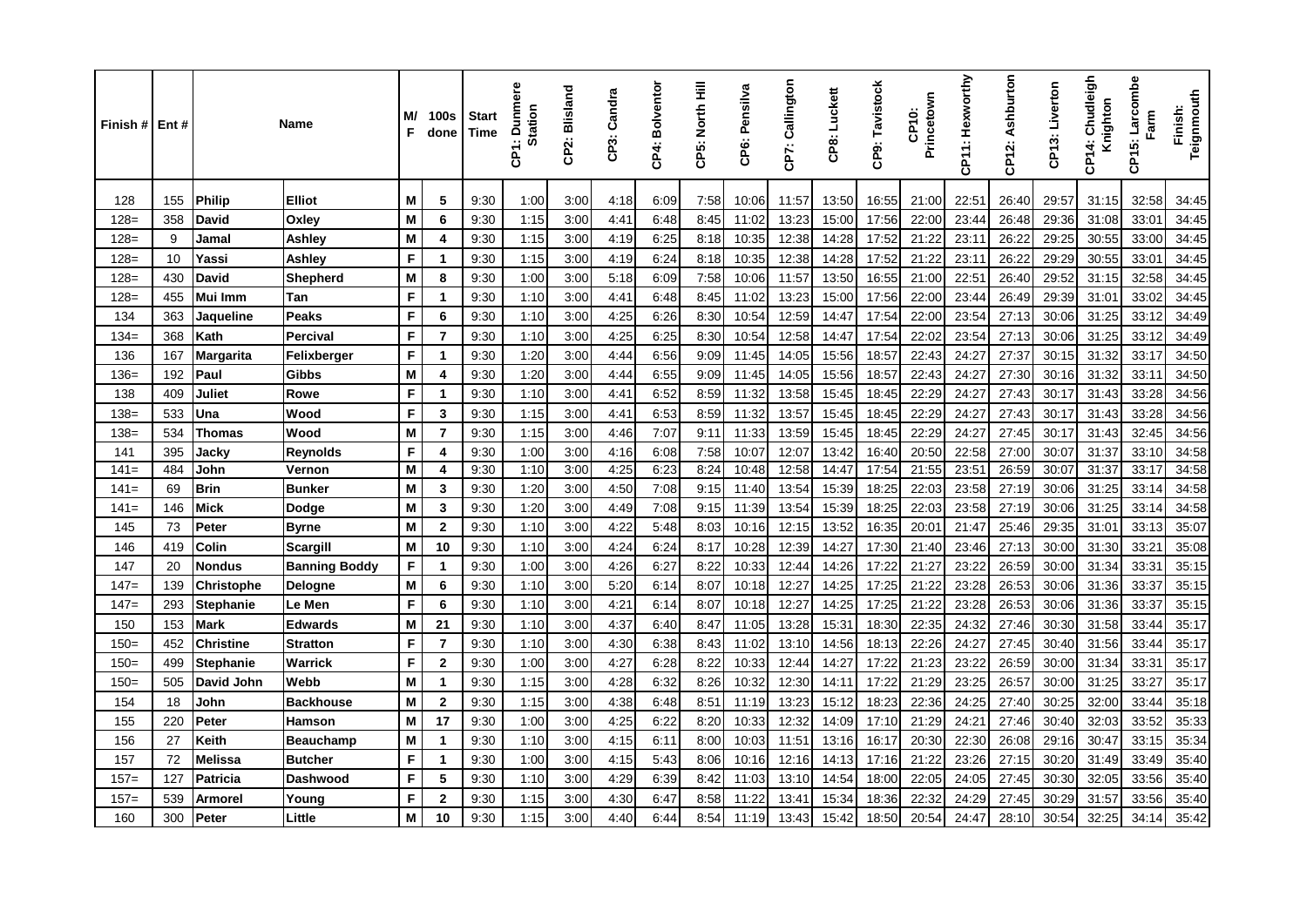| Finish # Ent # |     |                    | Name              | M/<br>F | <b>100s</b><br>done | <b>Start</b><br>Time | ā<br>Dunm<br><b>Station</b><br>န္ | CP2: Blisland | CP3: Candra | CP4: Bolventor | CP5: North Hill | CP6: Pensilva | CP7: Callington | CP8: Luckett | CP9: Tavistock | Princetown<br>CP10: | CP11: Hexworthy | CP12: Ashburton | CP13: Liverton | Chudleigh<br>Knighton<br>CP <sub>14</sub> : | Larcombe<br>Farm<br>CP15: | Teignmouth<br>Finish: |
|----------------|-----|--------------------|-------------------|---------|---------------------|----------------------|-----------------------------------|---------------|-------------|----------------|-----------------|---------------|-----------------|--------------|----------------|---------------------|-----------------|-----------------|----------------|---------------------------------------------|---------------------------|-----------------------|
| $160=$         | 346 | Alwyn              | <b>Nixon</b>      | M       | 15                  | 9:30                 | 1:10                              | 3:00          | 4:33        | 6:41           | 8:40            | 11:00         | 13:19           | 15:00        | 18:13          | 22:26               | 24:21           | 28:00           | 30:54          | 32:23                                       | 34:11                     | 35:42                 |
| $160=$         | 433 | Stefan             | Shillington       | M       | 5                   | 9:30                 | 1:15                              | 3:00          | 4:40        | 6:46           | 8:54            | 11:19         | 13:43           | 15:42        | 18:50          | 22:54               | 24:47           | 28:09           | 30:54          | 32:25                                       | 34:14                     | 35:42                 |
| 163            | 138 | <b>Elaine</b>      | <b>Dee</b>        | F       | 8                   | 9:30                 | 1:15                              | 3:00          | 4:38        | 6:47           | 8:53            | 11:18         | 13:41           | 15:26        | 18:36          | 22:22               | 24:20           | 27:44           | 30:45          | 32:03                                       | 33:58                     | 35:45                 |
| $163=$         | 168 | <b>Neil</b>        | Fennel            | M       | 5                   | 9:30                 | 1.25                              | 3:24          | 4:55        | 7:08           | 9:18            | 11:42         | 13:46           | 15:43        | 19:13          | 23:28               | 25:30           | 29:02           | 31:28          | 32:38                                       | 34:31                     | 35:45                 |
| $163=$         | 213 | Jane               | <b>Guest</b>      | F       | $\overline{7}$      | 9:30                 | 1:15                              | 3:00          | 4:38        | 6:47           | 8:53            | 11:18         | 13:41           | 15:26        | 18:35          | 22:22               | 24:20           | 27:44           | 30:45          | 32:05                                       | 33:58                     | 35:45                 |
| 166            | 71  | <b>Michael</b>     | <b>Bushby</b>     | M       | 6                   | 9:30                 | 1:10                              | 3:00          | 4:29        | 6:39           | 8:45            | 11:15         | 13:35           | 15:31        | 18:46          | 22:35               | 24:37           | 28:21           | 31:13          | 32:34                                       | 34:18                     | 35:48                 |
| 167            | 288 | <b>Mike</b>        | Laurence          | M       | 20                  | 9:30                 | 1:10                              | 3:00          | 4:40        | 6:44           | 8:43            | 11:00         | 13:19           | 15:00        | 18:13          | 22:26               | 24:15           | 27:39           | 30:27          | 31:43                                       | 33:44                     | 35:49                 |
| 168            | 356 | <b>Dave</b>        | <b>Ottewell</b>   | M       | 1                   | 9:30                 | 1:00                              | 3:00          | 4:24        | 6:16           | 8:05            | 10:16         | 12:20           | 14:10        | 17:28          | 22:43               | 25:06           | 28:10           | 31:04          | 32:26                                       | 34:19                     | 35:52                 |
| 169            | 456 | Susan              | Tarr              | F       | 1                   | 9:30                 | 1:10                              | 3:00          | 4:32        | 6:39           | 8:49            | 11:13         | 13:23           | 15:08        | 18:27          | 22:29               | 24:27           | 28:25           | 31:13          | 32:34                                       | 34:19                     | 35:53                 |
| 170            | 277 | Paul               | Keech             | M       | 1                   | 9:30                 | 1:00                              | 3:00          | 4:21        | 7:17           | 8:16            | 10:35         | 12:42           | 14:47        | 17:54          | 22:00               | 24:03           | 27:42           | 31:08          | 32:36                                       | 34:25                     | 35:56                 |
| 171            | 309 | Jean               | Lyon              | F       | 14                  | 9:30                 | 1:15                              | 3:00          | 4:39        | 6:50           | 9:01            | 11:3'         | 13:54           | 15:5'        | 18:50          | 23:06               | 25:05           | 28:39           | 31:20          | 32:43                                       | 34:28                     | 36:06                 |
| $171=$         | 439 | <b>Neil</b>        | <b>Smith</b>      | M       | $\mathbf{2}$        | 9:30                 | 1:15                              | 3:00          | 4:39        | 6:50           | 9:01            | 11:32         | 13:54           | 15:5'        | 18:50          | 23:10               | 25:05           | 28:39           | 31:20          | 32:43                                       | 34:28                     | 36:06                 |
| 173            | 331 | Graham             | <b>Missing</b>    | M       |                     | 9:30                 | 1:10                              | 3:00          | 4:26        | 6:37           | 8:51            | 11:18         | 13:42           | 15:27        | 18:40          | 22:23               | 24:22           | 28:12           | 31:14          | 32:34                                       | 34:19                     | 36:07                 |
| 174            | 173 | Sean               | <b>Flynn</b>      | M       | 9                   | 9:30                 | 1:10                              | 3:00          | 4:38        | 6:52           | 8:59            | 11:29         | 13:46           | 15:42        | 18:50          | 23:0'               | 25:02           | 28:41           | 31:20          | 32:43                                       | 34:28                     | 36:08                 |
| $174=$         | 272 | Angela             | Johnson           | F       |                     | 9:30                 | 1:10                              | 3:00          | 4:30        | 6:40           | 8:48            | 11:22         | 13:35           | 15:31        | 18:46          | 23:00               | 24:59           | 28:39           | 31:27          | 32:49                                       | 34:37                     | 36:08                 |
| $174=$         | 306 | Victor             | Lokie             | M       | 14                  | 9:30                 | 1:10                              | 3:00          | 4:39        | 6:51           | 8:59            | 11:29         | 13:46           | 15:42        | 18:50          | 23:01               | 25:02           | 28:41           | 31:20          | 32:43                                       | 34:36                     | 36:08                 |
| 177            | 123 | Corinne            | Cummings          | F       | 1                   | 9:30                 | 1:10                              | 3:00          | 4:29        | 6:39           | 8:40            | 10:57         | 13:15           | 15:00        | 18:45          | 22:36               | 24:47           | 28:26           | 31:13          | 32:35                                       | 34:31                     | 36:09                 |
| $177=$         | 310 | Kevin              | <b>Mackay</b>     | M       | 1                   | 9:30                 | 1:10                              | 3:00          | 4:29        | 6:39           | 8:40            | 10:57         | 13:15           | 15:00        | 18:45          | 22:36               | 24:47           | 28:26           | 31:13          | 32:34                                       | 34:31                     | 36:09                 |
| 179            | 340 | Alan               | <b>Nash</b>       | M       | 1                   | 9:30                 | 1:25                              | 3:00          | 4:46        | 6:51           | 8:59            | 11:23         | 13:45           | 15:39        | 18:50          | 22:42               | 24:40           | 28:22           | 31:26          | 32:49                                       | 34:38                     | 36:10                 |
| 180            | 437 | Jennifer           | <b>Smith</b>      | F       | 1                   | 9:30                 | 1:20                              | 3:00          | 5:00        | 7:19           | 9:40            | 12:14         | 14:47           | 17:02        | 20:23          | 23:59               | 25:57           | 29:11           | 31:48          | 33:05                                       | 34:45                     | 36:11                 |
| 181            | 204 | <b>Martyn John</b> | <b>Greaves</b>    | M       | 37                  | 9:30                 | 1:00                              | 3:00          | 4:25        | 6:29           | 8:28            | 10:54         | 13:04           | 14:56        | 18:14          | 22:17               | 24:22           | 28:31           | 30:27          | 33:03                                       | 34:59                     | 36:33                 |
| $181 =$        | 454 | Alison             | <b>Talbot</b>     | F       | $\mathbf{2}$        | 9:30                 | 1:20                              | 3:00          | 4:45        | 7:00           | 9:22            | 11:52         | 14:15           | 16:14        | 19:23          | 23:20               | 25:13           | 28:39           | 31:40          | 33:01                                       | 34:49                     | 36:33                 |
| $181 =$        | 525 | Cyril              | Williams          | M       | 10                  | 9:30                 | 1:20                              | 3:00          | 4:45        | 7:00           | 9.22            | 11:52         | 14:15           | 16:14        | 19:23          | 23:20               | 25:13           | 28:39           | 31:40          | 33:01                                       | 34:49                     | 36:33                 |
| 184            | 489 | lan                | Walker            | M       | 1                   | 9:30                 | 1:15                              | 3:00          | 4:38        | 6:39           | 8:50            | 11:12         | 13:14           | 14:58        | 17:54          | 22:05               | 24:18           | 28:06           | 30:56          | 32:35                                       | 34:45                     | 36:53                 |
| 185            | 245 | Robert lan         | <b>Holdsworth</b> | M       | 4                   | 9:30                 | 1:10                              | 3:00          | 4:26        | 6:32           | 8:35            | 11:02         | 13:26           | 15:33        | 18:45          | 22:56               | 24:48           | 28:39           | 31:38          | 33:08                                       | 35:11                     | 37:04                 |
| $185=$         | 351 | Kevin              | O'hara            | M       | 3                   | 9:30                 | 1:10                              | 3:00          | 4:26        | 6:32           | 8:35            | 11:03         | 13:26           | 15:34        | 18:45          | 22:56               | 24:48           | 28:39           | 31:39          | 33:08                                       | 35:11                     | 37:04                 |
| $185=$         | 492 | Malcolm            | Walmsley          | M       | 5                   | 9:30                 | 1:15                              | 3:00          | 4:25        | 6:32           | 8:35            | 10:53         | 13:26           | 15:33        | 18:45          | 22:56               | 24:48           | 28:38           | 31:39          | 33:07                                       | 35:11                     | 37:04                 |
| 189            | 475 | Andrew             | <b>Underdown</b>  | M       | 1                   | 9:30                 | 1:20                              | 3:00          | 4:48        | 6:59           | 9:02            | 11:42         | 13:47           | 16:08        | 19:23          | 23:06               | 25:15           | 28:47           | 32:04          | 33:20                                       | 35:21                     | 37:17                 |
| $189=$         | 53  | Tom                | <b>Bradbury</b>   | M       | 17                  | 9:30                 | 1:15                              | 3:00          | 4:50        | 7:11           | 9:22            | 11:55         | 14:26           | 16:18        | 19:30          | 23:18               | 25:14           | 28:47           | 32:04          | 33:25                                       | 35:21                     | 37:17                 |
| 191            | 47  | Steven             | <b>Bott</b>       | M       | 4                   | 9:30                 | 1:20                              | 3:00          | 4:53        | 7:14           | 9:17            | 11:45         | 13:57           | 15:45        | 18:50          | 22:36               | 24:46           | 28:34           | 31:40          | 33:15                                       | 35:23                     | 37:20                 |
| $191 =$        | 506 | Andy               | Weston            | M       | 3                   | 9:30                 | 1:00                              | 3:00          | 4:25        | 6:19           | 8:04            | 10:20         | 12:31           | 14:47        | 17:55          | 22:36               | 24:46           | 28:34           | 31:40          | 33:15                                       | 35:23                     | 37:20                 |
| 193            | 347 | <b>Bob</b>         | <b>Noakes</b>     | M       |                     | 9:30                 | 1:00                              | 3:00          | 4:29        | 6:37           | 8:37            | 10:58         | 13:04           | 14:53        | 18:00          | 21:52               | 23:48           | 27:40           | 31:14          | 33:02                                       | 35:15                     | 37:21                 |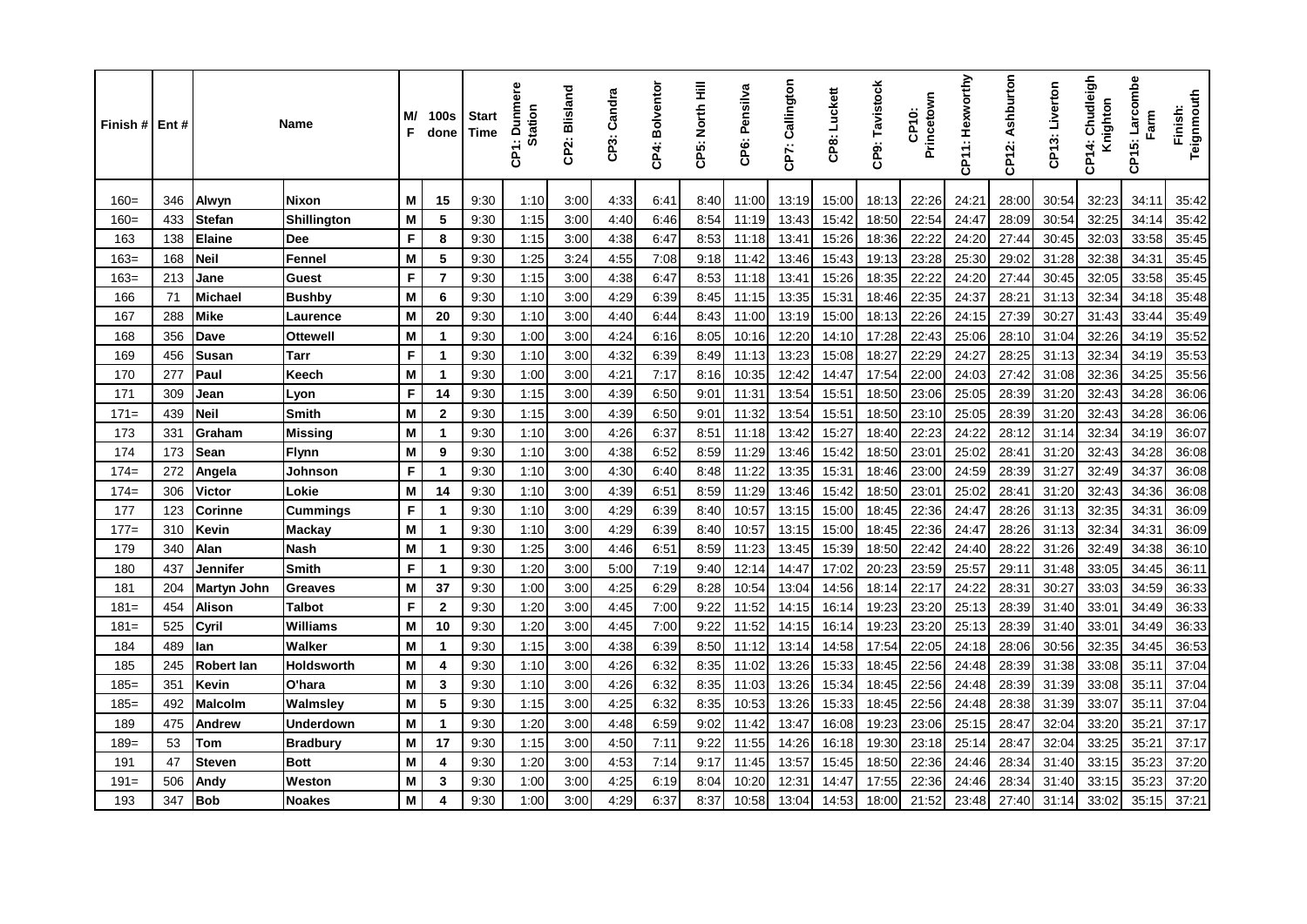| Finish# | Ent# |                    | Name           | M/<br>F | 100s<br>done            | <b>Start</b><br>Time | <b>Dunmere</b><br><b>Station</b><br>န္ | CP2: Blisland | CP3: Candra | CP4: Bolventor | CP5: North Hill | CP6: Pensilva | CP7: Callington | CP8: Luckett | CP9: Tavistock | Princetown<br>CP10: | CP11: Hexworthy | CP12: Ashburton | CP13: Liverton | Chudleigh<br>Knighton<br>₹<br>ຼ້ອ | Larcombe<br>Farm<br>CP15: | Teignmouth<br>Finish: |
|---------|------|--------------------|----------------|---------|-------------------------|----------------------|----------------------------------------|---------------|-------------|----------------|-----------------|---------------|-----------------|--------------|----------------|---------------------|-----------------|-----------------|----------------|-----------------------------------|---------------------------|-----------------------|
| 194     | 282  | Paul               | Killick        | M       | 2                       | 9:30                 | 1:20                                   | 3:00          | 5:01        | 7:31           | 9:43            | 12:15         | 14:37           | 16:25        | 19:29          | 24:05               | 26:04           | 29:48           | 32:33          | 34:01                             | 35:44                     | 37:26                 |
| 195     | 426  | <b>Thomas</b>      | <b>Sellers</b> | M       | $\overline{\mathbf{1}}$ | 9:30                 | 1:20                                   | 3:00          | 5:01        | 7:23           | 9:39            | 12:13         | 14:43           | 16:43        | 20:01          | 24:11               | 26:19           | 29:45           | 32:35          | 34:06                             | 36:02                     | 37:28                 |
| 196     | 95   | <b>Phil</b>        | Clarke         | M       | 5                       | 9:30                 | 1:15                                   | 3:00          | 4:24        | 6:15           | 8:04            | 10:20         | 12:23           | 14:16        | 18:23          | 22:45               | 25:20           | 29:15           | 32:20          | 33:48                             | 35:48                     | 37:30                 |
| 197     | 45   | <b>Stewart</b>     | <b>Bondi</b>   | M       | -1                      | 9:30                 | 1:20                                   | 3:00          | 4:47        | 7:07           | 9:20            | 11:45         | 14:02           | 15:43        | 18:57          | 23:07               | 25:05           | 28:46           | 31:50          | 33:26                             | 35:38                     | 37:43                 |
| 198     | 483  | Jonathan           | Venning        | M       | 3                       | 9:30                 | 1:10                                   | 3:00          | 4:25        | 6:26           | 8:16            | 10:35         | 12:42           | 14:47        | 17:55          | 22:00               | 24:03           | 27:42           | 30:13          | 32:38                             | 35:44                     | 37:50                 |
| 199     | 8    | <b>Michelle</b>    | Armour         | F       | 9                       | 9:30                 | 1:20                                   | 3:00          | 4:44        | 7:00           | 9:17            | 11:58         | 14:18           | 16:18        | 19:30          | 23:48               | 25:57           | 29:50           | 32:45          | 34:13                             | 36:02                     | 37:52                 |
| $199=$  | 35   | <b>Martin</b>      | <b>Bingle</b>  | M       | $\mathbf{2}$            | 9:30                 | 1:20                                   | 3:00          | 4:43        | 6:56           | 9:17            | 11:58         | 14:19           | 16:18        | 19:30          | 23:49               | 25:55           | 29:50           | 32:47          | 34:13                             | 36:02                     | 37:52                 |
| $199=$  | 108  | Jayne              | Cook           | F       | 10                      | 9:30                 | 1:20                                   | 3:00          | 4:44        | 7:00           | 9:18            | 11:58         | 14:19           | 16:18        | 19:30          | 23:49               | 25:57           | 29:50           | 33:40          | 34:13                             | 36:02                     | 37:52                 |
| $199=$  | 172  | Michael            | Fletcher       | M       | 11                      | 9:30                 | 1:20                                   | 3:00          | 4:44        | 7:00           | 9:18            | 11:58         | 14:19           | 16:18        | 19:30          | 23:49               | 25:55           | 29:49           | 32:47          | 34:13                             | 36:02                     | 37:52                 |
| 203     | 118  | <b>David</b>       | Crompton       | M       | $\overline{1}$          | 9:30                 | 1:14                                   | 3:00          | 4:40        | 6:57           | 9:11            | 11:42         | 14:10           | 16:08        | 19:23          | 23:33               | 25:39           | 29:11           | 32:45          | 34:09                             | 35:51                     | 37:54                 |
| $203=$  | 344  | Don                | Newman         | M       | 28                      | 9:30                 | 1:15                                   | 3:00          | 4:37        | 6:53           | 9:03            | 11:25         | 13:42           | 15:34        | 18:42          | 22:48               | 24:48           | 28:46           | 32:04          | 33:34                             | 35:44                     | 37:54                 |
| 205     | 225  | <b>Mark</b>        | Hawker         | M       | 4                       | 9:30                 | 1:15                                   | 3:00          | 4:47        | 7:07           | 9:20            | 11:45         | 14:01           | 15:43        | 18:57          | 23:03               | 25:05           | 28:53           | 32:03          | 33:37                             | 35:57                     | 37:55                 |
| $205=$  | 235  | Andy               | <b>Hicks</b>   | M       | 26                      | 9:30                 | 1:15                                   | 3:00          | 4:28        | 6:28           | 8:35            | 10:56         | 13:19           | 15:12        | 18:23          | 22:43               | 24:50           | 28:56           | 32:12          | 33:36                             | 35:55                     | 37:55                 |
| $205=$  | 253  | <b>Christopher</b> | <b>Hopkins</b> | M       | -1                      | 9:30                 | 1:20                                   | 3:00          | 4:40        | 6:57           | 9:10            | 11:42         | 14:10           | 16:08        | 19:23          | 23:33               | 25:39           | 29:11           | 32:45          | 34:09                             | 35:51                     | 37:55                 |
| $205=$  | 289  | <b>Phillip</b>     | Laurier        | M       | 9                       | 9:30                 | 1:10                                   | 3:00          | 4:33        | 6:53           | 9:01            | 11:38         | 14:33           | 16:38        | 19:59          | 23:47               | 25:41           | 29:36           | 32:32          | 34:06                             | 36:02                     | 37:55                 |
| 209     | 52   | <b>Steve</b>       | <b>Boyles</b>  | M       | $\overline{1}$          | 9:30                 | 1:15                                   | 3:00          | 4:49        | 7:06           | 9:18            | 11:56         | 14:10           | 16:06        | 19:20          | 23:16               | 25:29           | 27:13           | 27:23          | 33:48                             | 36:01                     | 38:01                 |
| $209=$  | 329  | Andrew             | Miller         | M       | $\mathbf 2$             | 9:30                 | 1:15                                   | 3:00          | 4:38        | 6:53           | 9:11            | 11:56         | 14:10           | 15:36        | 19:20          | 23:16               | 25:29           | 29:11           | 32:23          | 33:48                             | 35:59                     | 38:01                 |
| $209=$  | 516  | John               | Widdowson      | M       | 1                       | 9:30                 | 1:15                                   | 3:00          | 4:49        | 7:07           | 9:18            | 11:56         | 14:10           | 16:06        | 19:20          | 23:16               | 25:29           | 29:11           | 32:23          | 33:48                             | 35:59                     | 38:01                 |
| 212     | 102  | Max                | Cole           | M       | 4                       | 11:30                | 0:45                                   | 1:51          | 2:54        | 4:51           | 7:09            | 9:51          | 12:19           | 14:17        | 17:50          | 22:24               | 24:50           | 29:08           | 32:20          | 33:49                             | 36:19                     | 38:09                 |
| $212=$  | 379  | Robert             | <b>Powell</b>  | M       | 6                       | 9:30                 | 1:10                                   | 3:00          | 4:29        | 6:39           | 8:36            | 11:03         | 13:10           | 14:54        | 18:00          | 22:05               | 24:06           | 27:55           | 31:35          | 33:15                             | 36:27                     | 38:09                 |
| $212=$  | 259  | Adrian             | <b>Hudson</b>  | M       | 12                      | 9:30                 | 1:20                                   | 3:00          | 4:45        | 6:55           | 8:54            | 11:29         | 13:46           | 15:43        | 19:13          | 23:26               | 25:41           | 29:35           | 32:38          | 34:11                             | 36:19                     | 38:09                 |
| $212=$  | 480  | <b>Nick</b>        | Vanson         | M       | 4                       | 9:30                 | 1:20                                   | 3:00          | 4:44        | 6:53           | 8:52            | 11:29         | 13:45           | 15:43        | 19:13          | 23:26               | 25:41           | 29:37           | 32:38          | 34:11                             | 36:19                     | 38:09                 |
| $212=$  | 76   | Fiona              | <b>Cameron</b> | F       | 6                       | 9:30                 | 1:20                                   | 3:00          | 4:55        | 7:08           | 9:08            | 11:29         | 13:45           | 15:43        | 19:02          | 23:26               | 25:41           | 29:35           | 32:38          | 34:11                             | 36:19                     | 38:09                 |
| 217     | 65   | Luis               | <b>Broz</b>    | M       | 10                      | 9:30                 | 1:20                                   | 3:00          | 4:45        | 6:55           | 8:54            | 11:29         | 13:46           | 15:45        | 18:57          | 23:26               | 25:41           | 29:36           | 32:38          | 34:11                             | 36:19                     | 38:11                 |
| $217=$  | 183  | Mike               | Gammon         | M       | 10                      | 9:30                 | 1:20                                   | 3:00          | 4:31        | 6:41           | 8:58            | 11:24         | 13:43           | 15:42        | 18:53          | 23:04               | 25:24           | 29:12           | 34:00          | 34:11                             | 36:16                     | 38:11                 |
| $217=$  | 376  | <b>Chris</b>       | Poole          | M       | $\mathbf{1}$            | 9:30                 | 1:15                                   | 3:00          | 4:31        | 6:41           | 8:58            | 11:24         | 13:43           | 15:42        | 19:03          | 23:03               | 25:24           | 29:12           | 32:45          | 34:11                             | 36:16                     | 38:11                 |
| $217=$  | 518  | Sahrah             | Wilding        | F       | 5                       | 9:30                 | 1:15                                   | 3:00          | 4:31        | 6:41           | 8:57            | 11:24         | 13:43           | 15:42        | 19:03          | 23:03               | 25:24           | 29:12           | 32:45          | 34:11                             | 36:16                     | 38:11                 |
| $217=$  | 519  | Kenneth            | Wiley          | M       | 18                      | 9:30                 | 1:20                                   | 3:00          | 4:50        | 7:09           | 9:12            | 11:53         | 14:20           | 16:18        | 19:30          | 23:38               | 25:29           | 29:12           | 32:35          | 34:11                             | 36:16                     | 38:11                 |
| 222     | 386  | Roy                | Ramsay         | M       | 8                       | 9:30                 | 1:10                                   | 3:00          | 4:41        | 6:53           | 9:04            | 11:44         | 14:02           | 16:01        | 19:17          | 23:22               | 25:36           | 29:51           | 32:38          | 34:06                             | 36:23                     | 38:13                 |
| $222=$  | 390  | Kay                | Rees           | F       | 3                       | 9:30                 | 1:15                                   | 3:00          | 4:41        | 6:52           | 9:04            | 11:44         | 14:02           | 16:00        | 19:17          | 23:22               | 25:36           | 29:41           | 32:35          | 34:06                             | 36:23                     | 38:13                 |
| $222=$  | 191  | <b>Nicola</b>      | Ghent          | F       | 3                       | 9:30                 | 1:15                                   | 3:00          | 4.41        | 6:53           | 8:59            | 11:32         | 14:01           | 15:45        | 19:17          | 23:21               | 25:36           | 29:41           | 32:35          | 34:06                             | 36:23                     | 38:13                 |
| 225     | 135  | Garry              | Dean           | M       | $\mathbf{1}$            | 11:30                | 0:47                                   | 2:05          | 3:15        | 5:04           | 6:55            | 9:08          | 11:09           | 12:58        | 16:23          | 22:44               | 24:59           | 29:58           | 32:40          | 34:06                             | 36:27                     | 38:27                 |
| 226     | 355  | Roger              | Osgood         | M       | 23                      | 11:30                | 1:07                                   | 2:37          | 3:53        | 6:13           | 8:19            | 10:50         | 13:23           | 15:32        | 19:23          | 23:21               | 25:17           | 29:27           | 32:38          | 34:06                             | 36:32                     | 38:28                 |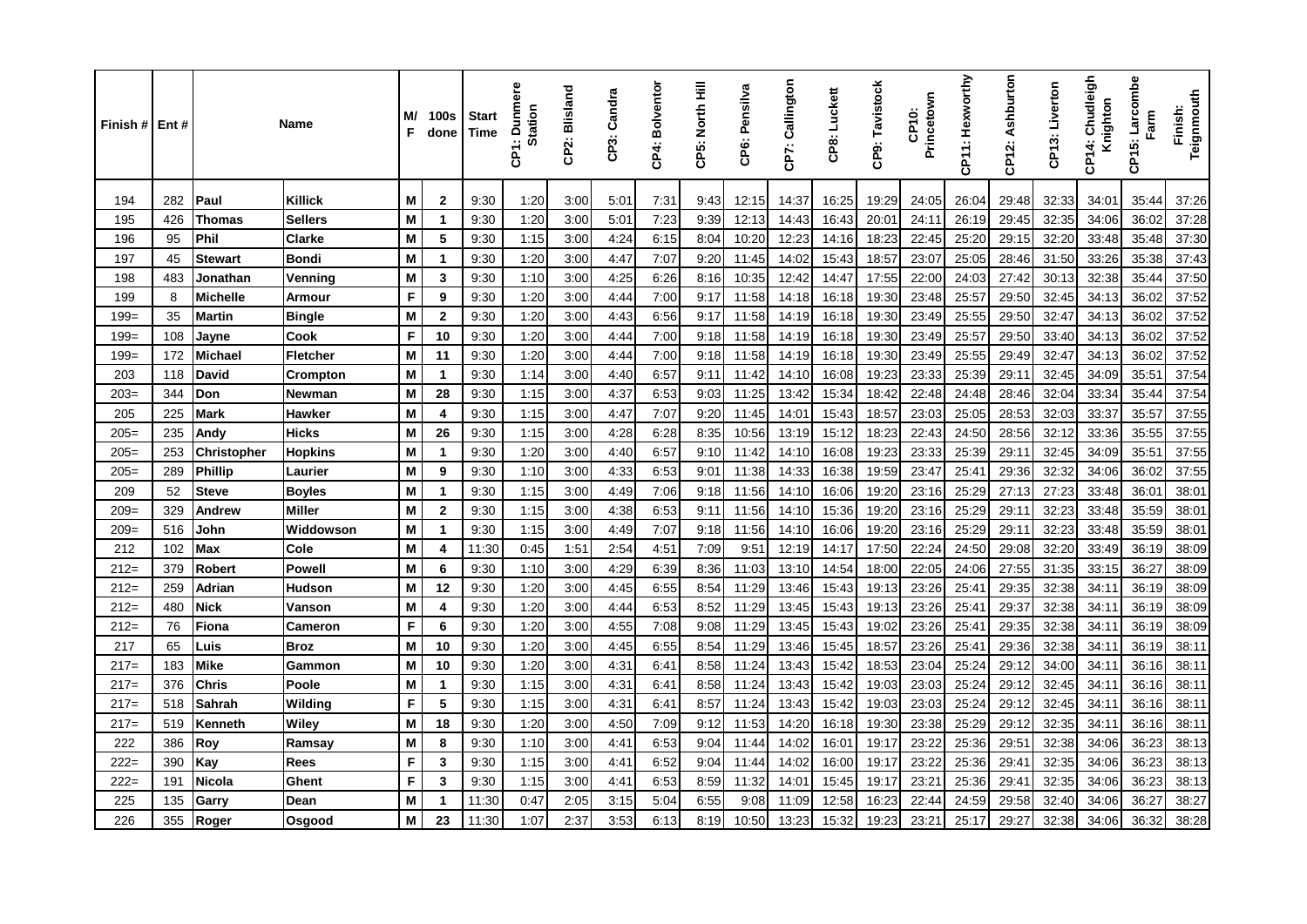| Finish # I | Ent# |                   | Name              | M/<br>F | 100s<br>done | <b>Start</b><br><b>Time</b> | <b>Dunmere</b><br><b>Station</b><br>န္ | CP2: Blisland | CP3: Candra | CP4: Bolventor | CP5: North Hill | CP6: Pensilva | CP7: Callington | CP8: Luckett | CP9: Tavistock | Princetown<br>CP10: | CP11: Hexworthy | CP12: Ashburton | CP13: Liverton | Chudleigh<br>Knighton<br>4<br>န္ | Larcombe<br>Farm<br>CP15: | Teignmouth<br>Finish: |
|------------|------|-------------------|-------------------|---------|--------------|-----------------------------|----------------------------------------|---------------|-------------|----------------|-----------------|---------------|-----------------|--------------|----------------|---------------------|-----------------|-----------------|----------------|----------------------------------|---------------------------|-----------------------|
| 227        | 360  | Annie             | Page              | F       | $\mathbf 1$  | 9:30                        | 1:00                                   | 3:00          | 4:22        | 6:38           | 8:52            | 11:29         | 14:07           | 15:45        | 19:05          | 23:08               | 25:15           | 29:14           | 32:28          | 34:00                            | 36:13                     | 38:32                 |
| 228        | 265  | Peter             | Ibison            | M       | 9            | 9:30                        | 1:20                                   | 3:00          | 4:49        | 7:13           | 9:18            | 11:47         | 14:03           | 15:50        | 19:21          | 23:37               | 25:50           | 29:46           | 32:57          | 34:27                            | 36:39                     | 38:39                 |
| 229        | 396  | Pat               | <b>Richardson</b> | F       | 3            | 9:30                        | 1:15                                   | 3:00          | 4:50        | 7:04           | 9:14            | 11:51         | 14:02           | 16:07        | 19:30          | 24:24               | 26:30           | 30:39           | 33:52          | 35:09                            | 37:11                     | 38:43                 |
| $229=$     | 397  | <b>Michael</b>    | Richardson        | M       | 3            | 9:30                        | 1:15                                   | 3:00          | 4:50        | 7:04           | 9:14            | 11:51         | 14:02           | 16:07        | 19:30          | 24:24               | 26:30           | 30:39           | 33:52          | 35:09                            | 37:11                     | 38:43                 |
| 231        | 451  | Tim               | <b>Storey</b>     | M       | 3            | 9:30                        | 1:20                                   | 3:00          | 4:44        | 6:58           | 9:17            | 11:50         | 14:29           | 16:43        | 20:10          | 24:29               | 26:41           | 30:16           | 33:28          | 35:06                            | 37:01                     | 39:01                 |
| 232        | 431  | Dave              | Sheppard          | M       | 12           | 9:30                        | 1:15                                   | 3:00          | 4:43        | 6:56           | 9:17            | 11:50         | 14:29           | 16:43        | 20:10          | 24:29               | 26:41           | 30:16           | 33:28          | 34:56                            | 37:01                     | 39:02                 |
| $232=$     | 541  | John              | Tilley            | M       | $\mathbf{1}$ | 9:30                        | 1:20                                   | 3:00          | 4:51        | 7:15           | 9:31            | 12:13         | 14:55           | 17:12        | 20:44          | 24:40               | 26:46           | 30:37           | 33:45          | 35:07                            | 37:11                     | 39:02                 |
| 234        | 369  | <b>Marcus</b>     | Philpott          | M       | $\mathbf 1$  | 9:30                        | 1:20                                   | 3:00          | 4:57        | 7:17           | 9:30            | 11:56         | 14:35           | 16:38        | 20:08          | 23:47               | 27:51           | 31:20           | 34:25          | 35:41                            | 37:30                     | 39:03                 |
| $234=$     | 526  | Jan               | <b>Williams</b>   | F       | $\mathbf{2}$ | 9:30                        | 1:10                                   | 3:00          | 4:44        | 7:01           | 9:21            | 12:03         | 14:40           | 16:44        | 19:59          | 24:32               | 26:41           | 30:36           | 34:00          | 35:19                            | 37:16                     | 39:03                 |
| 236        | 28   | Peter             | <b>Beddows</b>    | M       | 9            | 9:30                        | 1:20                                   | 3:00          | 4:43        | 6:57           | 9:18            | 11:50         | 14:29           | 16:43        | 20:10          | 24:29               | 26:41           | 30:16           | 33:28          | 34:56                            | 37:01                     | 39:05                 |
| 237        | 308  | Rob               | Lowe              | M       | 12           | 9:30                        | 1:15                                   | 3:00          | 4:32        | 6:46           | 8:57            | 11:29         | 13:57           | 16:02        | 19:33          | 24:05               | 26:12           | 30:05           | 33:15          | 34:48                            | 36:57                     | 39:06                 |
| $237=$     | 382  | <b>Bill</b>       | <b>Pritchard</b>  | M       | 10           | 9:30                        | 1:15                                   | 3:00          | 4:32        | 6:46           | 8:57            | 11:29         | 13:58           | 16:02        | 19:33          | 24:05               | 26:12           | 30:06           | 33:15          | 34:48                            | 36:57                     | 39:06                 |
| $237=$     | 352  | John              | Ormerod           | M       | 17           | 9:30                        | 1:10                                   | 3:00          | 4:44        | 6:57           | 9:18            | 11:51         | 14:30           | 16:43        | 20:10          | 24:27               | 26:42           | 29:26           | 33:29          | 34:56                            | 37:02                     | 39:06                 |
| $237=$     | 459  | Gordon            | Teal              | M       | $\mathbf 1$  | 9:30                        | 1:20                                   | 3:00          | 4:42        | 6:57           | 9:18            | 11:50         | 14:29           | 16:43        | 20:10          | 24:29               | 26:42           | 30:16           | 33:28          | 35:06                            | 37:02                     | 39:06                 |
| 241        | 473  | Roy               | Turner            | M       | 16           | 9:30                        | 1:15                                   | 3:00          | 4:32        | 6:44           | 8:51            | 11:21         | 13:46           | 16:03        | 19:20          | 23:47               | 26:03           | 29:50           | 33:15          | 34:48                            | 36:58                     | 39:07                 |
| 242        | 3    | <b>Dennis</b>     | <b>Allport</b>    | M       | 20           | 9:30                        | 1:15                                   | 3:00          | 4:32        | 6:44           | 8:52            | 12:21         | 13:46           | 16:03        | 19:20          | 23:47               | 26:03           | 29:52           | 33:15          | 34:48                            | 36:57                     | 39:08                 |
| 243        | 374  | <b>Steve</b>      | <b>Platt</b>      | M       | 3            | 9:30                        | 1:10                                   | 3:00          | 4:30        | 6:47           | 8:57            | 11:27         | 13:42           | 15:56        | 19:23          | 23:35               | 25:41           | 29:46           | 33:01          | 34:33                            | 36:51                     | 39:10                 |
| 244        | 122  | Graeme            | <b>Cumming</b>    | M       | 5            | 9:30                        | 1:10                                   | 3:00          | 4:40        | 6:43           | 8:40            | 11:22         | 14:33           | 16:43        | 20:10          | 24:29               | 26:42           | 30:16           | 33:29          | 34:56                            | 37:03                     | 39:11                 |
| 245        | 441  | Garfield          | <b>Southall</b>   | M       | 6            | 9:30                        | 1:20                                   | 3:00          | 4:40        | 6:57           | 9:15            | 12:21         | 14:49           | 17:00        | 20:21          | 24:58               | 27:05           | 31:07           | 34:03          | 35:29                            | 37:40                     | 39:37                 |
| 246        | 302  | Gwyneth           | Littlejohn        | F       | -1           | 9:30                        | 1:10                                   | 3:00          | 4:40        | 6:54           | 9:13            | 12:03         | 14:33           | 16:54        | 20:10          | 24:48               | 27:02           | 31:07           | 34:37          | 35:57                            | 37:56                     | 39:40                 |
| $246=$     | 443  | Clare             | <b>Staff</b>      | F       | $\mathbf 1$  | 9:30                        | 1:10                                   | 3:00          | 4:40        | 6:54           | 9:13            | 12:03         | 14:33           | 16:54        | 20:10          | 24:48               | 27:02           | 31:10           | 34:37          | 35:57                            | 37:56                     | 39:40                 |
| 248        | 212  | <b>Anne-Marie</b> | <b>Grindley</b>   | F       | $\mathbf 1$  | 9:30                        | 1:25                                   | 3:00          | 5:12        | 7:35           | 10:10           | 11:50         | 15:10           | 17:12        | 20:32          | 25:11               | 27:04           | 31:06           | 34:06          | 35:39                            | 37:49                     | 39:52                 |
| $249=$     | 239  | <b>Charles</b>    | <b>Hillier</b>    | M       | $\mathbf{2}$ | 9:30                        | 1:20                                   | 3:28          | 5:08        | 7:32           | 9:55            | 12:28         | 15:13           | 17:20        | 20:45          | 26:43               | 27:20           | 31:39           | 34:37          | 36:06                            | 38:12                     | 40:08                 |
| $249=$     | 440  | Gareth            | Smith             | M       | $\mathbf{1}$ | 9:30                        | 1:20                                   | 3:34          | 5:00        | 7:35           | 9.51            | 12:28         | 14:43           | 16:42        | 20:10          | 24:10               | 26:25           | 30:39           | 34:11          | 35:57                            | 37:50                     | 40:08                 |
| 252        | 103  | Roger             | Cole              | M       | 40           | 9:30                        | 1:15                                   | 3:00          | 4:39        | 6:55           | 9:09            | 11:51         | 14:19           | 16:17        | 19:50          | 24:24               | 26:50           | 31:08           | 34:20          | 35:49                            | 38:19                     | 40:09                 |
| 253        | 169  | David             | Firth             | M       | 20           | 9:30                        | 1:15                                   | 3:00          | 4:41        | 7:04           | 9:22            | 11:55         | 14:17           | 16:25        | 19:59          | 24:26               | 26:50           | 31:00           | 34:20          | 35:57                            | 38:22                     | 40:13                 |
| $253=$     | 49   | <b>Albert</b>     | <b>Bowes</b>      | M       | 19           | 9:30                        | 1:15                                   | 3:00          | 4:43        | 7:04           | 9:22            | 11:35         | 14:16           | 16:25        | 19:59          | 24:26               | 26:50           | 31:00           | 34:20          | 35:57                            | 38:22                     | 40:13                 |
| $253=$     | 70   | <b>Martin</b>     | <b>Burnell</b>    | M       | 11           | 9:30                        | 1:20                                   | 3:00          | 4:55        | 7:20           | 9:43            | 12:22         | 15:01           | 17:01        | 20:29          | 24:41               | 26:50           | 30:48           | 34:07          | 35:37                            | 38:02                     | 40:13                 |
| 256        | 478  | Geoffrey          | van Heusden       | M       | $\mathbf{2}$ | 9:30                        | 1:20                                   | 3:00          | 4:53        | 7:20           | 9:43            | 12:21         | 14:55           | 17:02        | 18:29          | 24:41               | 26:50           | 30:48           | 34:07          | 35:37                            | 38:02                     | 40:13                 |
| 257        | 25   | Graham            | <b>Bayes</b>      | M       | 3            | 9:30                        | 1:20                                   | 3:00          | 4:53        | 7:19           | 9:30            | 12:08         | 14:38           | 16:38        | 20:08          | 24:26               | 26:48           | 30:50           | 34:10          | 35:37                            | 38:12                     | 40:23                 |
| $257=$     | 81   | Jim               | Catchpole         | M       | 4            | 9:30                        | 1:10                                   | 3:00          | 4:50        | 7:17           | 9:28            | 12:09         | 14:39           | 16:38        | 20:08          | 24:26               | 26:48           | 30:50           | 34:10          | 35:37                            | 38:12                     | 40:23                 |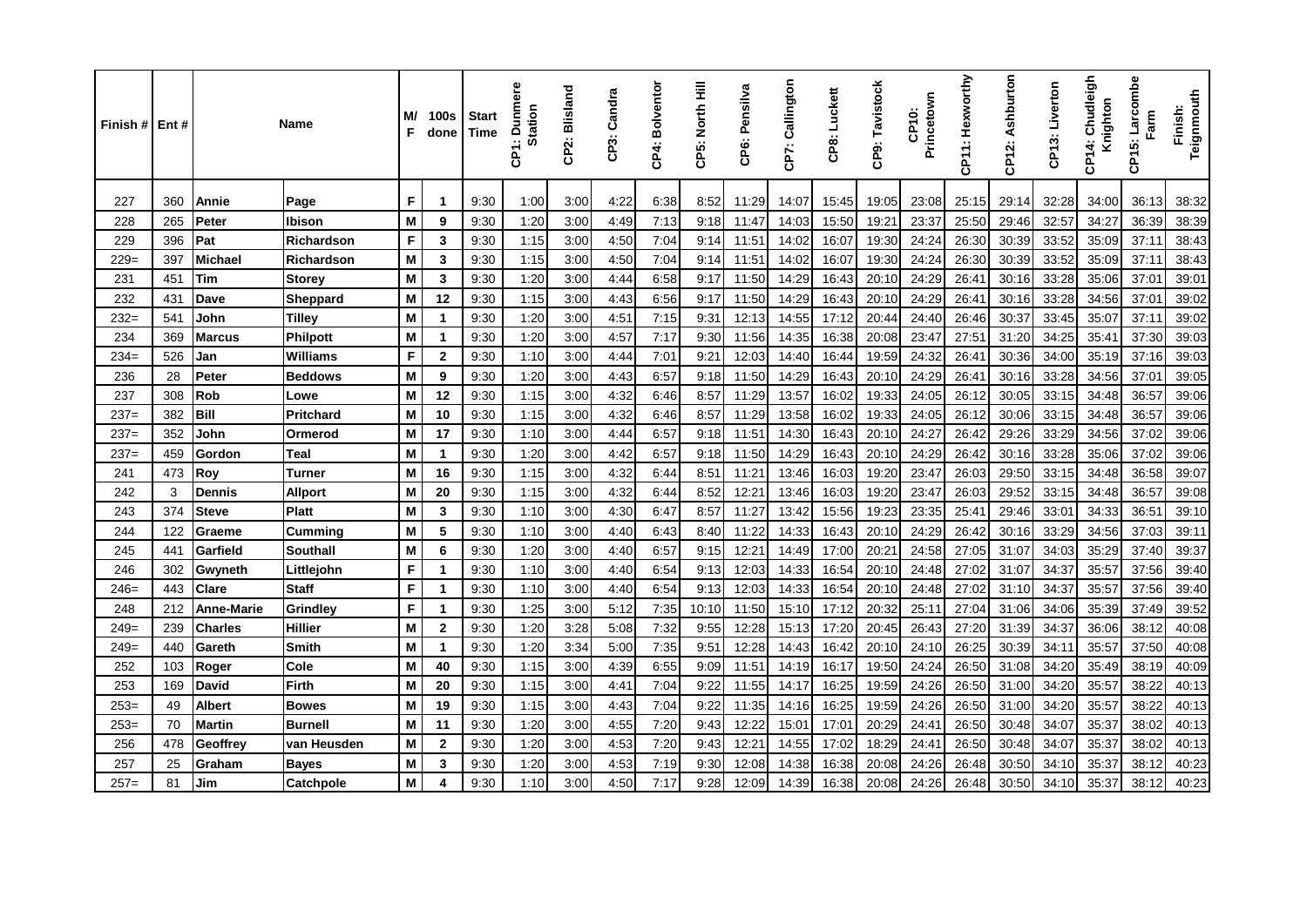| Finish # | Ent#           |                    | <b>Name</b>      | M/<br>F | <b>100s</b><br>done     | <b>Start</b><br>Time | <b>Dunmere</b><br><b>Station</b><br>έ | CP2: Blisland | CP3: Candra   | CP4: Bolventor | CP5: North Hill | CP6: Pensilva | CP7: Callington | CP8: Luckett | CP9: Tavistock | Princetown<br><b>CP10:</b> | CP11: Hexworthy | CP12: Ashburton | CP13: Liverton | Chudleigh<br>Knighton<br>CP14: | Larcombe<br>Farm<br>CP15: | Teignmouth<br>Finish: |
|----------|----------------|--------------------|------------------|---------|-------------------------|----------------------|---------------------------------------|---------------|---------------|----------------|-----------------|---------------|-----------------|--------------|----------------|----------------------------|-----------------|-----------------|----------------|--------------------------------|---------------------------|-----------------------|
| $257=$   | 109            | <b>Ben</b>         | Cooley           | M       | 3                       | 9:30                 | 1:25                                  | 3:00          | 4:53          | 7:19           | 9:30            | 12:07         | 14:39           | 16:38        | 20:08          | 24:26                      | 26:48           | 30:49           | 34:10          | 35:37                          | 38:12                     | 40:23                 |
| $257=$   | 205            | Jill               | Green            | F       | 22                      | 9:30                 | 1:15                                  | 3:00          | 4:51          | 7:18           | 9:28            | 11:09         | 14:39           | 16:38        | 20:10          | 24:26                      | 26:48           | 30:49           | 34:12          | 35:37                          | 38:12                     | 40:23                 |
| $257=$   | 315            | John               | <b>Marshall</b>  | M       | 16                      | 9:30                 | 1:10                                  | 3:00          | 4:40          | 6:56           | 9:23            | 12:08         | 14:39           | 16:38        | 20:08          | 24:26                      | 26:48           | 30:50           | 34:10          | 35:37                          | 38:12                     | 40:23                 |
| 262      | 136            | Julia              | Dean             | F       | $\mathbf{2}$            | 9:30                 | 1:15                                  | 3:00          | 4:40          | 6:50           | 9:09            | 11:43         | 14:05           | 17:00        | 20:10          | 24:44                      | 26:59           | 31:58           | 34:40          | 36:06                          | 38:27                     | 40:27                 |
| 263      | 373            | <b>Chris</b>       | Pitt             | M       | 3                       | 9:30                 | 1:10                                  | 3:00          | 4:32          | 6:41           | 9:02            | 11:39         | 13:58           | 16:01        | 19:20          | 23:42                      | 26:21           | 30:47           | 34:10          | 35:33                          | 38:32                     | 40:28                 |
| $263=$   | $\overline{4}$ | Terry              | Ames             | M       | 4                       | 9:30                 | 1:20                                  | 2:30          | 5:09          | 7:38           | 10:08           | 12:50         | 15:23           | 17:32        | 20:53          | 25:05                      | 27:18           | 31:29           | 34:38          | 36:06                          | 38:32                     | 40:28                 |
| $263=$   | 199            | Linda              | Gould            | F       | $\overline{2}$          | 9:30                 | 1:20                                  | 3:00          | 5:05          | 7:38           | 10:08           | 12:50         | 15:23           | 17:32        | 20:53          | 25:05                      | 27:17           | 31:27           | 34:38          | 36:06                          | 38:32                     | 40:28                 |
| $263=$   | 275            | Folkert            | Jongepier        | M       | 3                       | 9:30                 | 1:20                                  | 3:00          | 4:55          | 7:14           | 9:30            | 12:15         | 14:40           | 17:02        | 20:29          | 24:47                      | 27:15           | 31:28           | 34:39          | 36:06                          | 38:32                     | 40:28                 |
| $263=$   | 493            | Jacob              | <b>Wals</b>      | M       | 3                       | 9:30                 | 1:20                                  | 3:00          | 4:55          | 7:14           | 9:31            | 12:15         | 14:40           | 17:02        | 20:29          | 24:47                      | 27:15           | 31:27           | 34:39          | 36:06                          | 38:32                     | 40:28                 |
| $263=$   | 540            | Ruud               | Zwart            | M       | $\overline{2}$          | 9:30                 | 1:15                                  | 3:00          | 4:33          | 6:56           | 9:08            | 11:37         | 14:10           | 16:13        | 19:52          | 23:49                      | 26:09           | 30:06           | 33:55          | 35:27                          | 38:32                     | 40:28                 |
| 269      | 66             | Peter              | <b>Bruniges</b>  | M       | 3                       | 9:30                 | 1:20                                  | 3:00          | 4:54          | 7:14           | 9:30            | 12:30         | 15:03           | 17:06        | 20:49          | 25:30                      | 27:44           | 31:48           | 35:06          | 36:32                          | 38:47                     | 40:37                 |
| 270      | 250            | Richard            | <b>Hook</b>      | M       | $\overline{1}$          | 9:30                 | 1:20                                  | 3:00          | 4:58          | 7:22           | 9:46            | 12:24         | 15:10           | 17:28        | 21:00          | 25:25                      | 27:46           | 31:52           | 34:50          | 36:28                          | 38:42                     | 40:38                 |
| $270=$   | 150            | <b>Sara</b>        | <b>Dyer</b>      | F       | 6                       | 9:30                 | 1:15                                  | 3:00          | 4:47          | 7:08           | 9:20            | 12:29         | 15:02           | 17:06        | 20:50          | 25:49                      | 28:08           | 32:00           | 35:00          | 36:30                          | 38:50                     | 40:38                 |
| $270=$   | 402            | Tim                | <b>Rollett</b>   | M       | $\overline{\mathbf{2}}$ | 9:30                 | 1:20                                  | 3:00          | 4:58          | 7:23           | 9:46            | 12:24         | 15:10           | 17:28        | 21:00          | 25:25                      | 27:46           | 31:52           | 35:00          | 36:28                          | 38:42                     | 40:38                 |
| $270=$   | 412            | Gillian            | <b>Salisbury</b> | F       | 3                       | 9:30                 | 1:20                                  | 3:00          | 4:54          | 7:15           | 9:29            | 12:29         | 15:02           | 17:06        | 20:49          | 25:30                      | 27:44           | 31:48           | 35:06          | 36:32                          | 38:47                     | 40:38                 |
| 274      | 12             | John               | Astbury          | M       | $\mathbf{2}$            | 9:30                 | 1:20                                  | 3:00          | 4:45          | 7:07           | 9.20            | 12:28         | 15:03           | 17:06        | 20:50          | 25:42                      | 28:09           | 32:02           | 35:00          | 36:30                          | 38:51                     | 40:47                 |
| 275      | 159            | Abigail            | <b>Elrick</b>    | F       | 20                      | 9:30                 | 1:15                                  | 3:00          | 4:55          | 7:29           | 9:57            | 12:39         | 15:24           | 17:33        | 21:22          | 25:47                      | 28:11           | 32:02           | 35:00          | 36:32                          | 38:56                     | 40:58                 |
| $275=$   | 160            | John               | <b>Elrick</b>    | M       | 20                      | 9:30                 | 1:15                                  | 3:00          | 4:55          | 7:29           | 9:57            | 12:39         | 15:24           | 17:34        | 21:22          | 25:49                      | 28:11           | 32:02           | 35:00          | 36:32                          | 38:56                     | 40:58                 |
| 277      | 266            | Gerry              | Jackson          | M       | 18                      | 9:30                 | 1:20                                  | 3:00          | 5:00          | 7:20           | 9:37            | 12:24         | 14:57           | 17:19        | 21:08          | 25:37                      | 27:52           | 31:55           | 35:06          | 36:30                          | 38:53                     | 41:01                 |
| $277=$   | 303            | <b>Cheryl Jane</b> | Llewellyn        | F       | 3                       | 9:30                 | 1:20                                  | 3:00          | 5:00          | 7:20           | 9:37            | 12:24         | 14:55           | 17:18        | 21:08          | 25:37                      | 27:52           | 31:55           | 35:06          | 36:32                          | 38:53                     | 41:01                 |
| $277=$   | 304            | <b>Norma</b>       | Lloyd            | F       | $\overline{\mathbf{1}}$ | 9:30                 | 1:20                                  | 3:00          | 5:00          | 7:20           | 9.37            | 12:24         | 14:55           | 17:19        | 21:08          | 25:37                      | 27:52           | 31:55           | 35:06          | 36:32                          | 38:53                     | 41:01                 |
| $277=$   | 524            | <b>David</b>       | <b>Williams</b>  | M       | 11                      | 9:30                 | 1:20                                  | 3:00          | 5:00          | 7:20           | 9:37            | 12:24         | 14:55           | 17:18        | 21:08          | 25:37                      | 27:52           | 31:55           | 35:06          | 36:32                          | 38:53                     | 41:01                 |
| 281      | 57             | <b>Martin</b>      | <b>Brockett</b>  | M       | $\mathbf{1}$            | 9:30                 | 1:10                                  | 3:00          | 4:42          | 6:43           | 8:51            | 11:25         | 13:54           | 16:03        | 21:08          | 24:37                      | 27:04           | 31:28           | 35:10          | 36:53                          | 39:26                     | 41:39                 |
| 282      | 13             | Ann                | Atkinson         | F       | 22                      | 9:30                 | 1:20                                  | 3:00          | 5:00          | 7:32           | 9:57            | 12:41         | 15:25           | 18:02        | 21:43          | 26:14                      | 28:09           | 32:35           | 35:48          | 37:37                          | 40:04                     | 41:58                 |
| $282=$   | 370            | Vivien             | Pike             | F       | 8                       | 9:30                 | 1:20                                  | 3:00          | 5:08          | 7:44           | 10:13           | 13:20         | 16:11           | 18:26        | 22:02          | 26:25                      | 28:38           | 32:47           | 35:50          | 37:41                          | 40:12                     | 41:58                 |
| 284      | 149            | John               | <b>Dutson</b>    | M       | $\overline{7}$          | 9:30                 | 0:52                                  | 3:00          | 4:26          | 6:47           | 9:11            | 11:43         | 14:09           | 16:42        | 20:25          | 25:14                      | 27:53           | 31:55           | 35:40          | 37:39                          | 40:07                     | 42:00                 |
| 284=     | 256            | Gill               | Howe             | F       | 3                       | 9:30                 | 1:15                                  | 3:00          | 4:41          | 7:13           | 9:29            | 12:09         | 14:49           | 16:54        | 20:32          | 24:51                      | 27:17           | 31:32           | 35:06          | 36:31                          | 39:09                     | 42:00                 |
| $284=$   | 466            | ∟andv              | Tong             | F       | $\overline{\mathbf{1}}$ | 9:30                 | 1:15                                  | 3:00          | 4:38          | 6:52           | 9:00            | 11:42         | 14:02           | 16:03        | 20:00          | 25:14                      | 27:56           | 31:55           | 35:40          | 37:39                          | 40:07                     | 42:00                 |
| 287      | 194            | Andrew             | Gilbertson       | M       | 6                       | 9:30                 | 1:15                                  | 3:00          | 4:41          | 7:12           | 9:29            | 12:09         | 14:15           | 16:54        | 20:32          | 24:51                      | 27:17           | 31:31           | 35:00          | 36:31                          | 39:09                     | 42:03                 |
| 288      | 476            | <b>Christine</b>   | <b>Usher</b>     | F       | 8                       | 9:30                 | 1:15                                  | 3:00          | $5:0^{\circ}$ | 7:26           | 9:57            | 12:50         | 15:12           | 17:12        | 21:02          | 26:22                      | 29:01           | 32:47           | 36:05          | 37:39                          | 40:07                     | 42:04                 |
| 289      | 520            | Susan              | Wilkinson        | F       | 10                      | 9:30                 | 1:10                                  | 3:00          | 4:32          | 6:52           | 9:11            | 11:55         | 14:33           | 16:59        | 21:30          | 26:20                      | 28:30           | 32:21           | 36:00          | 37:41                          | 40:12                     | 42:08                 |
| $289=$   | 145            | Andy               | Dobney           | M       | $\mathbf{1}$            | 9:30                 | 1:20                                  | 3:00          | 4:50          | 7:12           | 9:36            | 12:29         | 15:10           | 17:33        | 21:22          | 25:47                      | 28:20           | 32:12           | 35:50          | 37:41                          | 40:12                     | 42:08                 |
| 291      | 134            | <b>Nigel</b>       | Dean             | M       | 22                      | 9.30                 | 1:20                                  | 3:00          | 4:51          | 7:12           | 9:24            | 11:59         | 14:34           | 16:42        | 20:17          | 24:36                      | 27:02           | 31:58           | 35:30          | 37:12                          | 39:59                     | 42:20                 |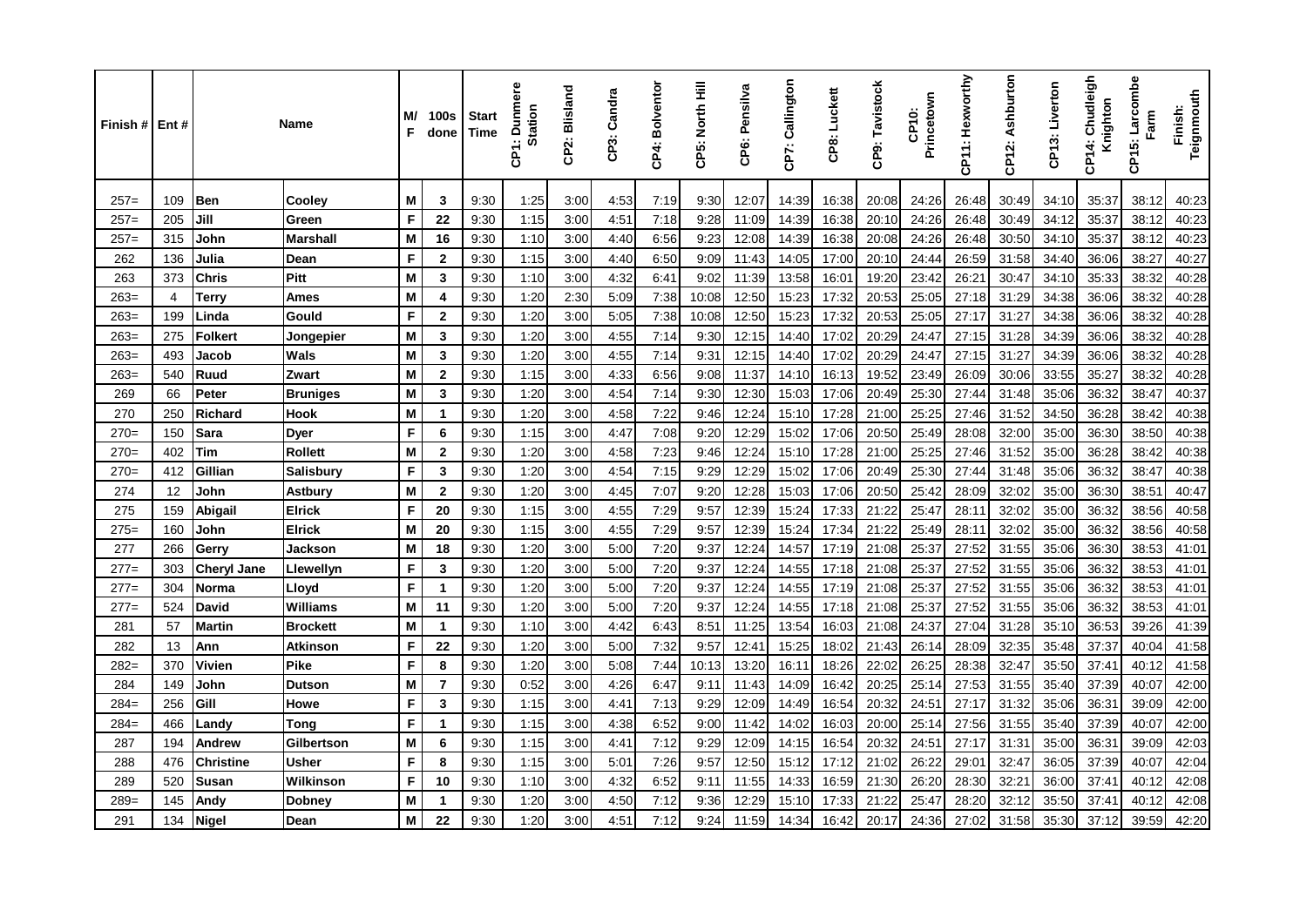| Finish # | Ent# |                 | <b>Name</b>        | M/<br>F | <b>100s</b><br>done     | <b>Start</b><br>Time | Dunmere<br><b>Station</b><br>န္ | CP2: Blisland | CP3: Candra | CP4: Bolventor | CP5: North Hill | CP6: Pensilva | Callington<br>CP7: | CP8: Luckett | CP9: Tavistock | Princetown<br>CP10: | CP11: Hexworthy | CP12: Ashburton | CP13: Liverton | Chudleigh<br>Knighton<br>$\frac{4}{1}$<br>န္ | Larcombe<br>Farm<br>CP15: | Teignmouth<br>Finish: |
|----------|------|-----------------|--------------------|---------|-------------------------|----------------------|---------------------------------|---------------|-------------|----------------|-----------------|---------------|--------------------|--------------|----------------|---------------------|-----------------|-----------------|----------------|----------------------------------------------|---------------------------|-----------------------|
| $291=$   | 287  | <b>Bill</b>     | Lancashire         | м       | 7                       | 9:30                 | 1:15                            | 3:00          | 4:40        | 7:03           | 9:22            | 12:03         | 14:55              | 17:22        | 21:02          | 25:24               | 27:42           | 31:55           | 35:20          | 37:12                                        | 39:58                     | 42:20                 |
| 293      | 381  | Fiona           | Prestwich          | F       | $\mathbf{2}$            | 9:30                 | 1:15                            | 3:00          | 4:49        | 7:07           | 9:22            | 12:17         | 15:04              | 17:24        | 21:40          | 26:44               | 28:56           | 32:5'           | 36:02          | 37:41                                        | 40:12                     | 42:29                 |
| 294      | 359  | <b>Brian</b>    | Page               | M       | -1                      | 9:30                 | 1:20                            | 3:00          | 4:54        | 7:20           | 9:33            | 12:17         | 14:15              | 17:02        | 20:36          | 25:24               | 27:51           | 32:21           | 35:43          | 37:35                                        | 40:07                     | 42:30                 |
| $294=$   | 324  | Paul            | McLaughlin         | M       | 3                       | 9:30                 | 1:10                            | 3:00          | 4:25        | 6:23           | 8:13            | 10:38         | 12:45              | 14:41        | 20:20          | 25:25               | 28:04           | 31:55           | 35:43          | 37:35                                        | 40:07                     | 42:30                 |
| 296      | 21   | <b>Robert</b>   | <b>Barclay</b>     | M       | 3                       | 9:30                 | 1:15                            | 3:00          | 4:51        | 7:15           | 9:31            | 12:13         | 14:55              | 17:12        | 21:40          | 26:36               | 28:56           | 32:51           | 36:09          | 37:20                                        | 40:27                     | 42:39                 |
| $296=$   | 384  | <b>Mike</b>     | Pursey             | M       | 9                       | 9:30                 | 1:20                            | 3:00          | 4:50        | 7:18           | 9:44            | 12:39         | 15:24              | 17:33        | 21:04          | 25:49               | 28:17           | 32:48           | 36:09          | 37:30                                        | 40:27                     | 42:39                 |
| 298      | 15   | <b>Robert</b>   | Attwood            | M       | 5                       | 9:30                 | 1:15                            | 3:29          | 4:57        | 7:22           | 10:08           | 12:40         | 15:23              | 17:38        | 20:55          | 26:07               | 28:02           | 31:55           | 35:44          | 37:17                                        | 40:04                     | 42:45                 |
| $298=$   | 375  | <b>Richard</b>  | <b>Plumley</b>     | M       | $\overline{7}$          | 9:30                 | 1:15                            | 3:29          | 4:57        | 7:22           | 10:08           | 12:40         | 15:26              | 17:38        | 20:55          | 26:04               | 28:07           | 31:55           | 35:45          | 37:17                                        | 40:04                     | 42:45                 |
| 300      | 88   | <b>David</b>    | <b>Chesher</b>     | M       | $\overline{\mathbf{1}}$ | 11:30                | 0:52                            | 2:13          | 3:29        | 5:35           | 7:29            | 10:03         | 12:41              | 16:18        | 19:32          | 24:41               | 27:10           | 31:57           | 37:10          | 39:02                                        | 41:44                     | 43:28                 |
| 301      | 175  | Peter           | Ford               | M       | 8                       | 9:30                 | 1:15                            | 3:00          | 4:41        | 7:16           | 9:31            | 12:14         | 15:19              | 17:30        | 21:20          | 26:05               | 28:48           | 33:08           | 36:45          | 38:45                                        | 41:35                     | 43:42                 |
| 302      | 490  | John            | Walker             | M       | 11                      | 9:30                 | 1:15                            | 3:00          | 4:38        | 7:19           | 9:43            | 12:37         | 15:15              | 17:24        | 20:49          | 25:36               | 27:52           | 32:29           | 36:20          | 38:21                                        | 41:26                     | 43:43                 |
| $302=$   | 163  | John            | Esslemont          | M       | 9                       | 9:30                 | 1:20                            | 3:00          | 4:58        | 7:27           | 9:43            | 12:23         | 15:03              | 18:02        | 21:32          | 25:49               | 28:13           | 32:41           | 36:28          | 38:27                                        | 41:25                     | 43:43                 |
| 304      | 85   | Janet           | Chapman            | F       | 20                      | 9:30                 | 1:15                            | 3:00          | 4:56        | 7:31           | 10:12           | 13:11         | 15:56              | 18:26        | 22:10          | 26:50               | 29:09           | 33:45           | 37:36          | 39:26                                        | 41:50                     | 43:47                 |
| $304=$   | 542  | <b>Carleton</b> | Mayer              | M       | $\mathbf{1}$            | 9:30                 | 1:25                            | 3:27          | 5:14        | 7:52           | 10:18           | 13:11         | 15:56              | 18:26        | 22:20          | 26:45               | 29:15           | 33:45           | 37:36          | 38:30                                        | 41:57                     | 43:47                 |
| 306      | 106  | lain            | <b>Connell</b>     | M       | $\mathbf{1}$            | 9:30                 | 1:20                            | 3:00          | 5:01        | 7:22           | 9:45            | 12:23         | 15:08              | 17:11        | 20:32          | 25:44               | 28:00           | 32:55           | 37:47          | 39:32                                        | 42:04                     | 43:52                 |
| 307      | 58   | <b>Dee</b>      | <b>Brockway</b>    | F       | 5                       | 9:30                 | 1:20                            | 3:00          | 5:08        | 7:44           | 10:13           | 13:20         | 16:10              | 18:26        | 22:02          | 26:27               | 28:38           | 32:47           | 36:00          | 36:53                                        | 40:49                     | 43:54                 |
| $307 =$  | 182  | Phil            | Friede             | M       | $\overline{2}$          | 9:30                 | 1:20                            | 3:00          | 5:08        | 7:44           | 10:13           | 13:20         | 16:11              | 18:26        | 22:02          | 26:27               | 28:38           | 32:47           | 36:00          | 36:53                                        | 40:49                     | 43:54                 |
| 309      | 494  | Angela          | <b>Walton</b>      | F       | 6                       | 9:30                 | 1:25                            | 3:32          | 5:26        | 7:50           | 10:25           | 13:23         | 16:15              | 18:41        | 22:12          | 27:24               | 29:52           | 33:53           | 37:38          | 39:26                                        | 42:05                     | 43:56                 |
| $309=$   | 495  | Tony            | <b>Walton</b>      | M       | $\overline{7}$          | 9:30                 | 1:25                            | 3:32          | 5:26        | 7:50           | 10:25           | 13:23         | 16:15              | 18:4'        | 22:12          | 27:24               | 29:52           | 33:53           | 37:38          | 39:26                                        | 42:05                     | 43:56                 |
| $309=$   | 498  | Keith           | Warman             | M       | 23                      | 9:30                 | 1:20                            | 3:28          | 5:18        | 7:44           | 10:02           | 13:23         | 16:15              | 18:4'        | 22:46          | 27:26               | 29:52           | 33:53           | 37:38          | 39:26                                        | 42:05                     | 43:56                 |
| 312      | 342  | <b>Richard</b>  | Newall             | M       | -1                      | 9:30                 | 1:25                            | 3:29          | 5.20        | 8:02           | 10:37           | 13:50         | 16:41              | 19:04        | 22:39          | 27:18               | 29:52           | 33:57           | 37:32          | 39:26                                        | 41:48                     | 43:57                 |
| $312=$   | 350  | <b>Elaine</b>   | Oddie              | F       | 4                       | 9:30                 | 1:25                            | 3:29          | 5.20        | 8:00           | 10:37           | 14:20         | 16:41              | 19:04        | 22:39          | 27:18               | 29:52           | 33:57           | 37:32          | 39:26                                        | 41:48                     | 43:57                 |
| $312=$   | 450  | Alan            | Stewart            | M       | 3                       | 9:30                 | 1:20                            | 3:00          | 5:11        | 7:54           | 10:37           | 13:50         | 16:42              | 19:04        | 22:39          | 27:17               | 29:52           | 33:57           | 37:32          | 39:26                                        | 41:48                     | 43:57                 |
| 315      | 152  | Janet           | Eames              | F       | 11                      | 9:30                 | 1:15                            | 3:00          | 4:53        | 7:21           | 9:42            | 13:04         | 15:41              | 18:10        | 21:45          | 26:23               | 28:35           | 33:18           | 37:35          | 39:26                                        | 41:50                     | 43:58                 |
| $315=$   | 137  | Dora            | Deaville           | F       | $\overline{7}$          | 9:30                 | 1:20                            | 3:00          | 4:53        | 7:13           | 9:41            | 12:32         | 15:41              | 18:10        | 21:45          | 26:20               | 28:47           | 33:18           | 37:35          | 39:26                                        | 41:50                     | 43:58                 |
| $315=$   | 413  | <b>Michael</b>  | Sandbrook          | M       | 4                       | 9:30                 | 1:20                            | 3:00          | 4:53        | 7:14           | 9:41            | 12:32         | 15:41              | 18:10        | 21:45          | 26:20               | 28:47           | 33:18           | 37:35          | 39:26                                        | 41:50                     | 43:58                 |
| 318      | 465  | Andy            | Todd               | M       | $\overline{2}$          | 9:30                 | 1:20                            | 3:00          | 4:40        | 7:18           | 9:42            | 12:36         | 15:07              | 17:06        | 20:40          | 25:10               | 27:57           | 32:29           | 36:20          | 38:21                                        | 41:26                     | 44:02                 |
| 319      | 345  | Allan           | Newton             | M       | 4                       | 9:30                 | 1:20                            | 3:00          | 4:55        | 7:15           | 9:31            | 12:14         | 15:17              | 17:31        | 21:30          | 26:05               | 28:48           | 33:09           | 36:55          | 38:45                                        | 41:36                     | 44:05                 |
| $319=$   | 403  | <b>Adrian</b>   | Romain Wade        | M       | 6                       | 9:30                 | 1:20                            | 3:00          | 4:55        | 7:15           | 9.31            | 12:14         | 15:18              | 17:30        | 21:20          | 26:05               | 28:48           | 33:09           | 36:55          | 38:45                                        | 41:36                     | 44:05                 |
| $319=$   | 404  | Susan           | <b>Romain Wade</b> | F       | 6                       | 9:30                 | 1:20                            | 3:00          | 4:55        | 7:16           | 9:32            | 12:14         | 15:19              | 17:31        | 21:30          | 26:05               | 28:48           | 33:09           | 36:55          | 38:45                                        | 41:36                     | 44:05                 |
| 322      | 144  | Glyn            | <b>Dimmock</b>     | M       | -1                      | 9:30                 | 1:10                            | 3:00          | 4:49        | 7:27           | 9:53            | 12:42         | 15:18              | 17:32        | 21:10          | 26:10               | 28:40           | 33:13           | 37:36          | 39:32                                        | 41:50                     | 44:09                 |
| 323      | 283  | <b>Philip</b>   | King               | M       | 1                       | 9:30                 | 0:52                            | 3:00          | 4:37        | 7:02           | 9:43            | 12:30         | 15:15              | 17:30        | 21:37          | 26:10               | 28:41           | 32:12           | 36:55          | 38:45                                        | 41:36                     | 44:10                 |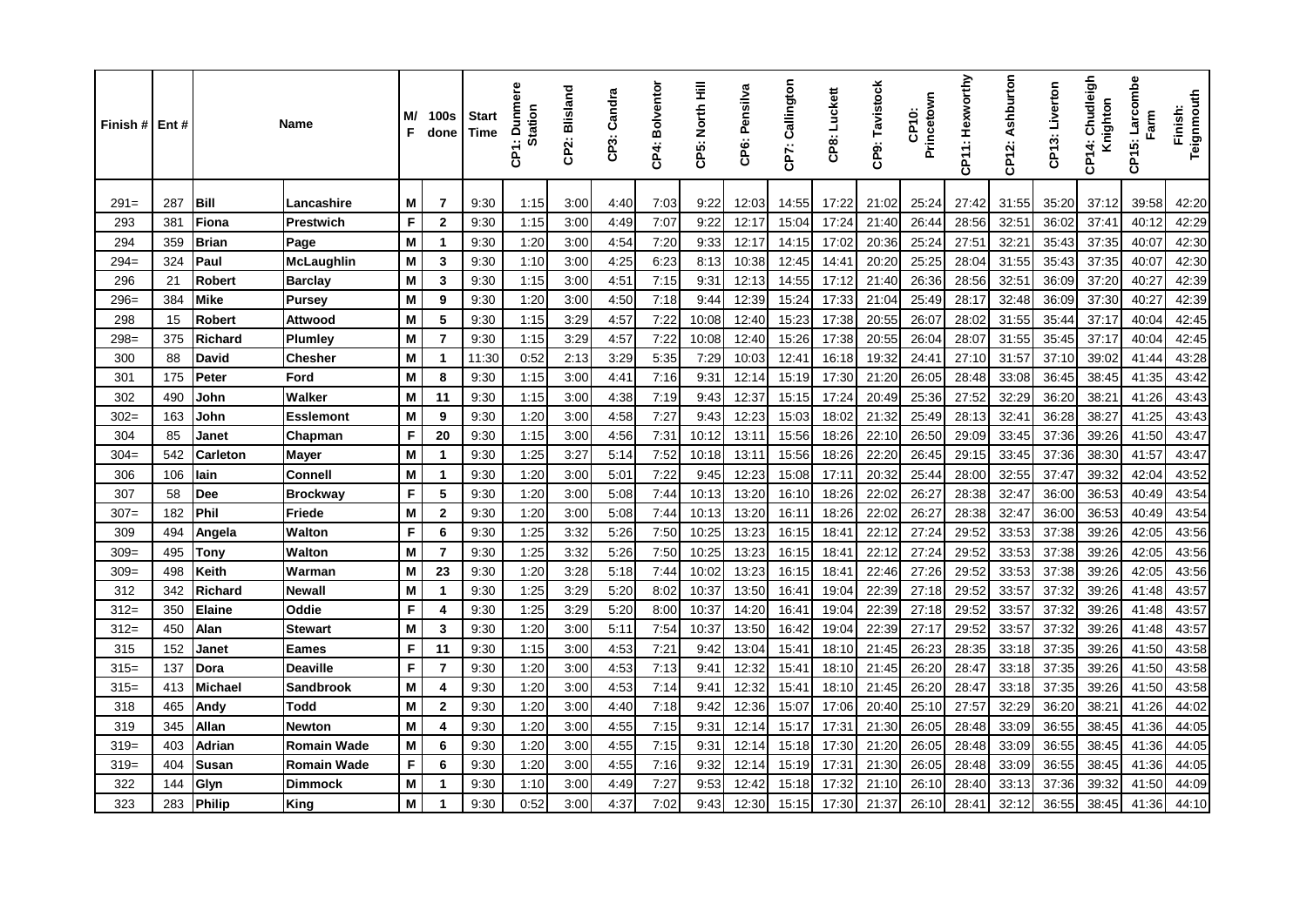| Finish # | Ent# |                  | Name            | M/<br>F | 100s<br>done   | <b>Start</b><br>Time | <b>Dunmere</b><br><b>Station</b><br>န္ | CP2: Blisland | CP3: Candra | CP4: Bolventor | CP5: North Hill | CP6: Pensilva | CP7: Callington | CP8: Luckett | CP9: Tavistock | Princetown<br>CP10: | CP11: Hexworthy | CP12: Ashburton | CP13: Liverton | Chudleigh<br>Knighton<br>4<br>င် | Larcombe<br>Farm<br>CP15: | Teignmouth<br>Finish: |
|----------|------|------------------|-----------------|---------|----------------|----------------------|----------------------------------------|---------------|-------------|----------------|-----------------|---------------|-----------------|--------------|----------------|---------------------|-----------------|-----------------|----------------|----------------------------------|---------------------------|-----------------------|
| 324      | 209  | <b>Catharine</b> | Gregory         | F       | 3              | 9:30                 | 1:20                                   | 3:00          | 4:42        | 7:09           | 9:47            | 12:37         | 15:33           | 17:48        | 22:14          | 27:27               | 29:46           | 34:08           | 38:32          | 40:15                            | 42:31                     | 44:16                 |
| 325      | 125  | John             | <b>Dally</b>    | M       | 10             | 9:30                 | 1:20                                   | 3:00          | 4:55        | 7:14           | 9:33            | 12:17         | 15:04           | 17:24        | 21:40          | 26:50               | 29:08           | 33:42           | 37:41          | 39:32                            | 42:11                     | 44:25                 |
| $325=$   | 387  | Amy              | Randall         | F       | -1             | 9:30                 | 1:15                                   | 3:00          | 4:54        | 7:19           | 9:33            | 12:36         | 15:04           | 17:24        | 21:40          | 26:50               | 29:08           | 33:42           | 37:41          | 39:32                            | 42:11                     | 44:25                 |
| $325=$   | 471  | Peter            | Tristram        | M       | $\mathbf{2}$   | 9:30                 | 1:20                                   | 3:00          | 4:53        | 7:17           | 9:33            | 12:17         | 15:04           | 17:24        | 21:45          | 27:10               | 29:08           | 33:41           | 37:45          | 39:32                            | 42:11                     | 44:25                 |
| 328      | 377  | <b>Mark</b>      | Poole           | M       | 1              | 9:30                 | 1:20                                   | 3:00          | 4:32        | 6:44           | 9:09            | 11:33         | 14:33           | 17:25        | 21:55          | 26:50               | 29:08           | 34:20           | 38:25          | 40:03                            | 42:31                     | 44:31                 |
| 329      | 233  | <b>Sue</b>       | Heron           | F       | $\mathbf{2}$   | 9:30                 | 1:20                                   | 3:00          | 5:00        | 7:33           | 9:57            | 13:25         | 15:39           | 17:51        | 21:26          | 26:25               | 29:10           | 34:09           | 38:06          | 39:32                            | 42:13                     | 44:32                 |
| $329=$   | 385  | Wayne            | Radley          | M       | $\mathbf 1$    | 9:30                 | 1:20                                   | 3:00          | 4:59        | 7:33           | 9:57            | 12:50         | 15:37           | 17:51        | 21:26          | 26:25               | 29:10           | 34:10           | 38:06          | 39:32                            | 42:13                     | 44:32                 |
| 331      | 226  | Francis          | Hay             | M       | 3              | 9:30                 | 1:15                                   | 3:00          | 4:49        | 7:24           | 9:48            | 12:37         | 15:33           | 17:48        | 22:14          | 27:27               | 29:50           | 34:06           | 38:31          | 40:15                            | 42:50                     | 44:53                 |
| 332      | 208  | Eileen           | Greenwood       | F       | $\overline{7}$ | 9:30                 | 1:20                                   | 3:00          | 4:58        | 7:27           | 9:58            | 13:20         | 16:20           | 18:35        | 22:42          | 27:25               | 29:52           | 33:57           | 38:05          | 39:30                            | 42:47                     | 44:57                 |
| 333      | 260  | John             | Hughes          | M       | 20             | 9:30                 | 1:20                                   | 3:00          | 4:55        | 7:28           | 9:50            | 12:33         | 15:13           | 17:41        | 21:40          | 25:51               | 28:18           | 32:51           | 36:50          | 38:45                            | 41:52                     | 44:58                 |
| $333=$   | 261  | <b>Tom</b>       | <b>Hughes</b>   | M       | 21             | 9:30                 | 1:20                                   | 3:00          | 4.55        | 7:28           | 9:50            | 12:33         | 15:13           | 17:41        | 21:40          | 25:51               | 28:18           | 32:51           | 36:50          | 38:45                            | 41:50                     | 44:58                 |
| 335      | 147  | <b>Thomas</b>    | Dornan          | M       | 5              | 9:30                 | 1:15                                   | 3:00          | 4:41        | 7:18           | 9:58            | 13:20         | 16:20           | 18:40        | 22:39          | 27:40               | 30:12           | 33:58           | 38:06          | 39:56                            | 42:53                     | 45:04                 |
| 336      | 198  | Adrian           | Gosling         | M       | $\overline{7}$ | 9:30                 | 1:20                                   | 3:00          | 5:00        | 7:27           | 9:48            | 12:33         | 15:09           | 17:31        | 21:24          | 26:50               | 29:11           | 33:42           | 37:58          | 39:56                            | 42:53                     | 45:08                 |
| $336=$   | 527  | David            | Williams        | M       | 5              | 9:30                 | 1:20                                   | 3:00          | 5:00        | 7:27           | 9:48            | 12:33         | 12:44           | 17:30        | 21:23          | 26:07               | 28:40           | 33:24           | 37:58          | 39:56                            | 42:52                     | 45:08                 |
| 338      | 423  | Patricia         | <b>Seabrook</b> | F       | 17             | 9:30                 | 1:15                                   | 3:00          | 4:50        | 7:29           | 9:48            | 12:40         | 15:35           | 18:00        | 21:45          | 26:52               | 29:29           | 33:42           | 37:58          | 39:56                            | 42:48                     | 45:16                 |
| $338=$   | 474  | Kathy            | Tytler          | F       | 11             | 9:30                 | 1:15                                   | 3:00          | 4:50        | 7:28           | 9:48            | 12:40         | 15:36           | 18:00        | 21:45          | 26:52               | 29:29           | 33:42           | 37:58          | 39:56                            | 42:48                     | 45:16                 |
| 340      | 129  | <b>Rob</b>       | <b>Davies</b>   | M       | 5              | 9:30                 | 1:20                                   | 3:30          | 5.03        | 7:48           | 10:12           | 13:16         | 16:15           | 18:55        | 22:40          | 27:47               | 30:16           | 34:31           | 38:45          | 40:23                            | 43:19                     | 45:24                 |
| 341      | 372  | <b>Simon</b>     | Pipe            | M       | 1              | 9:30                 | 1:25                                   | 3:37          | 5:24        | 7:51           | 10:18           | 12:33         | 16:15           | 18:35        | 22:44          | 27:35               | 29:52           | 34:23           | 39:00          | 40:44                            | 43:06                     | 45:27                 |
| $341=$   | 521  | John             | Willer          | M       | 11             | 9:30                 | 1:48                                   | 3:53          | 5:32        | 8:20           | 10:46           | 13:34         | 17:10           | 19:52        | 23:42          | 28:30               | 30:32           | 34:54           | 38:45          | 40:42                            | 43:06                     | 45:27                 |
| 343      | 41   | Paul             | Bobby           | M       | 9              | 9:30                 | 1:25                                   | 3:27          | 5:15        | 7:51           | 10:18           | 13:11         | 15:59           | 18:26        | 22:10          | 26:50               | 29:15           | 33:45           | 37:36          | 39:47                            | 43:42                     | 45:48                 |
| 344      | 326  | <b>Arthur</b>    | <b>Metcalfe</b> | M       | 11             | 9:30                 | 1:25                                   | 3:29          | 5:24        | 8:06           | 10:33           | 13:42         | 17:08           | 19:32        | 23:28          | 28:40               | 31:13           | 35:23           | 39:32          | 41:19                            | 43:51                     | 45:52                 |
| 345      | 68   | Mike             | <b>Buckley</b>  | M       | 16             | 9:30                 | 1:20                                   | 3:24          | 5:08        | 7:38           | 10:15           | 13:35         | 16:26           | 18:58        | 22:54          | 27:49               | 30:25           | 34:54           | 39:05          | 41:02                            | 43:53                     | 45:57                 |
| $345=$   | 249  | <b>David</b>     | Hood            | M       | $\mathbf{2}$   | 9:30                 | 1:20                                   | 3:25          | 5:09        | 7:46           | 10:16           | 13:35         | 16:27           | 18:58        | 22:54          | 27:48               | 30:25           | 34:55           | 39:05          | 41:02                            | 43:53                     | 45:57                 |
| $345=$   | 448  | Phil             | <b>Stevens</b>  | M       | 5              | 9:30                 | 1:20                                   | 3:25          | 5:11        | 7:46           | 10:16           | 13:35         | 16:27           | 18:59        | 22:54          | 27:49               | 30:25           | 34:55           | 39:05          | 41:02                            | 43:53                     | 45:57                 |
| 348      | 82   | Helen            | Cavanagh        | F       | 6              | 9:30                 | 1:25                                   | 3:32          | 5.24        | 7:50           | 10:33           | 13:42         | 17:08           | 19:32        | 23:28          | 28:39               | 31:13           | 35:23           | 39:33          | 41:19                            | 43:53                     | 46:19                 |
| $348=$   | 227  | <b>Richard</b>   | Haynes          | M       | 3              | 9:30                 | 1:25                                   | 3:26          | 5:13        | 7:44           | 10:03           | 13:12         | 16:12           | 19:06        | 23:34          | 28:40               | 31:15           | 35:27           | 39:32          | 41:19                            | 43:53                     | 46:19                 |
| $348=$   | 74   | Antoni           | Cain            | M       | $\mathbf 1$    | 9:30                 | 1:15                                   | 3:00          | 4:49        | 7:27           | 9:53            | 12:42         | 15:19           | 17:32        | 21:10          | 26:16               | 28:40           | 33:14           | 37:36          | 39:32                            | 42:44                     | 46:19                 |
| $348=$   | 435  | <b>Beryl</b>     | <b>Skog</b>     | F       | 6              | 9:30                 | 1:20                                   | 3:00          | 5.03        | 7:46           | 10:13           | 13:11         | 16:20           | 18:40        | 22:35          | 28:02               | 30:39           | 35:21           | 39:34          | 41:19                            | 43:53                     | 46:19                 |
| 352      | 141  | <b>Richard</b>   | Denby           | M       | 10             | 9:30                 | 1:20                                   | 3:00          | 5:16        | 7:55           | 10:30           | 13:18         | 16:31           | 18:45        | 23:11          | 27:50               | 30:18           | 34:53           | 39:33          | 41:19                            | 44:24                     | 46:21                 |
| 353      | 128  | Gerald           | <b>Davies</b>   | M       | 5              | 9:30                 | 1:20                                   | 3:00          | 5:00        | 7:48           | 10:14           | 13:16         | 16:15           | 18:54        | 22:40          | 27:28               | 30:05           | 34:29           | 39:10          | 41:02                            | 44:07                     | 46:33                 |
| 354      | 42   | Jean             | Bobker          | F       | 16             | 9:30                 | 1:20                                   | 3:00          | 5:26        | 8:12           | 10:58           | 14:20         | 17:36           | 20:12        | 24:05          | 28:57               | 31:25           | 35:51           | 40:04          | 42:00                            | 44:47                     | 46:48                 |
| $354=$   | 538  | Dave             | Yorston         | M       | 13             | 9:30                 | 1:20                                   | 3:26          | 5:14        | 7:53           | 10:22           | 13:42         | 16:28           | 20:14        | 23:55          | 28:51               | 31:25           | 36:00           | 40:04          | 42:00                            | 44:44                     | 46:48                 |
| 356      | 417  | <b>Michael</b>   | <b>Scanlon</b>  | M       | -1             | 9:30                 | 1:15                                   | 3:00          | 4:45        | 7:27           | 9:56            | 14:20         | 16:28           | 19:33        | 24:29          | 30:20               | 33:17           | 37:55           | 41:40          | 43:12                            | 45:14                     | 46:53                 |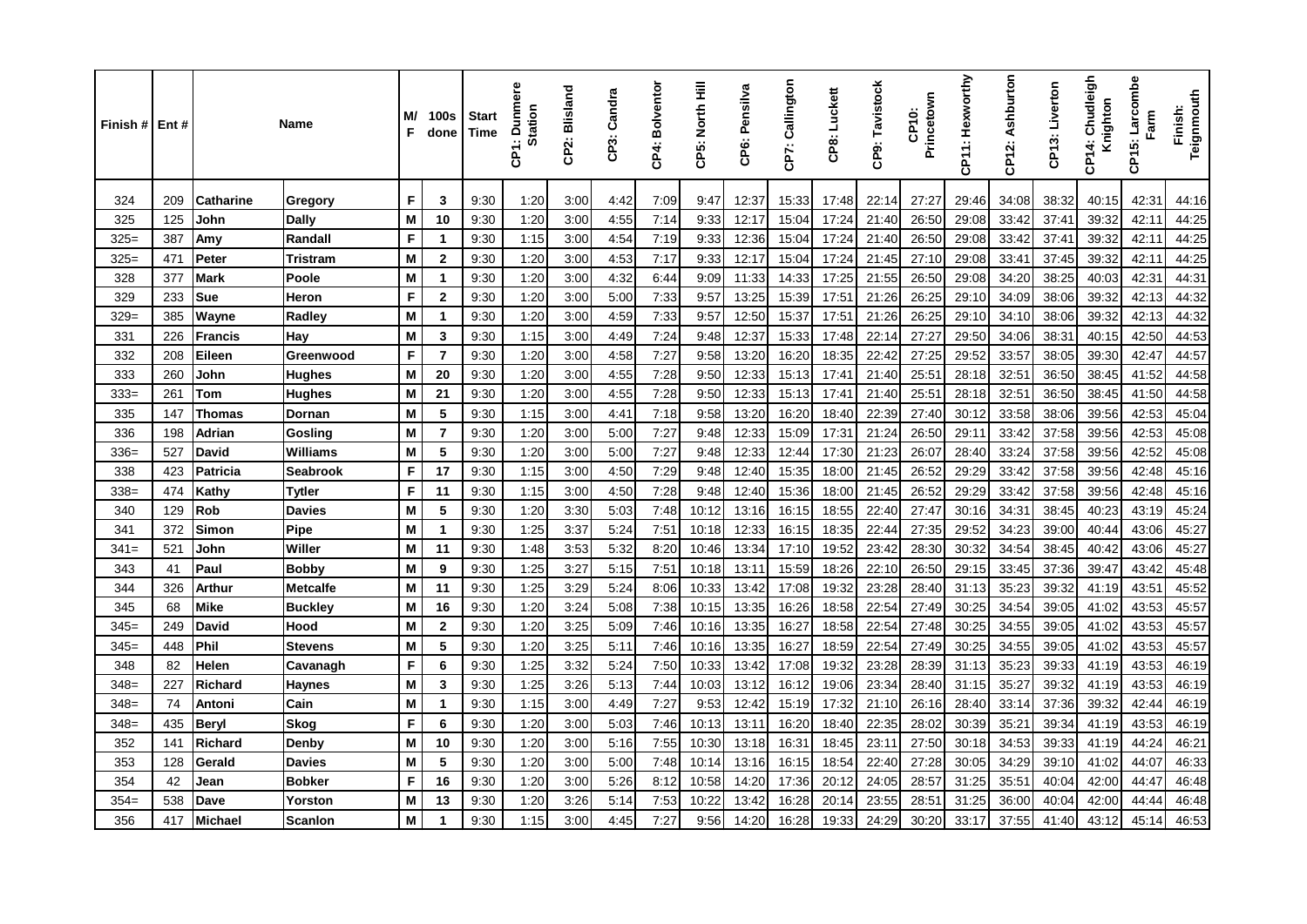| Finish # Ent # |     |                | <b>Name</b>     | M/<br>F | 100s<br>done            | <b>Start</b><br>Time | unmere<br>Station<br>$\Omega$<br>န္ | CP2: Blisland | Candra<br>CP3: | CP4: Bolventor | CP5: North Hill | CP6: Pensilva | CP7: Callington | CP8: Luckett | CP9: Tavistock | Princetown<br>CP10: | CP11: Hexworthy | CP12: Ashburton | Liverton<br>CP13: | Chudleigh<br>Knighton<br>CP14: | Larcombe<br>Farm<br>CP15: | Teignmouth<br>Finish: |
|----------------|-----|----------------|-----------------|---------|-------------------------|----------------------|-------------------------------------|---------------|----------------|----------------|-----------------|---------------|-----------------|--------------|----------------|---------------------|-----------------|-----------------|-------------------|--------------------------------|---------------------------|-----------------------|
| 357            | 91  | <b>Mike</b>    | <b>Childs</b>   | M       | 19                      | 9:30                 | 1:10                                | 3:00          | 5:03           | 7:43           | 10:18           | 13:29         | 16:20           | 18:53        | 23:38          | 28:40               | 31:24           | 36:07           | 40:16             | 42:01                          | 44:53                     | 47:00                 |
| $357=$         | 337 | <b>Debbie</b>  | <b>Murphy</b>   | F       | 5                       | 9:30                 | 1:20                                | 3:00          | 5:03           | 7:43           | 10:18           | 13:30         | 16:21           | 18:54        | 23:39          | 28:40               | 31:24           | 36:07           | 40:16             | 42:01                          | 44:53                     | 47:00                 |
| $357=$         | 43  | <b>Brian</b>   | <b>Bolton</b>   | M       | $\mathbf 1$             | 9:30                 | 1:20                                | 3:00          | 5:08           | 7:35           | 10:18           | 14:20         | 16:20           | 18:54        | 23:38          | 28:39               | 31:24           | 36:07           | 40:16             | 42:01                          | 44:53                     | 47:00                 |
| $357=$         | 148 | Dominique      | <b>Drewe</b>    | F       | $\mathbf 1$             | 9:30                 | 1:20                                | 3:00          | 5:17           | 7:59           | 10:57           | 14:05         | 17:08           | 20:04        | 24:29          | 29:24               | 31:42           | 36:00           | 40:54             | 42:44                          | 45:04                     | 47:00                 |
| 361            | 161 | <b>Sue</b>     | England         | F       | 11                      | 9:30                 | 1:25                                | 3:29          | 5:25           | 8:13           | 10:59           | 14:23         | 17:38           | 20:12        | 24:08          | 28:56               | 31:25           | 36:10           | 40:10             | 42:00                          | 44:50                     | 47:07                 |
| $361=$         | 535 | Annabel        | Wood            | F       | $\mathbf{2}$            | 9:30                 | 1:20                                | 3:00          | 5:32           | 8:25           | 11:01           | 12:53         | 16:54           | 18:45        | 22:42          | 27:45               | 30:24           | 35:12           | 39:40             | 41:41                          | 44:36                     | 47:07                 |
| $361=$         | 251 | Aaron          | Hookway         | M       | $\mathbf 1$             | 9:30                 | 1:25                                | 3.29          | 4:58           | 8:00           | 11:00           | 13:53         | 16:53           | 18:45        | 22:42          | 27:48               | 30:24           | 35:00           | 39:40             | 41:41                          | 44:35                     | 47:07                 |
| $361=$         | 488 | Melvyn         | Walker          | M       | $\overline{7}$          | 9:30                 | 1:25                                | 3:32          | 5:25           | 8:05           | 10:59           | 14:23         | 17:38           | 20:11        | 24:08          | 28:51               | 31:25           | 35:51           | 40:05             | 42:00                          | 44:50                     | 47:07                 |
| 365            | 174 | George         | Foot            | M       | 25                      | 9:30                 | 1:25                                | 3:38          | 5:40           | 8:19           | 11:00           | 13:57         | 16:46           | 19:12        | 23:01          | 28:31               | 30:48           | 34:44           | 39:07             | 41:19                          | 44:29                     | 47:08                 |
| $366=$         | 332 | Anne           | Mograby         | F       | $\mathbf{2}$            | 9:30                 | 1:10                                | 3:00          | 5:15           | 7:48           | 10:22           | 13:33         | 16:32           | 19:00        | 22:58          | 27:56               | 30:50           | 35:52           | 40:24             | 42:01                          | 44:36                     | 47:11                 |
| $366=$         | 164 | <b>David</b>   | Evans           | M       | $\mathbf 1$             | 9:30                 | 1:20                                | 3:00          | 5:10           | 7:43           | 10:13           | 13:20         | 16:27           | 18:51        | 22:46          | 27:48               | 30:23           | 35:23           | 39:34             | 41:46                          | 44:47                     | 47:11                 |
| $366=$         | 334 | Roger          | <b>Morton</b>   | M       | 8                       | 9:30                 | 1:20                                | 3:29          | 5:23           | 8:00           | 10:35           | 13:42         | 16:30           | 19:03        | 22:58          | 27:54               | 30:41           | 35:33           | 39:25             | 41:41                          | 44:45                     | 47:11                 |
| 371            | 195 | <b>Tim</b>     | Glenn           | M       | 28                      | 9:30                 | 1:20                                | 3:00          | 4:58           | 7:35           | 10:02           | 13:18         | 14:49           | 18:52        | 22:57          | 28:49               | 31:25           | 35:51           | 40:04             | 42:11                          | 44:53                     | 47:14                 |
| $371=$         | 362 | Dawn           | Parvin          | F       | $\mathbf 1$             | 9:30                 | 1:20                                | 3.25          | 5:16           | 7:44           | 10:18           | 13:38         | 16:20           | 18:34        | 22:44          | 28:16               | 30:50           | 35:25           | 40:04             | 42:11                          | 44:50                     | 47:14                 |
| $371=$         | 400 | Jared          | <b>Robinson</b> | M       | $\mathbf 1$             | 9:30                 | 1:20                                | 3:00          | 4:53           | 7:40           | 10:14           | 13:14         | 16:12           | 18:34        | 22:33          | 28:42               | 31:10           | 35:48           | 40:04             | 42:11                          | 44:50                     | 47:14                 |
| $371=$         | 405 | Yvonne         | <b>Rose</b>     | F       | $\mathbf{1}$            | 9:30                 | 1:20                                | 3:25          | 5:16           | 7:44           | 10:18           | 13:33         | 16:20           | 18:35        | 22:44          | 28:16               | 30:50           | 35:25           | 40:04             | 42:11                          | 44:50                     | 47:14                 |
| 375            | 479 | <b>Mark</b>    | Van Schalkwyk   | M       | 3                       | 9:30                 | 1:25                                | 3:38          | 5:37           | 8:02           | 11:03           | 14:41         | 17:46           | 20:24        | 24:22          | 29:24               | 32:08           | 37:07           | 41:34             | 43:03                          | 45:04                     | 47:15                 |
| $375=$         | 33  | <b>Mark</b>    | <b>Bertoni</b>  | M       | 4                       | 9:30                 | 1:25                                | 3:38          | 5:37           | 8:22           | 11:03           | 14:41         | 17:46           | 20:23        | 24:22          | 29:24               | 32:08           | 37:07           | 41:34             | 43:03                          | 45:06                     | 47:15                 |
| $375=$         | 34  | Joanna         | <b>Bertoni</b>  | F       | 3                       | 9:30                 | 1:25                                | 3:38          | 5:37           | 8:22           | 11:04           | 14:41         | 17:46           | 20:23        | 24:22          | 29:24               | 32:08           | 37:07           | 41:34             | 43:03                          | 45:06                     | 47:15                 |
| 379            | 276 | Peter          | Jull            | M       | $\mathbf 1$             | 9:30                 | 1:20                                | 3:00          | 4:54           | 7:27           | 9:57            | 13:04         | 15:56           | 18:45        | 22:54          | 27:07               | 30:04           | 36:30           | 41:34             | 43:08                          | 45:22                     | 47:25                 |
| 380            | 252 | <b>Nick</b>    | Hooper          | M       | 4                       | 9:30                 | 1:20                                | 3:24          | 5:17           | 8:00           | 10:37           | 14:18         | 17:25           | 19:57        | 24:06          | 29:56               | 32:45           | 37:47           | 41:41             | 43:15                          | 45:24                     | 47:33                 |
| $380=$         | 322 | <b>Chris</b>   | <b>McDowell</b> | F       | $\overline{2}$          | 9:30                 | 1:20                                | 3:00          | 5:16           | 7:54           | 10:37           | 14:15         | 17:25           | 19:57        | 24:06          | 29:56               | 32:45           | 37:47           | 41:41             | 43:15                          | 45:24                     | 47:33                 |
| $380=$         | 447 | <b>Barbara</b> | <b>Stephens</b> | F       | $\overline{\mathbf{4}}$ | 9:30                 | 1:20                                | 3.29          | 5:17           | 7:59           | 10:37           | 14:18         | 17:25           | 19:57        | 24:06          | 29:56               | 32:45           | 37:47           | 41:41             | 43:15                          | 45:24                     | 47:33                 |
| 383            | 496 | Bill           | Warbrick        | M       | 23                      | 9:30                 | 1:20                                | 3:00          | 5:04           | 7:47           | 10:14           | 13:35         | 16:21           | 19:06        | 23:50          | 29:27               | 32:00           | 37:09           | 41:41             | 43:15                          | 45:15                     | 47:38                 |
| 384            | 486 | Renée          | <b>Vroom</b>    | F       | $\mathbf{2}$            | 9:30                 | 1:20                                | 3:00          | 5:08           | 8:00           | 10:40           | 14:23         | 17:10           | 19:32        | 23:42          | 29:36               | 32:08           | 37:55           | 41:40             | 43:12                          | 45:42                     | 47:44                 |
| 385            | 180 | Tony           | <b>Francis</b>  | M       | 17                      | 9:30                 | 1:25                                | 3:30          | 5:37           | 6:4'           | 11:46           | 15:35         | 18:44           | 21:13        | 25:17          | 30:37               | 33:18           | 37:53           | 41:44             | 43:20                          | 45:42                     | 47:46                 |
| 386            | 190 | Wyn            | George          | M       | $\overline{7}$          | 9:30                 | 1:15                                | 3:00          | 4:31           | 6:41           | 8:58            | 11:24         | 13:43           | 15:42        | 18:53          | 23:04               | 25:24           | 29:12           | 33:23             |                                |                           |                       |
| 387            | 38  | Kate           | <b>Black</b>    | F       |                         | 9:30                 | 1:10                                | 3:00          | 4:40           | 6:58           | 9:15            | 12:21         | 14:49           | 17:00        | 20:21          | 24:47               | 27:05           | 31:10           |                   |                                |                           |                       |
| 388            | 241 | <b>Salka</b>   | Hintikka        | F       | $\mathbf 1$             | 9:30                 | 1:25                                | 3.28          | 5:08           | 7:32           | 9.55            | 12:28         | 15:13           | 17:20        | 20:45          | 24:51               | 27:15           | 31:39           |                   |                                |                           |                       |
| 389            | 16  | Jane           | Audsley         | F.      | 1                       | 9:30                 | 1:20                                | 3:00          | 4:51           | 7:17           | 9:31            | 12:15         | 15:05           | 17:11        | 20:45          | 25:36               | 28:00           | 32:22           |                   |                                |                           |                       |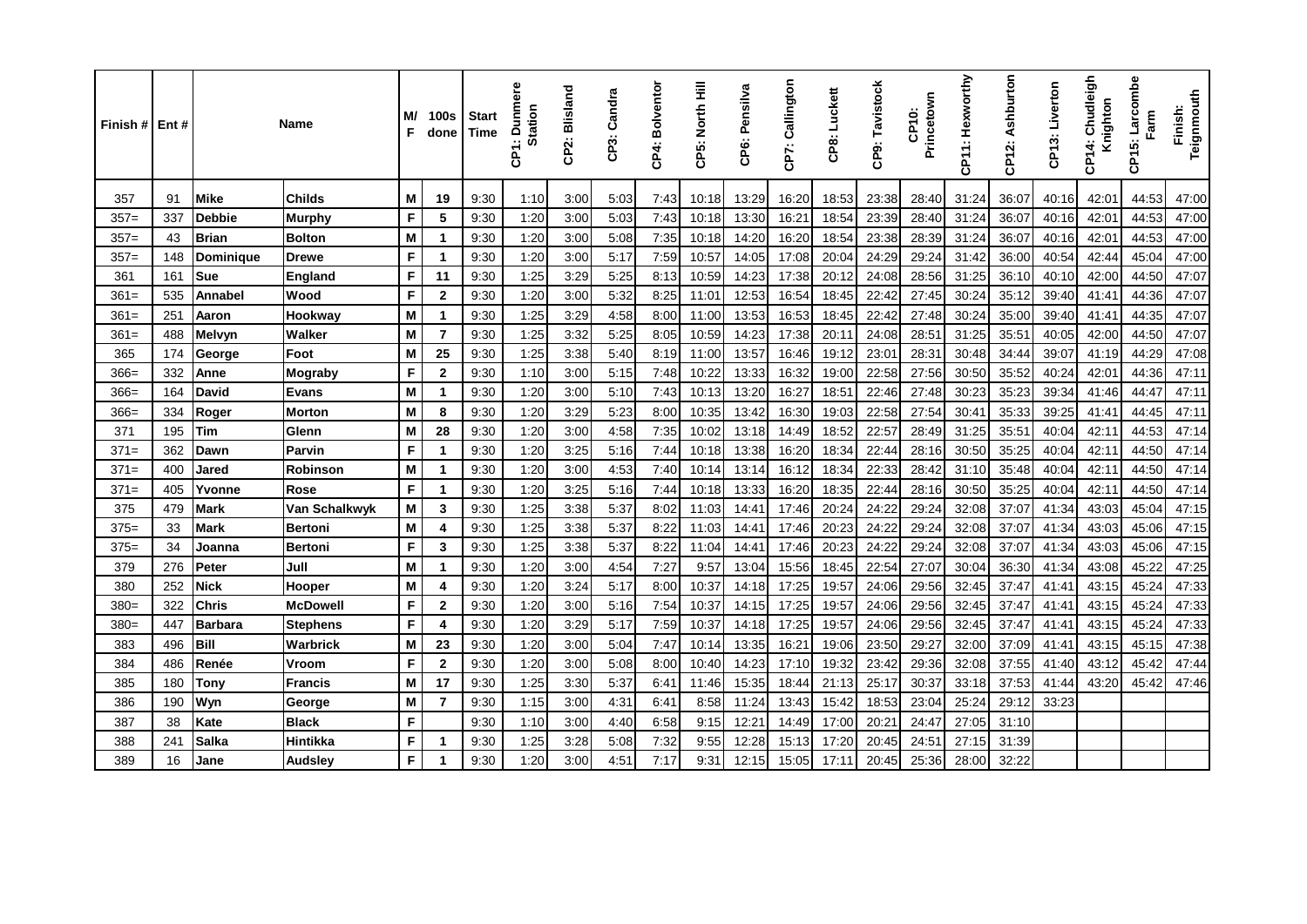| Finish # Ent # |                |              | <b>Name</b>      | M/<br>F | <b>100s</b><br>done  | Start<br><b>Time</b> | : Dunmere<br><b>Station</b><br>ξ | CP2: Blisland | CP3: Candra | CP4: Bolventor | CP5: North Hill | CP6: Pensilva | CP7: Callington | CP8: Luckett | CP9: Tavistock | Princetown<br>CP <sub>10</sub> : | CP11: Hexworthy | CP12: Ashburton | CP13: Liverton | 4: Chudleigh<br>Knighton<br>န္ | Larcombe<br>Farm<br>CP15: | Teignmouth<br>Finish: |
|----------------|----------------|--------------|------------------|---------|----------------------|----------------------|----------------------------------|---------------|-------------|----------------|-----------------|---------------|-----------------|--------------|----------------|----------------------------------|-----------------|-----------------|----------------|--------------------------------|---------------------------|-----------------------|
| 390            | 349            | Roger        | <b>Nuttall</b>   | M       | 5                    | 9:30                 | 1:20                             | 3:00          | 5:00        | 7:27           | 9:48            | 12:33         | 15:09           | 17:31        | 21:23          | 26:07                            | 28:40           | 33:24           |                |                                |                           |                       |
| 391            | 22             | William      | <b>Barr</b>      | M       | 4                    | 9:30                 | 1:20                             | 3:26          | 5:14        | 8:15           | 10:31           | 13:42         | 16:40           | 18:59        | 22:39          | 27:14                            | 29:46           | 34:18           |                |                                |                           |                       |
| $391 =$        | 181            | <b>Clive</b> | <b>Fraser</b>    | M       | 13                   | 9:30                 | 1:20                             | 3:26          | 5:14        | 7:58           | 10:31           | 13:42         | 16:39           | 18:59        | 22:39          | 27:14                            | 29:46           | 34:18           |                |                                |                           |                       |
| 393            | 321            | <b>Tony</b>  | <b>McDonnell</b> | M       |                      | 9:30                 | 1:25                             | 3:30          | 5:21        | 8:01           | 11:01           | 13:53         | 16:54           | 18:46        | 22:42          | 27:39                            | 30:18           | 35:03           |                |                                |                           |                       |
| 394            | 294            | John         | Ledger           | M       |                      | 9:30                 | 1:20                             | 3:00          | 5:11        | 7:47           | 10:24           | 13:35         | 16:28           | 18:50        | 22:45          | 28:37                            | 31:42           | 35:35           |                |                                |                           |                       |
| 395            | 30             | Hilary       | <b>Bell</b>      | F       | $\mathbf{2}$         | 9:30                 | 1:25                             | 3:32          | 5:19        | 8:23           | 10:44           | 13:55         | 17:11           | 19:57        | 24:03          | 28:49                            | 31:32           | 37:02           |                |                                |                           |                       |
| $395=$         | 255            | John         | <b>Howarth</b>   | M       | 17                   | 9:30                 | 1:25                             | 3:32          | 5:19        | 8:08           | 10:44           | 13:55         | 17:11           | 19:57        | 24:02          | 28:49                            | 31:32           | 37:02           |                |                                |                           |                       |
| 397            | 193            | James        | Gibson           | M       | $\mathbf{1}$         | 11:30                | 0:40                             | 2:26          | 3:43        | 5:43           | 7:36            | 9:53          | 11:58           | 13:45        | 17:02          | 21:10                            | 23:56           |                 |                |                                |                           |                       |
| 398            | 50             | <b>Ruth</b>  | <b>Bowles</b>    | F       | $\blacktriangleleft$ | 9:30                 | 1:10                             | 3:00          | 4:44        | 7:04           | 9:19            | 11:51         | 14:20           | 16:08        | 19:31          | 23:45                            | 26:00           |                 |                |                                |                           |                       |
| 399            | 60             | Teresa       | <b>Brooker</b>   | F       |                      | 9:30                 | 1:10                             | 3:00          | 4:32        | 6:42           | 9:02            | 11:39         | 13:57           | 16:01        | 19:20          | 23:42                            | 26:21           |                 |                |                                |                           |                       |
| 400            | 187            | <b>Steve</b> | Garnsey          | M       |                      | 9:30                 | 1:15                             | 3:00          | 4:43        | 6:53           | 9:07            | 11:43         | 14:10           | 16:41        | 20:25          | 25:14                            | 27:56           |                 |                |                                |                           |                       |
| 401            | 228            | Michael      | <b>Headley</b>   | M       |                      | 9:30                 | 1:20                             | 3:00          | 4:44        | 7:22           | 9:41            | 12:24         | 15:10           | 17:34        | 21:04          | 25:27                            | 29:42           |                 |                |                                |                           |                       |
| 403            | 411            | Paul         | <b>Rushworth</b> | M       |                      | 11:30                | 0:44                             | 1:51          | 2:52        | 4:18           | 5:43            | 7:28          | 8:59            | 10:11        | 12:17          | 15:08                            |                 |                 |                |                                |                           |                       |
| 404            | 357            | John         | Owen             | M       | 9                    | 11:30                | 0:45                             | 2:06          | 3:21        | 5:05           | 6:39            | 8:31          | 10:05           | 11:51        | 14:53          | 18:49                            |                 |                 |                |                                |                           |                       |
| 405            | 19             | Pam          | <b>Baird</b>     | F       | -1                   | 9:30                 | 1:00                             | 3:00          | 4:17        | 6:21           | 8:24            | 10:57         | 13:03           | 14:56        | 18:05          | 22:32                            |                 |                 |                |                                |                           |                       |
| 406            | 280            | Emma         | Key              | F       |                      | 9:30                 | 1:00                             | 3:00          | 4:24        | 6:17           | 8:05            | 10:16         | 12:20           | 14:11        | 17:28          | 22:43                            |                 |                 |                |                                |                           |                       |
| 407            | $\overline{7}$ | <b>Ruth</b>  | Appleton         | F       | $\mathbf{2}$         | 9:30                 | 1:20                             | 3:00          | 4:45        | 7:00           | 9:22            | 11:52         | 14:15           | 16:13        | 19:23          | 23:20                            |                 |                 |                |                                |                           |                       |
| 408            | 197            | David        | Gordon           | M       | $\mathbf{2}$         | 9:30                 | 1:15                             | 3:00          | 4:40        | 6:57           | 9:09            | 11:42         | 14:10           | 16:08        | 19:23          | 23:33                            |                 |                 |                |                                |                           |                       |
| 409            | 281            | Andrew       | <b>Killick</b>   | M       | $\mathbf{2}$         | 9:30                 | 1:20                             | 3:00          | 5:01        | 7:31           | 9:44            | 12:15         | 14:37           | 16:25        | 19:29          | 24:05                            |                 |                 |                |                                |                           |                       |
| 410            | 87             | Mark         | <b>Chenhall</b>  | M       |                      | 9:30                 | 1:20                             | 3:00          | 4:49        | 7:07           | 9:24            | 11:52         | 14:19           | 16:17        | 20:10          | 25:10                            |                 |                 |                |                                |                           |                       |
| 411            | 5              | Pete         | <b>Andrews</b>   | M       | -1                   | 9:30                 | 1:20                             | 3:25          | 4:51        | 7:19           | 9:44            | 12:41         | 15:23           | 17:50        | 21:26          | 26:15                            |                 |                 |                |                                |                           |                       |
| $411=$         | 6              | Mandy        | <b>Andrews</b>   | F       | -1                   | 9:30                 | 1:20                             | 3:00          | 4:51        | 7:18           | 9:44            | 12:41         | 15:23           | 17:50        | 21:26          | 26:15                            |                 |                 |                |                                |                           |                       |
| 413            | 530            | Roger        | Wilson           | M       | $\overline{2}$       | 9:30                 | 1:20                             | 3:26          | 4:59        | 7:35           | 9:58            | 12:52         | 15:39           | 17:51        | 21:30          | 26:47                            |                 |                 |                |                                |                           |                       |
| 414            | 410            | Tony         | Rowley           | M       | 30                   | 9:30                 | 1:10                             | 3:00          | 4:32        | 6:52           | 9:11            | 11:55         | 14:33           | 16:59        | 20:53          | 26:52                            |                 |                 |                |                                |                           |                       |
| 415            | 224            | Gordon       | <b>Harker</b>    | M       | 6                    | 9:30                 | 1:25                             | 3:00          | 4.57        | 7:20           | 9:41            | 12:15         | 14:39           | 18:26        | 22:05          | 27:54                            |                 |                 |                |                                |                           |                       |
| 416            | 425            | David        | Sedgley          | M       | -1                   | 9:30                 | 1:00                             | 3:00          | 4:22        | 6.37           | 8:52            | 11:37         | 14:35           | 17:17        | 21:28          | 28:26                            |                 |                 |                |                                |                           |                       |
| $417=$         | 219            | Anthony      | Hammond          | M       | 5                    | 9:30                 | 1:00                             | 3:00          | 4:21        | 6:24           | 8:27            | 10:31         | 12:22           | 14:17        | 17:10          |                                  |                 |                 |                |                                |                           |                       |
| 419            | 392            | Paul         | Reynolds         | M       | $\mathbf{2}$         | 9:30                 | 1:10                             | 3:00          | 4:31        | 6:19           | 8:06            | 10:19         | 12:08           | 13:52        | 17:15          |                                  |                 |                 |                |                                |                           |                       |
| 420            | 285            | Michael      | Lamb             | M       | 7                    | 9:30                 | 1:10                             | 3:00          | 4:20        | 6:23           | 8:15            | 10:25         | 12:22           | 14:17        | 17:25          |                                  |                 |                 |                |                                |                           |                       |
| 421            | 92             | Sarah        | <b>Chilvers</b>  | F       |                      | 9:30                 | 1:10                             | 3:00          | 4:32        | 6:39           | 8:49            | 11:14         | 13:23           | 15:08        | 18:27          |                                  |                 |                 |                |                                |                           |                       |
| 422            | 434            | Nick         | Skidmore         | M       |                      | 9:30                 | 1:10                             | 3:00          | 4:32        | 6:44           | 9:19            | 11:25         | 13:43           | 15:42        | 19:00          |                                  |                 |                 |                |                                |                           |                       |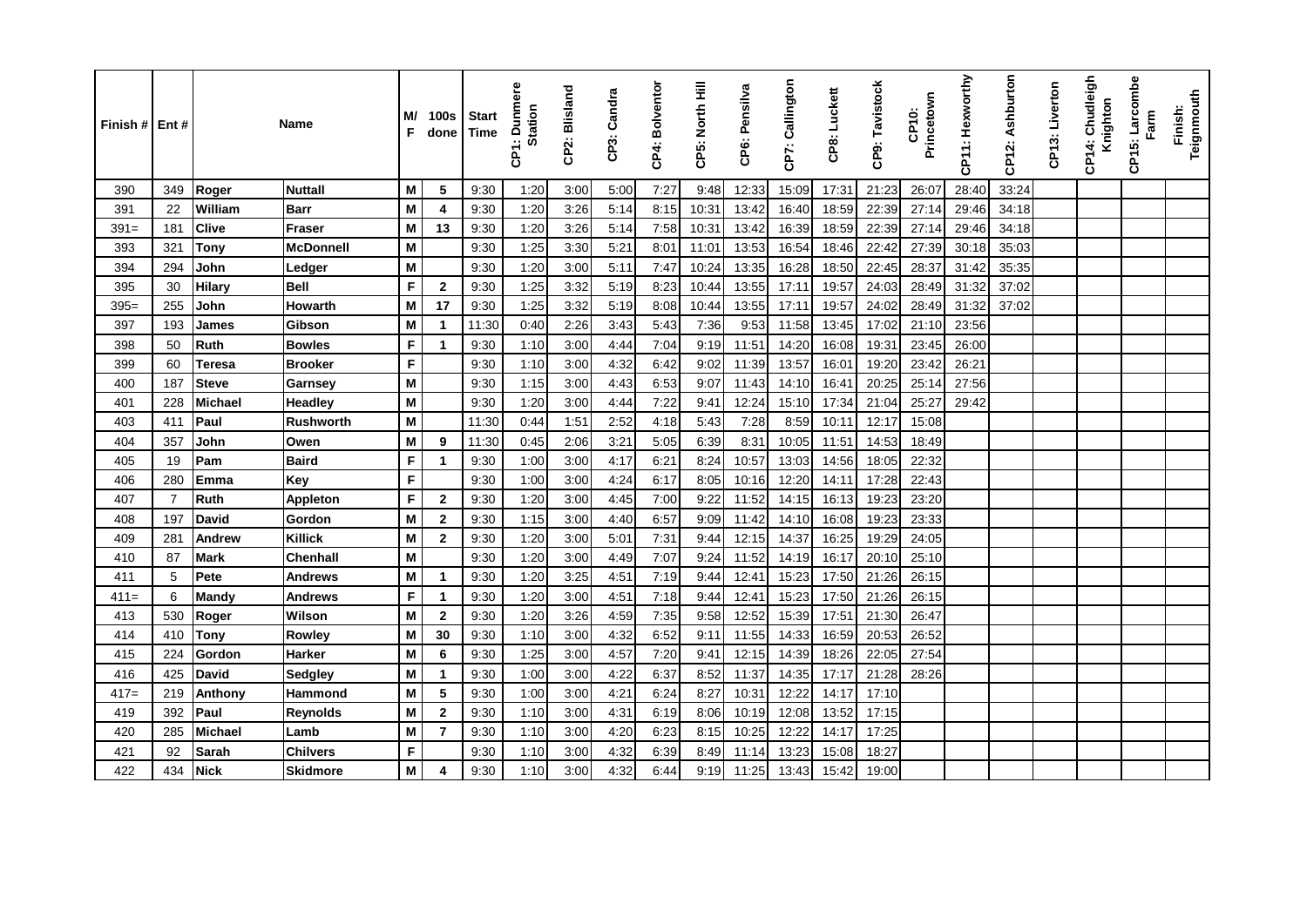| Finish # Ent # |     |                  | Name             | M/<br>F | 100s<br>done   | <b>Start</b><br><b>Time</b> | <b>Dunmere</b><br>Station<br>န္ | CP2: Blisland | æ<br>CP3: Candr | CP4: Bolventor | CP5: North Hill | CP6: Pensilva | CP7: Callington | CP8: Luckett | CP9: Tavistock | Princetown<br>CP10: | CP11: Hexworthy | CP12: Ashburton | CP13: Liverton | CP14: Chudleigh<br>Knighton | CP15: Larcombe<br>Farm | Teignmouth<br>Finish: |
|----------------|-----|------------------|------------------|---------|----------------|-----------------------------|---------------------------------|---------------|-----------------|----------------|-----------------|---------------|-----------------|--------------|----------------|---------------------|-----------------|-----------------|----------------|-----------------------------|------------------------|-----------------------|
| 423            | 104 | <b>David</b>     | Cole             | м       |                | 9:30                        | 1:20                            | 3:00          | 5:03            | 7:19           | 9:32            | 11:51         | 14:09           | 15:45        | 19:06          |                     |                 |                 |                |                             |                        |                       |
| 424            | 203 | Alan             | Gray             | M       | 10             | 9:30                        | 1:20                            | 3:00          | 4:45            | 6:58           | 9:18            | 11:51         | 14:30           | 16:43        | 20:10          |                     |                 |                 |                |                             |                        |                       |
| $424=$         | 472 | <b>Allen</b>     | <b>Turner</b>    | M       | $\overline{7}$ | 9:30                        | 1:20                            | 3:00          | 4:54            | 7:17           | 9:32            | 11:57         | 14:26           | 16:28        | 20:10          |                     |                 |                 |                |                             |                        |                       |
| 426            | 36  | Sue              | <b>Bird</b>      | F       |                | 9:30                        | 1:20                            | 3:00          | 5:00            | 7:19           | 9:40            | 12:14         | 14:47           | 17:02        | 20:23          |                     |                 |                 |                |                             |                        |                       |
| 427            | 467 | Frank            | <b>Tonge</b>     | M       | $\mathbf{2}$   | 9:30                        | 1:20                            | 3:00          | 4:45            | 7:07           | 9:20            | 12:28         | 14:11           | 17:06        | 20:24          |                     |                 |                 |                |                             |                        |                       |
| $427=$         | 214 | <b>Bradley</b>   | <b>Gurney</b>    | M       |                | 9:30                        | 1:25                            | 3:27          | 5:03            | 7:24           | 9:45            | 12:22         | 14:47           | 17:08        | 20:24          |                     |                 |                 |                |                             |                        |                       |
| 429            | 79  | Liam             | <b>Cantle</b>    | M       |                | 9:30                        | 1:20                            | 3:00          | 4:39            | 6:56           | 9:07            | 11:46         | 14:28           | 16:38        | 20:42          |                     |                 |                 |                |                             |                        |                       |
| 431            | 414 | <b>Philip</b>    | <b>Saunders</b>  | M       | $\mathbf{2}$   | 9:30                        | 1:20                            | 3:00          | 5:10            | 7:25           | 9:47            | 12:37         | 15:08           | 17:05        | 20:55          |                     |                 |                 |                |                             |                        |                       |
| $431 =$        | 436 | Kevin            | <b>Slater</b>    | M       | $\overline{2}$ | 9:30                        | 1:20                            | 3:00          | 5:10            | 7:24           | 9:47            | 12:34         | 15:08           | 17:05        | 20:55          |                     |                 |                 |                |                             |                        |                       |
| 433            | 86  | Gavin            | <b>Chatfield</b> | M       |                | 9:30                        | 1:10                            | 3:00          | 4:53            | 7:19           | 9:31            | 12:20         | 14:44           | 16:50        | 21:10          |                     |                 |                 |                |                             |                        |                       |
| 434            | 291 | Paul             | Lawrence         | M       | $\mathbf{1}$   | 9:30                        | 1:20                            | 3:00          | 4:58            | 7:24           | 9:47            | 12:29         | 15:11           | 17:34        | 21:23          |                     |                 |                 |                |                             |                        |                       |
| $434=$         | 446 | John             | <b>Stenton</b>   | M       | 5              | 9:30                        | 1:20                            | 3:00          | 4:54            | 7:15           | 9:43            | 12:24         | 15:09           | 17:31        | 21:23          |                     |                 |                 |                |                             |                        |                       |
| 436            | 131 | Jim              | Day              | M       | 3              | 9:30                        | 1:20                            | 3:00          | 5:05            | 7:46           | 10:12           | 13:16         | 16:07           | 18:28        | 21:50          |                     |                 |                 |                |                             |                        |                       |
| $436=$         | 248 | <b>Phil</b>      | <b>Holmes</b>    | M       | 3              | 9:30                        | 1:20                            | 3:00          | 5:05            | 7:48           | 10:13           | 13:16         | 16:08           | 18:28        | 21:50          |                     |                 |                 |                |                             |                        |                       |
| 438            | 143 | Jane             | <b>Dicker</b>    | F       | 14             | 9:30                        | 1:20                            | 3:25          | 5:08            | 7:33           | 9:59            | 12:56         | 15:41           | 18:05        | 22:18          |                     |                 |                 |                |                             |                        |                       |
| 440            | 271 | Gilbert          | John             | M       | $\mathbf{2}$   | 9:30                        | 1:20                            | 3:00          | 4:54            | 7:20           | 9:43            | 12:37         | 15:37           | 18:00        | 22:44          |                     |                 |                 |                |                             |                        |                       |
| $440=$         | 97  | Susan            | <b>Clements</b>  | F       | 6              | 9:30                        | 1:20                            | 3:00          | 5:01            | 7:30           | 9:58            | 12:51         | 15:37           | 18:13        | 22:44          |                     |                 |                 |                |                             |                        |                       |
| 442            | 314 | <b>Catherine</b> | <b>Marsden</b>   | F       |                | 9:30                        | 1:25                            | 3:00          | 5:10            | 7:46           | 10:28           | 13:42         | 16:29           | 18:55        | 23:00          |                     |                 |                 |                |                             |                        |                       |
| $442=$         | 458 | <b>Mark</b>      | Taylor           | M       |                | 9:30                        | 1:25                            | 3:00          | 5:10            | 7:46           | 10:28           | 13:42         | 16:30           | 18:55        | 23:00          |                     |                 |                 |                |                             |                        |                       |
| 444            | 416 | <b>Scott</b>     | <b>Sawyer</b>    | м       |                | 9:30                        | 1:15                            | 3:00          | 4:57            | 7:51           | 10:36           | 13:50         | 16:42           | 19:14        | 23:36          |                     |                 |                 |                |                             |                        |                       |
| 445            | 343 | <b>Mike</b>      | <b>Newbitt</b>   | M       | 12             | 9:30                        | 1:48                            | 3:53          | 5:32            | 7:59           | 10:46           | 13:54         | 17:10           | 19:52        | 23:42          |                     |                 |                 |                |                             |                        |                       |
| 446            | 83  | George           | <b>Cawkwell</b>  | M       | 4              | 9:30                        | 1:25                            | 3:32          | 5:24            | 8:08           | 11:06           | 14:20         | 17:26           | 20:01        | 24:01          |                     |                 |                 |                |                             |                        |                       |
| $446=$         | 515 | Louise           | Whittaker        | F       |                | 9:30                        | 1:25                            | 3:32          | 5:24            | 8:10           | 11:06           | 14:20         | 17:27           | 20:01        | 24:01          |                     |                 |                 |                |                             |                        |                       |
| 448            | 177 | Jason            | Fox              | M       |                | 9:30                        | 1:20                            | 3:00          | 5:17            | 7:05           | 10:57           | 14:05         | 17:07           | 20:04        | 24:29          |                     |                 |                 |                |                             |                        |                       |
| 449            | 335 | John             | Mosley           | M       | $\mathbf{2}$   | 9:30                        | 1:20                            | 3:26          | 5:26            | 8:11           | 10:58           | 14:20         | 17:36           | 20:11        | 24:41          |                     |                 |                 |                |                             |                        |                       |
| 450            | 420 | <b>Nigel</b>     | <b>Schofield</b> | M       |                | 9:30                        | 1:20                            | 3:00          | 5:13            | 7:50           | 10:22           | 13:42         | 16:28           | 20:14        | 24:55          |                     |                 |                 |                |                             |                        |                       |
| 451            | 116 | lan              | <b>Crawford</b>  | M       | 3              | 9:30                        | 0:52                            | 3:00          | 4:58            | 7:50           | 10:37           | 14:35         | 18:24           | 23:03        | 27:15          |                     |                 |                 |                |                             |                        |                       |
| 452            | 328 | Joanna           | Miles            | F       | $\overline{7}$ | 11:30                       | 0:45                            | 1:58          | 2:18            | 4:48           | 6:24            | 8:20          | 10:05           | 11:51        |                |                     |                 |                 |                |                             |                        |                       |
| 453            | 126 | Jonathon         | <b>Damrel</b>    | M       | 4              | 9:30                        | 1:10                            | 3:00          | 4:25            | 6:27           | 8:34            | 10:59         | 13:15           | 15:22        |                |                     |                 |                 |                |                             |                        |                       |
| 454            | 230 | <b>Maurice</b>   | <b>Herbert</b>   | M       |                | 9:30                        | 1:00                            | 3:00          | 4:21            | 6:24           | 8:36            | 10:55         | 13:04           | 15:24        |                |                     |                 |                 |                |                             |                        |                       |
| 455            | 112 | <b>Mark</b>      | <b>Cottam</b>    | M       | 4              | 9:30                        | 1:00                            | 3:00          | 4:17            | 6:51           | 8:55            | 11:25         | 13:41           | 15:27        |                |                     |                 |                 |                |                             |                        |                       |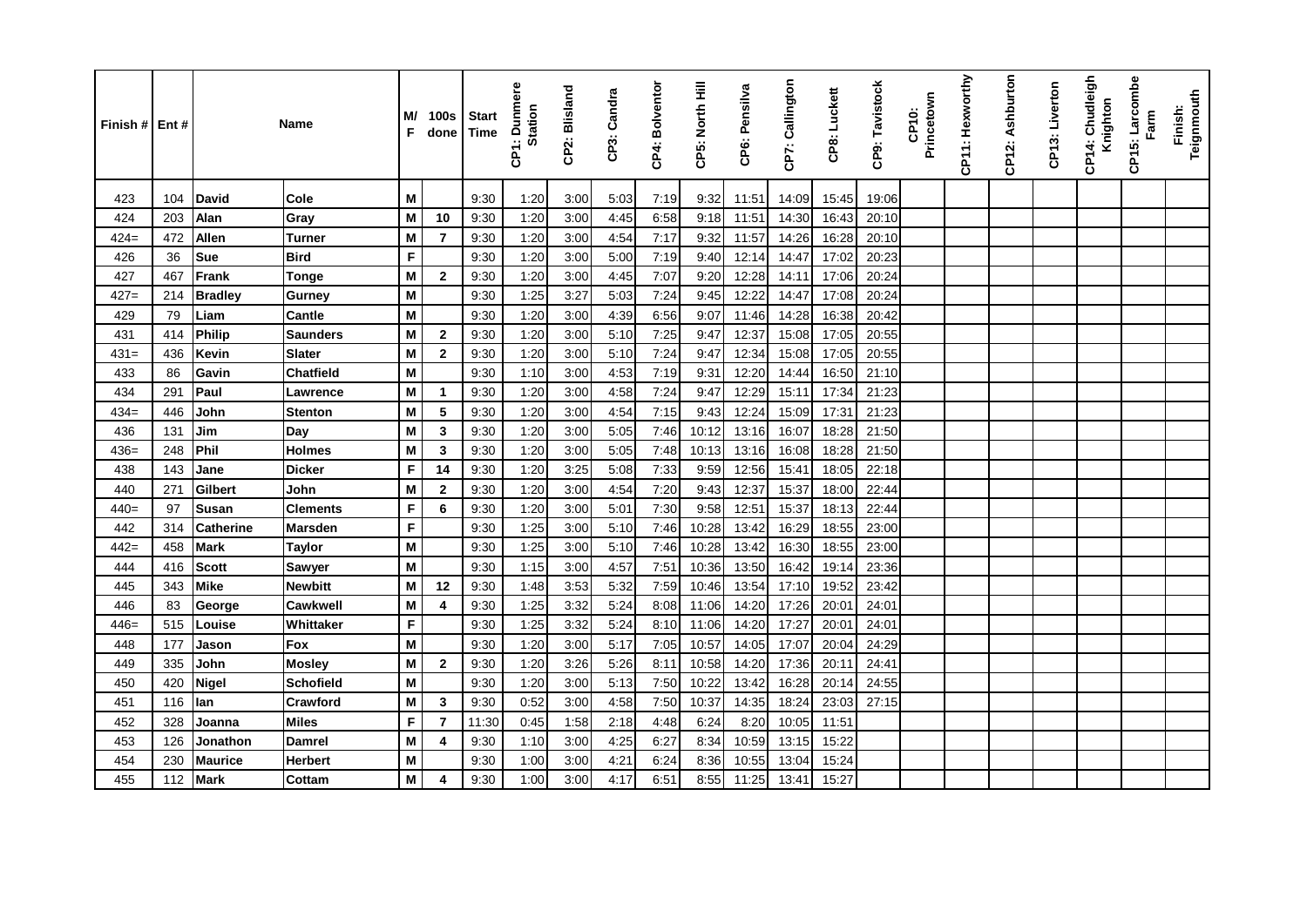| Finish $#$ | Ent#           | Name           |                    | M/<br>F | 100s<br>done   | <b>Start</b><br><b>Time</b> | <b>Dunmere</b><br><b>Station</b><br>န္ | CP2: Blisland | CP3: Candra | CP4: Bolventor | CP5: North Hill | CP6: Pensilva | CP7: Callington | CP8: Luckett | CP9: Tavistock | Princetown<br>CP10: | CP11: Hexworthy | CP12: Ashburton | CP13: Liverton | CP14: Chudleigh<br>Knighton | CP15: Larcombe<br>Farm | Teignmouth<br>Finish: |
|------------|----------------|----------------|--------------------|---------|----------------|-----------------------------|----------------------------------------|---------------|-------------|----------------|-----------------|---------------|-----------------|--------------|----------------|---------------------|-----------------|-----------------|----------------|-----------------------------|------------------------|-----------------------|
| 456        | 162            | lbi            | Esat               | M       | $\mathbf{1}$   | 9:30                        | 0:52                                   | 3:00          | 4:16        | 6:34           | 8:49            | 11:22         | 13:56           | 15:45        |                |                     |                 |                 |                |                             |                        |                       |
| 457        | 257            | Paul           | <b>Howson</b>      | M       | $\overline{2}$ | 9:30                        | 1:15                                   | 3:00          | 4:43        | 6:58           | 9:04            | 11:26         | 13:57           | 15:49        |                |                     |                 |                 |                |                             |                        |                       |
| 458        | 307            | <b>Mark</b>    | Looker             | M       |                | 9:30                        | 1:10                                   | 3:00          | 4:29        | 6:56           | 9:03            | 11:38         | 13:54           | 15:50        |                |                     |                 |                 |                |                             |                        |                       |
| 459        | $\overline{2}$ | <b>Natalie</b> | Aird               | F       |                | 9:30                        | 1:00                                   | 3:00          | 4:27        | 6:47           | 9:00            | 11:32         | 14:03           | 16:12        |                |                     |                 |                 |                |                             |                        |                       |
| 460        | 297            | Sue            | Leonard            | F       | 3              | 9:30                        | 1:10                                   | 3:00          | 4:28        | 6:43           | 8:55            | 11:29         | 14:55           | 16:24        |                |                     |                 |                 |                |                             |                        |                       |
| $460=$     | 481            | Roy            | Varo               | M       | 8              | 9:30                        | 1:15                                   | 3:00          | 4:49        | 7:09           | 9:20            | 11:57         | 14:33           | 16:54        |                |                     |                 |                 |                |                             |                        |                       |
| 462        | $\mathbf{1}$   | <b>Brian</b>   | <b>Adcock</b>      | M       | 5              | 9:30                        | 1:20                                   | 3:00          | 4:51        | 7:17           | 9:33            | 12:15         | 14:55           | 17:11        |                |                     |                 |                 |                |                             |                        |                       |
| 463        | 11             | Michael        | Askey              | M       | $\overline{2}$ | 9:30                        | 1:20                                   | 3:00          | 4:58        | 7:33           | 10:14           | 13:12         | 15:59           | 18:27        |                |                     |                 |                 |                |                             |                        |                       |
| 463=       | 429            | Jennifer       | Shepherd           | F       | $\overline{1}$ | 9:30                        | 1:20                                   | 3:00          | 4:58        | 7:33           | 10:14           | 13:12         | 15:59           | 18:27        |                |                     |                 |                 |                |                             |                        |                       |
| 465        | 485            | Ron            | Voyce              | M       | 16             | 9:30                        | 1:20                                   | 3:26          | 5:09        | 7:40           | 10:19           | 13:20         | 16:13           | 18:54        |                |                     |                 |                 |                |                             |                        |                       |
| 467        | 200            | <b>Thomas</b>  | Grady              | M       |                | 9:30                        | 1:15                                   | 3:00          | 5:11        | 7:00           | 10:44           | 14:03         | 17:09           | 19:32        |                |                     |                 |                 |                |                             |                        |                       |
| $467=$     | 201            | Kevin          | Grady              | M       |                | 9:30                        | 1:15                                   | 3:00          | 5:11        | 7:00           | 10:44           | 14:03         | 17:09           | 19:32        |                |                     |                 |                 |                |                             |                        |                       |
| 468        | 40             | Peter          | <b>Boarer</b>      | M       | $\mathbf{1}$   | 9:30                        | 1:20                                   | 3:00          | 5:03        | 7:53           | 10:40           | 14:03         | 17:24           | 20:47        |                |                     |                 |                 |                |                             |                        |                       |
| $468=$     | 317            | <b>Elaine</b>  | <b>Massey</b>      | F       | -1             | 9:30                        | 1:20                                   | 3:00          | 5:03        | 7:54           | 10:40           | 14:07         | 17:25           | 20:47        |                |                     |                 |                 |                |                             |                        |                       |
| 470        | 98             | <b>Nigel</b>   | <b>Coates</b>      | M       | 14             | 9:30                        | 1:10                                   | 3:00          | 4:20        | 6:16           | 8:08            | 10:20         | 12:24           |              |                |                     |                 |                 |                |                             |                        |                       |
| $470=$     | 120            | Lorraine       | <b>Croome</b>      | F       |                | 9:30                        | 1:15                                   | 3:00          | 4:29        | 6:20           | 8:11            | 10:17         | 12:24           |              |                |                     |                 |                 |                |                             |                        |                       |
| 472        | 107            | Sean           | Conway             | M       | $\overline{1}$ | 9:30                        | 1:00                                   | 3:00          | 4:17        | 6:20           | 8:14            | 10:28         | 12:42           |              |                |                     |                 |                 |                |                             |                        |                       |
| 473        | 424            | <b>Trevor</b>  | Searle             | M       |                | 9:30                        | 1:10                                   | 3:00          | 4:21        | 6:24           | 8:23            | 10:43         | 13:01           |              |                |                     |                 |                 |                |                             |                        |                       |
| 474        | 179            | George         | Foxton             | M       | 26             | 9:30                        | 1:10                                   | 3:00          | 4:18        | 6:16           | 8:11            | 10:52         | 13:08           |              |                |                     |                 |                 |                |                             |                        |                       |
| 475        | 236            | John           | <b>Highton</b>     | M       | 8              | 9:30                        | 1:10                                   | 3:00          | 4:40        | 7:05           | 9:18            | 11:50         | 14:19           |              |                |                     |                 |                 |                |                             |                        |                       |
| 476        | 339            | <b>Rob</b>     | <b>Myers</b>       | M       | 15             | 9:30                        | 1:10                                   | 3:00          | 4:50        | 7:19           | 9:36            | 11:48         | 15:30           |              |                |                     |                 |                 |                |                             |                        |                       |
| 477        | 501            | Alan           | Warrington         | M       | $\mathbf{1}$   | 9:30                        | 1:20                                   | 3:00          | 4:44        | 6:52           | 8:52            | 11:29         | 15:37           |              |                |                     |                 |                 |                |                             |                        |                       |
| 478        | 258            | <b>Steve</b>   | <b>Hudson</b>      | M       | 13             | 9:30                        | 1:00                                   | 3:00          | 4:29        | 6:55           | 9:20            | 11:52         | 15:43           |              |                |                     |                 |                 |                |                             |                        |                       |
| 479        | 284            | <b>David</b>   | <b>Kirk</b>        | M       | 5              | 9:30                        | 1:20                                   | 3:00          | 4:48        | 7:00           | 9:03            | 11:30         | 16:01           |              |                |                     |                 |                 |                |                             |                        |                       |
| 480        | 336            | <b>Terry M</b> | <b>Muckell</b>     | M       | $\mathbf{3}$   | 9:30                        | 1:25                                   | 3:35          | 5:38        | 8:41           | 11:44           | 15:35         | 18:44           |              |                |                     |                 |                 |                |                             |                        |                       |
| 481        | 94             | <b>Matthew</b> | <b>Clarke</b>      | M       | 10             | 9:30                        | 1:25                                   | 3:35          | 5:39        | 8:41           | 11:44           | 15:35         | 18:45           |              |                |                     |                 |                 |                |                             |                        |                       |
| 482        | 99             | Tanya          | <b>Coates</b>      | F       | 3              | 9:30                        | 1:10                                   | 3:00          | 4:20        | 6:17           | 8:08            | 10:20         |                 |              |                |                     |                 |                 |                |                             |                        |                       |
| 483        | 207            | Alan           | Greenwood          | M       |                | 9:30                        | 1:15                                   | 3:00          | 4:33        | 6:47           | 8:52            | 11:14         |                 |              |                |                     |                 |                 |                |                             |                        |                       |
| 484        | 497            | Ralph          | Warman             | M       | $\overline{2}$ | 9:30                        | 1:15                                   | 3:00          | 4:40        | 6:57           | 9:10            | 11:32         |                 |              |                |                     |                 |                 |                |                             |                        |                       |
| 485        | 206            | Julia          | Greenwood          | F       | 15             | 9:30                        | 1:15                                   | 3:00          | 4:40        | 6:57           | 9:10            | 11:52         |                 |              |                |                     |                 |                 |                |                             |                        |                       |
| 486        | 246            | <b>David</b>   | <b>Holland</b>     | M       |                | 9:30                        | 1:15                                   | 3:00          | 4:54        | 7:19           | 9:33            | 12:36         |                 |              |                |                     |                 |                 |                |                             |                        |                       |
| 487        | 428            | Gordon         | <b>Shaughnessy</b> | M       | $\mathbf{2}$   | 9:30                        | 1:20                                   | 3:25          | 5:11        | 7:50           | 10:24           | 13:35         |                 |              |                |                     |                 |                 |                |                             |                        |                       |
| 488        | 523            | Joe            | <b>Williams</b>    | M       |                | 9:30                        | 1:00                                   | 3:00          | 4:15        | 6:11           | 8:26            |               |                 |              |                |                     |                 |                 |                |                             |                        |                       |